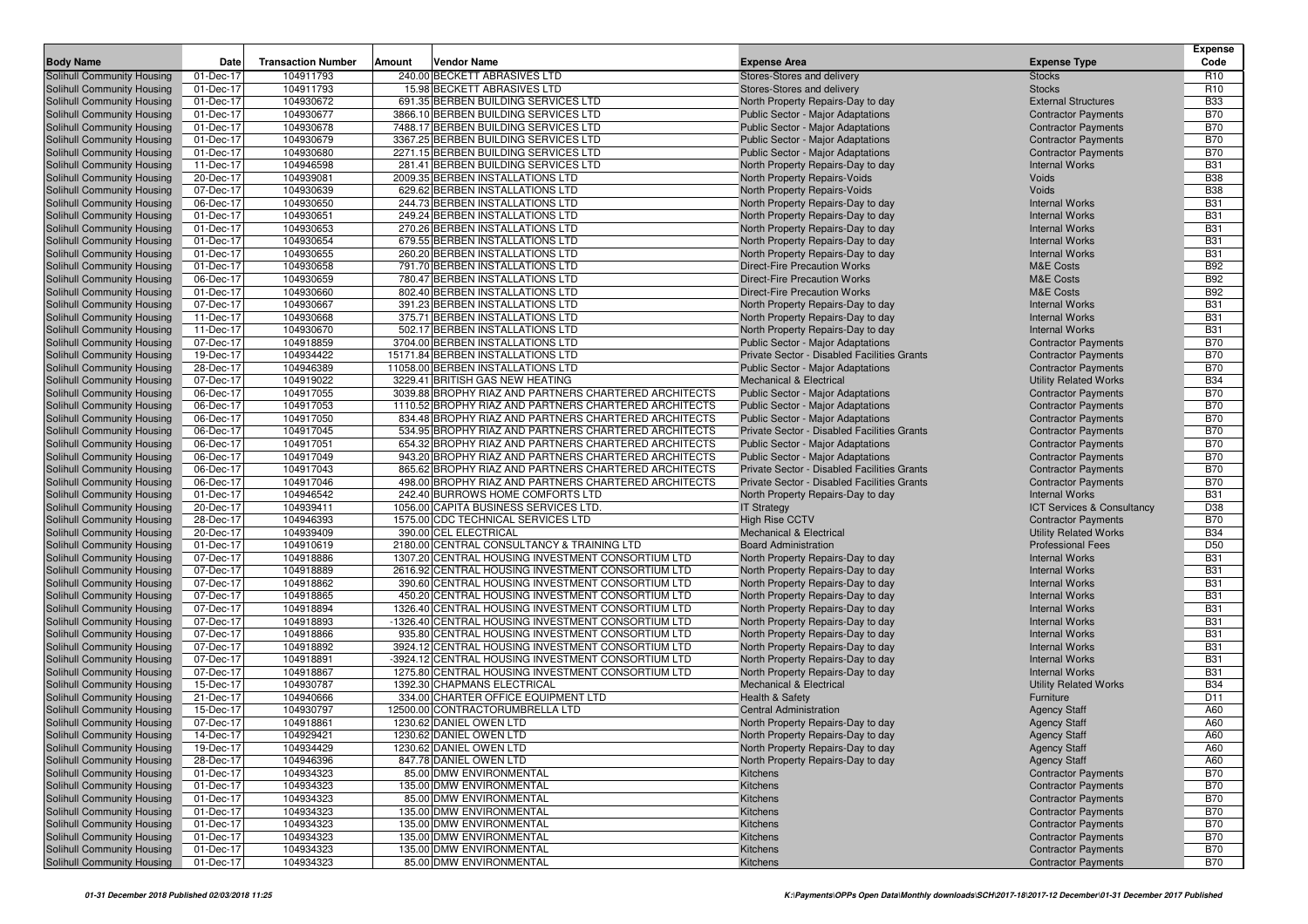|                                                          |                        |                           |        |                                                    |                                                                        |                                                          | <b>Expense</b>           |
|----------------------------------------------------------|------------------------|---------------------------|--------|----------------------------------------------------|------------------------------------------------------------------------|----------------------------------------------------------|--------------------------|
| <b>Body Name</b>                                         | Date                   | <b>Transaction Number</b> | Amount | Vendor Name                                        | <b>Expense Area</b>                                                    | <b>Expense Type</b>                                      | Code                     |
| Solihull Community Housing                               | 01-Dec-17              | 104934323                 |        | 85.00 DMW ENVIRONMENTAL                            | Kitchens                                                               | <b>Contractor Payments</b>                               | <b>B70</b>               |
| Solihull Community Housing                               | 01-Dec-17              | 104934323                 |        | 135.00 DMW ENVIRONMENTAL                           | Kitchens                                                               | <b>Contractor Payments</b>                               | <b>B70</b>               |
| Solihull Community Housing<br>Solihull Community Housing | 01-Dec-17<br>01-Dec-17 | 104934323<br>104934323    |        | 85.00 DMW ENVIRONMENTAL<br>85.00 DMW ENVIRONMENTAL | Kitchens<br>Kitchens                                                   | <b>Contractor Payments</b><br><b>Contractor Payments</b> | <b>B70</b><br><b>B70</b> |
| Solihull Community Housing                               | 01-Dec-17              | 104934323                 |        | 135.00 DMW ENVIRONMENTAL                           | Kitchens                                                               | <b>Contractor Payments</b>                               | <b>B70</b>               |
| Solihull Community Housing                               | 01-Dec-17              | 104934323                 |        | 135.00 DMW ENVIRONMENTAL                           | Kitchens                                                               | <b>Contractor Payments</b>                               | <b>B70</b>               |
| Solihull Community Housing                               | 01-Dec-17              | 104934323                 |        | 135.00 DMW ENVIRONMENTAL                           | Kitchens                                                               | <b>Contractor Payments</b>                               | <b>B70</b>               |
| Solihull Community Housing                               | 01-Dec-17              | 104934323                 |        | 135.00 DMW ENVIRONMENTAL                           | Kitchens                                                               | <b>Contractor Payments</b>                               | <b>B70</b>               |
| Solihull Community Housing                               | 01-Dec-17              | 104934323                 |        | 85.00 DMW ENVIRONMENTAL                            | Kitchens                                                               | <b>Contractor Payments</b>                               | <b>B70</b>               |
| Solihull Community Housing                               | 01-Dec-17              | 104934323                 |        | 85.00 DMW ENVIRONMENTAL                            | Kitchens                                                               | <b>Contractor Payments</b>                               | <b>B70</b>               |
| Solihull Community Housing                               | 01-Dec-17              | 104934323                 |        | 135.00 DMW ENVIRONMENTAL                           | Kitchens                                                               | <b>Contractor Payments</b>                               | <b>B70</b>               |
| Solihull Community Housing                               | 01-Dec-17              | 104934323                 |        | 135.00 DMW ENVIRONMENTAL                           | Kitchens                                                               | <b>Contractor Payments</b>                               | <b>B70</b>               |
| Solihull Community Housing                               | 01-Dec-17              | 104934324                 |        | 95.00 DMW ENVIRONMENTAL                            | North Property Repairs-Day to day                                      | <b>Internal Works</b>                                    | <b>B31</b>               |
| Solihull Community Housing                               | 01-Dec-17              | 104934324                 |        | 95.00 DMW ENVIRONMENTAL                            | North Property Repairs-Day to day                                      | <b>Internal Works</b>                                    | <b>B31</b>               |
| Solihull Community Housing                               | 01-Dec-17              | 104934324                 |        | 135.00 DMW ENVIRONMENTAL                           | North Property Repairs-Day to day                                      | <b>Internal Works</b>                                    | <b>B31</b>               |
| Solihull Community Housing                               | 01-Dec-17              | 104934324                 |        | 135.00 DMW ENVIRONMENTAL                           | North Property Repairs-Day to day                                      | <b>Internal Works</b>                                    | <b>B31</b>               |
| Solihull Community Housing                               | 01-Dec-17              | 104934324                 |        | 95.00 DMW ENVIRONMENTAL                            | North Property Repairs-Day to day                                      | <b>Internal Works</b>                                    | <b>B31</b>               |
| Solihull Community Housing                               | 01-Dec-17              | 104934324                 |        | 45.00 DMW ENVIRONMENTAL                            | North Property Repairs-Day to day                                      | <b>Internal Works</b>                                    | <b>B31</b>               |
| Solihull Community Housing                               | 01-Dec-17              | 104934324                 |        | 95.00 DMW ENVIRONMENTAL                            | North Property Repairs-Day to day                                      | <b>Internal Works</b>                                    | <b>B31</b>               |
| Solihull Community Housing                               | 01-Dec-17              | 104934324                 |        | 95.00 DMW ENVIRONMENTAL                            | North Property Repairs-Day to day                                      | <b>Internal Works</b>                                    | <b>B31</b>               |
| Solihull Community Housing                               | 01-Dec-17              | 104934324                 |        | 95.00 DMW ENVIRONMENTAL                            | North Property Repairs-Day to day                                      | <b>Internal Works</b>                                    | <b>B31</b>               |
| Solihull Community Housing                               | 01-Dec-17              | 104934324                 |        | 95.00 DMW ENVIRONMENTAL<br>95.00 DMW ENVIRONMENTAL | North Property Repairs-Day to day                                      | <b>Internal Works</b>                                    | <b>B31</b>               |
| Solihull Community Housing<br>Solihull Community Housing | 01-Dec-17              | 104934324                 |        | 95.00 DMW ENVIRONMENTAL                            | North Property Repairs-Day to day                                      | <b>Internal Works</b>                                    | <b>B31</b><br><b>B31</b> |
| Solihull Community Housing                               | 01-Dec-17<br>01-Dec-17 | 104934324<br>104934324    |        | 95.00 DMW ENVIRONMENTAL                            | North Property Repairs-Day to day<br>North Property Repairs-Day to day | <b>Internal Works</b><br><b>Internal Works</b>           | <b>B31</b>               |
| Solihull Community Housing                               | 01-Dec-17              | 104934324                 |        | 95.00 DMW ENVIRONMENTAL                            | North Property Repairs-Day to day                                      | <b>Internal Works</b>                                    | <b>B31</b>               |
| Solihull Community Housing                               | 01-Dec-17              | 104934324                 |        | 95.00 DMW ENVIRONMENTAL                            | North Property Repairs-Day to day                                      | <b>Internal Works</b>                                    | <b>B31</b>               |
| Solihull Community Housing                               | 01-Dec-17              | 104934324                 |        | 95.00 DMW ENVIRONMENTAL                            | North Property Repairs-Day to day                                      | <b>Internal Works</b>                                    | <b>B31</b>               |
| Solihull Community Housing                               | 01-Dec-17              | 104934324                 |        | 95.00 DMW ENVIRONMENTAL                            | North Property Repairs-Day to day                                      | <b>Internal Works</b>                                    | <b>B31</b>               |
| Solihull Community Housing                               | 01-Dec-17              | 104934324                 |        | 95.00 DMW ENVIRONMENTAL                            | North Property Repairs-Day to day                                      | <b>Internal Works</b>                                    | <b>B31</b>               |
| Solihull Community Housing                               | 01-Dec-17              | 104934324                 |        | 85.00 DMW ENVIRONMENTAL                            | North Property Repairs-Day to day                                      | <b>Internal Works</b>                                    | <b>B31</b>               |
| Solihull Community Housing                               | 01-Dec-17              | 104934324                 |        | 135.00 DMW ENVIRONMENTAL                           | <b>MST</b> -Structural Works                                           | <b>Contractor Payments</b>                               | <b>B70</b>               |
| Solihull Community Housing                               | 01-Dec-17              | 104934324                 |        | 85.00 DMW ENVIRONMENTAL                            | <b>MST</b> -Structural Works                                           | <b>Contractor Payments</b>                               | <b>B70</b>               |
| Solihull Community Housing                               | 01-Dec-17              | 104934324                 |        | 85.00 DMW ENVIRONMENTAL                            | <b>MST</b> -Structural Works                                           | <b>Contractor Payments</b>                               | <b>B70</b>               |
| Solihull Community Housing                               | 01-Dec-17              | 104934324                 |        | 85.00 DMW ENVIRONMENTAL                            | <b>MST</b> -Structural Works                                           | <b>Contractor Payments</b>                               | <b>B70</b>               |
| Solihull Community Housing                               | 01-Dec-17              | 104934324                 |        | 85.00 DMW ENVIRONMENTAL                            | <b>MST</b> -Structural Works                                           | <b>Contractor Payments</b>                               | <b>B70</b>               |
| Solihull Community Housing                               | 01-Dec-17              | 104934325                 |        | 95.00 DMW ENVIRONMENTAL                            | North Property Repairs-Day to day                                      | <b>Internal Works</b>                                    | <b>B31</b>               |
| Solihull Community Housing                               | 01-Dec-17              | 104934325                 |        | 95.00 DMW ENVIRONMENTAL                            | North Property Repairs-Day to day                                      | <b>Internal Works</b>                                    | <b>B31</b>               |
| Solihull Community Housing                               | 01-Dec-17              | 104934325                 |        | 95.00 DMW ENVIRONMENTAL                            | North Property Repairs-Day to day                                      | <b>Internal Works</b>                                    | <b>B31</b>               |
| Solihull Community Housing                               | 01-Dec-17              | 104934325                 |        | 95.00 DMW ENVIRONMENTAL                            | North Property Repairs-Day to day                                      | <b>Internal Works</b>                                    | <b>B31</b>               |
| Solihull Community Housing                               | 01-Dec-17              | 104934325                 |        | 95.00 DMW ENVIRONMENTAL<br>95.00 DMW ENVIRONMENTAL | North Property Repairs-Day to day                                      | <b>Internal Works</b>                                    | <b>B31</b><br><b>B31</b> |
| Solihull Community Housing<br>Solihull Community Housing | 01-Dec-17<br>01-Dec-17 | 104934325<br>104934325    |        | 135.00 DMW ENVIRONMENTAL                           | North Property Repairs-Day to day<br>North Property Repairs-Day to day | <b>Internal Works</b><br><b>Internal Works</b>           | <b>B31</b>               |
| Solihull Community Housing                               | 01-Dec-17              | 104934325                 |        | 95.00 DMW ENVIRONMENTAL                            | North Property Repairs-Day to day                                      | <b>Internal Works</b>                                    | <b>B31</b>               |
| Solihull Community Housing                               | 01-Dec-17              | 104934325                 |        | 95.00 DMW ENVIRONMENTAL                            | North Property Repairs-Day to day                                      | <b>Internal Works</b>                                    | <b>B31</b>               |
| Solihull Community Housing                               | 01-Dec-17              | 104934325                 |        | 95.00 DMW ENVIRONMENTAL                            | North Property Repairs-Day to day                                      | <b>Internal Works</b>                                    | <b>B31</b>               |
| Solihull Community Housing                               | 01-Dec-17              | 104934325                 |        | 95.00 DMW ENVIRONMENTAL                            | North Property Repairs-Day to day                                      | <b>Internal Works</b>                                    | <b>B31</b>               |
| Solihull Community Housing                               | 01-Dec-17              | 104934325                 |        | 95.00 DMW ENVIRONMENTAL                            | North Property Repairs-Day to day                                      | <b>Internal Works</b>                                    | <b>B31</b>               |
| Solihull Community Housing                               | 01-Dec-17              | 104934325                 |        | 95.00 DMW ENVIRONMENTAL                            | North Property Repairs-Day to day                                      | <b>Internal Works</b>                                    | <b>B31</b>               |
| <b>Solihull Community Housing</b>                        | 01-Dec-17              | 104934325                 |        | 95.00 DMW ENVIRONMENTAL                            | North Property Repairs-Day to day                                      | <b>Internal Works</b>                                    | <b>B31</b>               |
| Solihull Community Housing                               | 01-Dec-17              | 104934325                 |        | 95.00 DMW ENVIRONMENTAL                            | North Property Repairs-Day to day                                      | <b>Internal Works</b>                                    | <b>B31</b>               |
| Solihull Community Housing                               | 01-Dec-17              | 104934325                 |        | 95.00 DMW ENVIRONMENTAL                            | North Property Repairs-Day to day                                      | <b>Internal Works</b>                                    | <b>B31</b>               |
| Solihull Community Housing                               | 01-Dec-17              | 104934325                 |        | 135.00 DMW ENVIRONMENTAL                           | North Property Repairs-Day to day                                      | <b>Internal Works</b>                                    | <b>B31</b>               |
| Solihull Community Housing                               | 01-Dec-17              | 104934325                 |        | 95.00 DMW ENVIRONMENTAL                            | North Property Repairs-Day to day                                      | <b>Internal Works</b>                                    | <b>B31</b>               |
| Solihull Community Housing                               | 01-Dec-17              | 104934325                 |        | 95.00 DMW ENVIRONMENTAL                            | North Property Repairs-Day to day                                      | <b>Internal Works</b>                                    | <b>B31</b>               |
| Solihull Community Housing                               | 01-Dec-17              | 104934325                 |        | 95.00 DMW ENVIRONMENTAL                            | North Property Repairs-Day to day                                      | <b>Internal Works</b>                                    | <b>B31</b>               |
| Solihull Community Housing                               | 01-Dec-17              | 104934325                 |        | 135.00 DMW ENVIRONMENTAL                           | North Property Repairs-Day to day                                      | <b>Internal Works</b>                                    | <b>B31</b>               |
| Solihull Community Housing                               | 01-Dec-17              | 104934325                 |        | 95.00 DMW ENVIRONMENTAL                            | North Property Repairs-Day to day                                      | <b>Internal Works</b>                                    | <b>B31</b>               |
| Solihull Community Housing                               | 01-Dec-17              | 104934325                 |        | 95.00 DMW ENVIRONMENTAL                            | North Property Repairs-Day to day                                      | <b>Internal Works</b>                                    | <b>B31</b>               |
| Solihull Community Housing                               | 01-Dec-17              | 104934325                 |        | 135.00 DMW ENVIRONMENTAL                           | North Property Repairs-Day to day                                      | <b>Internal Works</b>                                    | <b>B31</b>               |
| Solihull Community Housing                               | 01-Dec-17              | 104934325                 |        | 85.00 DMW ENVIRONMENTAL                            | North Property Repairs-Day to day                                      | <b>Internal Works</b>                                    | <b>B31</b>               |
| Solihull Community Housing                               | 01-Dec-17              | 104934325                 |        | 95.00 DMW ENVIRONMENTAL                            | North Property Repairs-Day to day                                      | <b>Internal Works</b>                                    | <b>B31</b>               |
| Solihull Community Housing                               | 01-Dec-17              | 104934325                 |        | 135.00 DMW ENVIRONMENTAL                           | North Property Repairs-Day to day                                      | <b>Internal Works</b>                                    | <b>B31</b>               |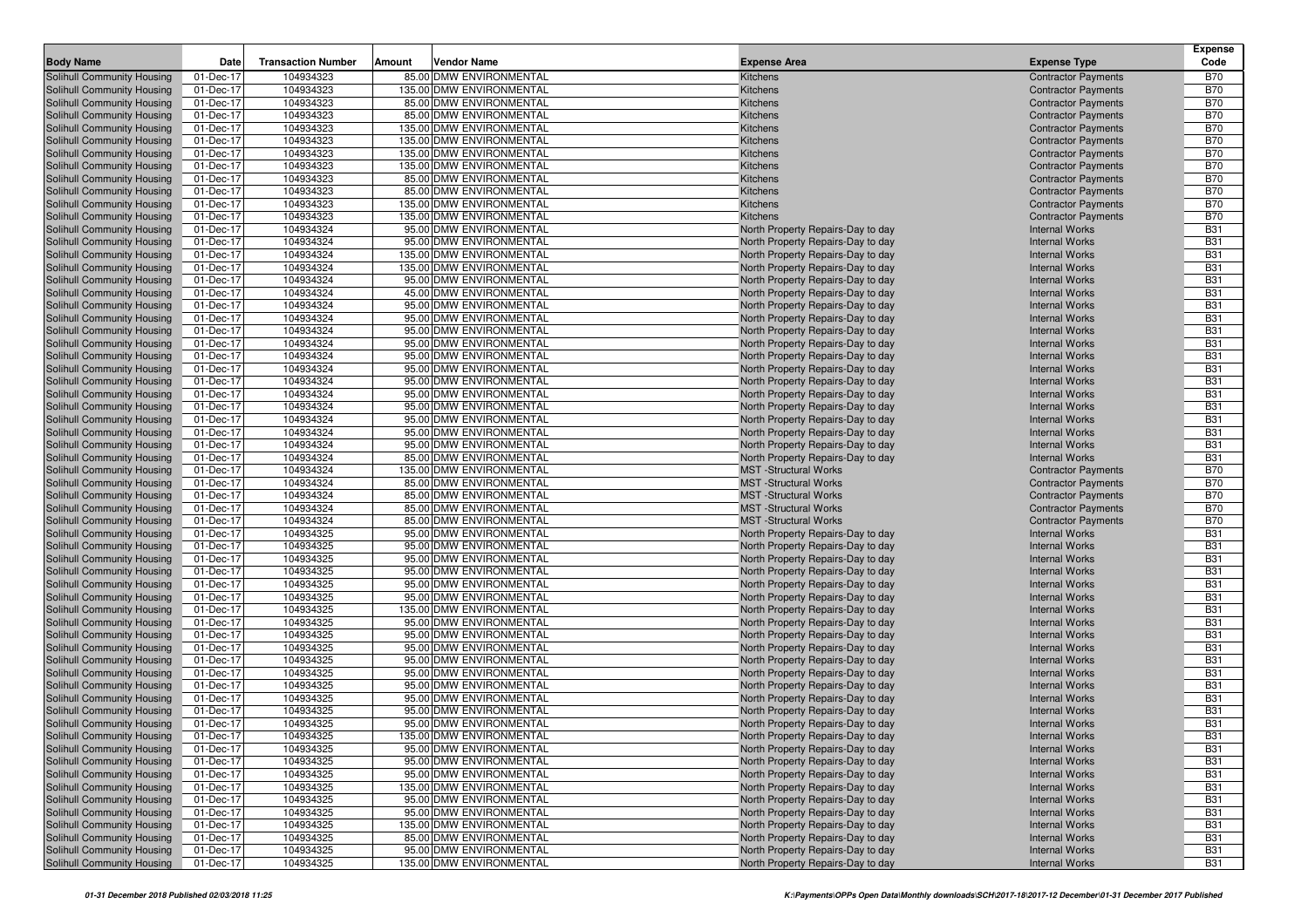|                                                          |                        |                           |        |                                                     |                                                                              |                                                            | <b>Expense</b>           |
|----------------------------------------------------------|------------------------|---------------------------|--------|-----------------------------------------------------|------------------------------------------------------------------------------|------------------------------------------------------------|--------------------------|
| <b>Body Name</b>                                         | Date                   | <b>Transaction Number</b> | Amount | Vendor Name                                         | <b>Expense Area</b>                                                          | <b>Expense Type</b>                                        | Code                     |
| Solihull Community Housing                               | 01-Dec-17<br>01-Dec-17 | 104934325                 |        | 95.00 DMW ENVIRONMENTAL<br>95.00 DMW ENVIRONMENTAL  | North Property Repairs-Day to day                                            | <b>Internal Works</b>                                      | <b>B31</b><br><b>B31</b> |
| Solihull Community Housing<br>Solihull Community Housing | 01-Dec-17              | 104934325<br>104934325    |        | 95.00 DMW ENVIRONMENTAL                             | North Property Repairs-Day to day<br>North Property Repairs-Day to day       | <b>Internal Works</b><br><b>Internal Works</b>             | <b>B31</b>               |
| Solihull Community Housing                               | 01-Dec-17              | 104934325                 |        | 95.00 DMW ENVIRONMENTAL                             | North Property Repairs-Day to day                                            | <b>Internal Works</b>                                      | <b>B31</b>               |
| Solihull Community Housing                               | 01-Dec-17              | 104934325                 |        | 95.00 DMW ENVIRONMENTAL                             | North Property Repairs-Day to day                                            | <b>Internal Works</b>                                      | <b>B31</b>               |
| Solihull Community Housing                               | 01-Dec-17              | 104934325                 |        | 95.00 DMW ENVIRONMENTAL                             | North Property Repairs-Day to day                                            | <b>Internal Works</b>                                      | <b>B31</b>               |
| Solihull Community Housing                               | 01-Dec-17              | 104934325                 |        | 95.00 DMW ENVIRONMENTAL                             | North Property Repairs-Day to day                                            | <b>Internal Works</b>                                      | <b>B31</b>               |
| Solihull Community Housing                               | 01-Dec-17              | 104934325                 |        | 95.00 DMW ENVIRONMENTAL                             | North Property Repairs-Day to day                                            | <b>Internal Works</b>                                      | <b>B31</b>               |
| Solihull Community Housing                               | 01-Dec-17              | 104934325                 |        | 95.00 DMW ENVIRONMENTAL                             | North Property Repairs-Day to day                                            | <b>Internal Works</b>                                      | <b>B31</b>               |
| Solihull Community Housing                               | 01-Dec-17              | 104934325                 |        | 95.00 DMW ENVIRONMENTAL                             | North Property Repairs-Day to day                                            | <b>Internal Works</b>                                      | <b>B31</b>               |
| Solihull Community Housing                               | 01-Dec-17              | 104934325                 |        | 95.00 DMW ENVIRONMENTAL                             | North Property Repairs-Day to day                                            | <b>Internal Works</b>                                      | <b>B31</b>               |
| Solihull Community Housing                               | 01-Dec-17              | 104934326                 |        | 285.00 DMW ENVIRONMENTAL                            | Direct - Asbestos                                                            | <b>Internal Works</b>                                      | <b>B31</b>               |
| Solihull Community Housing                               | 01-Dec-17              | 104934326                 |        | 85.00 DMW ENVIRONMENTAL                             | North Property Repairs-Day to day                                            | <b>Internal Works</b>                                      | <b>B31</b>               |
| Solihull Community Housing                               | 01-Dec-17              | 104934326                 |        | 135.00 DMW ENVIRONMENTAL                            | Public Sector - Major Adaptations                                            | <b>Contractor Payments</b>                                 | <b>B70</b>               |
| Solihull Community Housing                               | 01-Dec-17              | 104934326                 |        | 135.00 DMW ENVIRONMENTAL                            | Lift Refurbishment                                                           | <b>Contractor Payments</b>                                 | <b>B70</b>               |
| Solihull Community Housing                               | 01-Dec-17              | 104934326                 |        | 135.00 DMW ENVIRONMENTAL                            | Lift Refurbishment                                                           | <b>Contractor Payments</b>                                 | <b>B70</b>               |
| Solihull Community Housing                               | 01-Dec-17              | 104934326                 |        | 95.00 DMW ENVIRONMENTAL                             | <b>Cyclical Maintenance</b>                                                  | <b>Contractor Payments</b>                                 | <b>B70</b>               |
| Solihull Community Housing                               | 01-Dec-17              | 104934326                 |        | 135.00 DMW ENVIRONMENTAL                            | Gas Warm Air/B'boiler/Storage Heater                                         | <b>Contractor Payments</b>                                 | <b>B70</b>               |
| Solihull Community Housing                               | 01-Dec-17              | 104934326                 |        | 135.00 DMW ENVIRONMENTAL                            | Gas Warm Air/B'boiler/Storage Heater                                         | <b>Contractor Payments</b>                                 | <b>B70</b>               |
| Solihull Community Housing                               | 01-Dec-17              | 104934326<br>104934326    |        | 95.00 DMW ENVIRONMENTAL<br>135.00 DMW ENVIRONMENTAL | Gas Warm Air/B'boiler/Storage Heater                                         | <b>Contractor Payments</b>                                 | <b>B70</b><br><b>B70</b> |
| Solihull Community Housing<br>Solihull Community Housing | 01-Dec-17<br>01-Dec-17 | 104934326                 |        | 135.00 DMW ENVIRONMENTAL                            | Gas Warm Air/B'boiler/Storage Heater<br>Gas Warm Air/B'boiler/Storage Heater | <b>Contractor Payments</b><br><b>Contractor Payments</b>   | <b>B70</b>               |
| Solihull Community Housing                               | 01-Dec-17              | 104934326                 |        | 135.00 DMW ENVIRONMENTAL                            | Gas Warm Air/B'boiler/Storage Heater                                         | <b>Contractor Payments</b>                                 | <b>B70</b>               |
| Solihull Community Housing                               | 01-Dec-17              | 104934326                 |        | 135.00 DMW ENVIRONMENTAL                            | Gas Warm Air/B'boiler/Storage Heater                                         | <b>Contractor Payments</b>                                 | <b>B70</b>               |
| <b>Solihull Community Housing</b>                        | 01-Dec-17              | 104934326                 |        | 135.00 DMW ENVIRONMENTAL                            | Gas Warm Air/B'boiler/Storage Heater                                         | <b>Contractor Payments</b>                                 | <b>B70</b>               |
| Solihull Community Housing                               | 01-Dec-17              | 104934326                 |        | 135.00 DMW ENVIRONMENTAL                            | Gas Warm Air/B'boiler/Storage Heater                                         | <b>Contractor Payments</b>                                 | <b>B70</b>               |
| Solihull Community Housing                               | 01-Dec-17              | 104934326                 |        | 50.00 DMW ENVIRONMENTAL                             | Low Rise - Envelope Programme                                                | <b>Contractor Payments</b>                                 | <b>B70</b>               |
| Solihull Community Housing                               | 01-Dec-17              | 104934326                 |        | 55.00 DMW ENVIRONMENTAL                             | Low Rise - Envelope Programme                                                | <b>Contractor Payments</b>                                 | <b>B70</b>               |
| Solihull Community Housing                               | 01-Dec-17              | 104934326                 |        | 60.00 DMW ENVIRONMENTAL                             | Low Rise - Envelope Programme                                                | <b>Contractor Payments</b>                                 | <b>B70</b>               |
| Solihull Community Housing                               | 01-Dec-17              | 104934326                 |        | 55.00 DMW ENVIRONMENTAL                             | Low Rise - Envelope Programme                                                | <b>Contractor Payments</b>                                 | <b>B70</b>               |
| Solihull Community Housing                               | 01-Dec-17              | 104934326                 |        | 55.00 DMW ENVIRONMENTAL                             | Low Rise - Envelope Programme                                                | <b>Contractor Payments</b>                                 | <b>B70</b>               |
| Solihull Community Housing                               | 01-Dec-17              | 104934326                 |        | 45.00 DMW ENVIRONMENTAL                             | Low Rise - Envelope Programme                                                | <b>Contractor Payments</b>                                 | <b>B70</b>               |
| Solihull Community Housing                               | 01-Dec-17              | 104934326                 |        | 50.00 DMW ENVIRONMENTAL                             | Low Rise - Envelope Programme                                                | <b>Contractor Payments</b>                                 | <b>B70</b>               |
| Solihull Community Housing                               | 01-Dec-17              | 104934326                 |        | 45.00 DMW ENVIRONMENTAL                             | Low Rise - Envelope Programme                                                | <b>Contractor Payments</b>                                 | <b>B70</b>               |
| Solihull Community Housing                               | 01-Dec-17              | 104934326                 |        | 45.00 DMW ENVIRONMENTAL                             | Low Rise - Envelope Programme                                                | <b>Contractor Payments</b>                                 | <b>B70</b>               |
| Solihull Community Housing                               | 01-Dec-17              | 104934326                 |        | 55.00 DMW ENVIRONMENTAL                             | Low Rise - Envelope Programme                                                | <b>Contractor Payments</b>                                 | <b>B70</b><br><b>B70</b> |
| Solihull Community Housing<br>Solihull Community Housing | 01-Dec-17<br>01-Dec-17 | 104934326<br>104934326    |        | 65.00 DMW ENVIRONMENTAL<br>50.00 DMW ENVIRONMENTAL  | Low Rise - Envelope Programme<br>Low Rise - Envelope Programme               | <b>Contractor Payments</b><br><b>Contractor Payments</b>   | <b>B70</b>               |
| Solihull Community Housing                               | 01-Dec-17              | 104934326                 |        | 50.00 DMW ENVIRONMENTAL                             | Low Rise - Envelope Programme                                                | <b>Contractor Payments</b>                                 | <b>B70</b>               |
| Solihull Community Housing                               | 01-Dec-17              | 104934326                 |        | 50.00 DMW ENVIRONMENTAL                             | Low Rise - Envelope Programme                                                | <b>Contractor Payments</b>                                 | <b>B70</b>               |
| Solihull Community Housing                               | 01-Dec-17              | 104934326                 |        | 50.00 DMW ENVIRONMENTAL                             | Low Rise - Envelope Programme                                                | <b>Contractor Payments</b>                                 | <b>B70</b>               |
| Solihull Community Housing                               | 01-Dec-17              | 104934326                 |        | 50.00 DMW ENVIRONMENTAL                             | Low Rise - Envelope Programme                                                | <b>Contractor Payments</b>                                 | <b>B70</b>               |
| Solihull Community Housing                               | 01-Dec-17              | 104934326                 |        | 50.00 DMW ENVIRONMENTAL                             | Low Rise - Envelope Programme                                                | <b>Contractor Payments</b>                                 | <b>B70</b>               |
| Solihull Community Housing                               | 01-Dec-17              | 104934326                 |        | 50.00 DMW ENVIRONMENTAL                             | Low Rise - Envelope Programme                                                | <b>Contractor Payments</b>                                 | <b>B70</b>               |
| Solihull Community Housing                               | 01-Dec-17              | 104910401                 |        | 465.20 DODD GROUP                                   | <b>Electrical Improvement Works</b>                                          | <b>Contractor Payments</b>                                 | <b>B70</b>               |
| Solihull Community Housing                               | 01-Dec-17              | 104910403                 |        | 505.89 DODD GROUP                                   | <b>Mechanical &amp; Electrical</b>                                           | <b>Other Building Costs</b>                                | <b>B39</b>               |
| Solihull Community Housing                               | 01-Dec-17              | 104910406                 |        | 553.42 DODD GROUP                                   | <b>Mechanical &amp; Electrical</b>                                           | <b>Other Building Costs</b>                                | <b>B39</b>               |
| Solihull Community Housing                               | 01-Dec-17              | 104910407                 |        | 310.18 DODD GROUP                                   | <b>Mechanical &amp; Electrical</b>                                           | <b>Other Building Costs</b>                                | <b>B39</b>               |
| Solihull Community Housing                               | 01-Dec-17              | 104910410                 |        | 310.18 DODD GROUP                                   | <b>Mechanical &amp; Electrical</b>                                           | <b>Other Building Costs</b>                                | <b>B39</b>               |
| <b>Solihull Community Housing</b>                        | 01-Dec-17              | 104910411                 |        | 340.08 DODD GROUP                                   | <b>Mechanical &amp; Electrical</b>                                           | <b>Other Building Costs</b>                                | <b>B39</b>               |
| Solihull Community Housing                               | 01-Dec-17              | 104910413                 |        | 378.78 DODD GROUP                                   | <b>Mechanical &amp; Electrical</b>                                           | <b>Other Building Costs</b>                                | <b>B39</b>               |
| Solihull Community Housing                               | 01-Dec-17              | 104910414                 |        | 231.19 DODD GROUP                                   | <b>Mechanical &amp; Electrical</b>                                           | <b>Other Building Costs</b>                                | <b>B39</b>               |
| Solihull Community Housing                               | 01-Dec-17              | 104910415<br>104910419    |        | 514.66 DODD GROUP<br>490.67 DODD GROUP              | <b>Mechanical &amp; Electrical</b>                                           | <b>Other Building Costs</b><br><b>Other Building Costs</b> | <b>B39</b><br><b>B39</b> |
| Solihull Community Housing                               | 01-Dec-17<br>01-Dec-17 |                           |        | 213.34 DODD GROUP                                   | <b>Mechanical &amp; Electrical</b><br><b>Mechanical &amp; Electrical</b>     |                                                            | <b>B39</b>               |
| Solihull Community Housing<br>Solihull Community Housing | 01-Dec-17              | 104910420<br>104910421    |        | 310.18 DODD GROUP                                   | <b>Mechanical &amp; Electrical</b>                                           | <b>Other Building Costs</b><br><b>Other Building Costs</b> | <b>B39</b>               |
| Solihull Community Housing                               | 01-Dec-17              | 104910422                 |        | 522.36 DODD GROUP                                   | Mechanical & Electrical                                                      | <b>Other Building Costs</b>                                | <b>B39</b>               |
| Solihull Community Housing                               | 01-Dec-17              | 104910423                 |        | 572.84 DODD GROUP                                   | Mechanical & Electrical                                                      | <b>Other Building Costs</b>                                | <b>B39</b>               |
| Solihull Community Housing                               | 01-Dec-17              | 104910425                 |        | 471.39 DODD GROUP                                   | <b>Mechanical &amp; Electrical</b>                                           | <b>Other Building Costs</b>                                | <b>B39</b>               |
| Solihull Community Housing                               | 01-Dec-17              | 104910433                 |        | 236.47 DODD GROUP                                   | Mechanical & Electrical                                                      | <b>Utility Related Works</b>                               | <b>B34</b>               |
| Solihull Community Housing                               | 01-Dec-17              | 104929736                 |        | 367.82 DODD GROUP                                   | <b>Mechanical &amp; Electrical</b>                                           | <b>Utility Related Works</b>                               | <b>B34</b>               |
| Solihull Community Housing                               | 13-Dec-17              | 104926454                 |        | 10464.30 DODD GROUP                                 | <b>Mechanical &amp; Electrical</b>                                           | <b>Other Building Costs</b>                                | <b>B39</b>               |
| Solihull Community Housing                               | 13-Dec-17              | 104926453                 |        | 9937.29 DODD GROUP                                  | <b>Mechanical &amp; Electrical</b>                                           | <b>Other Building Costs</b>                                | <b>B39</b>               |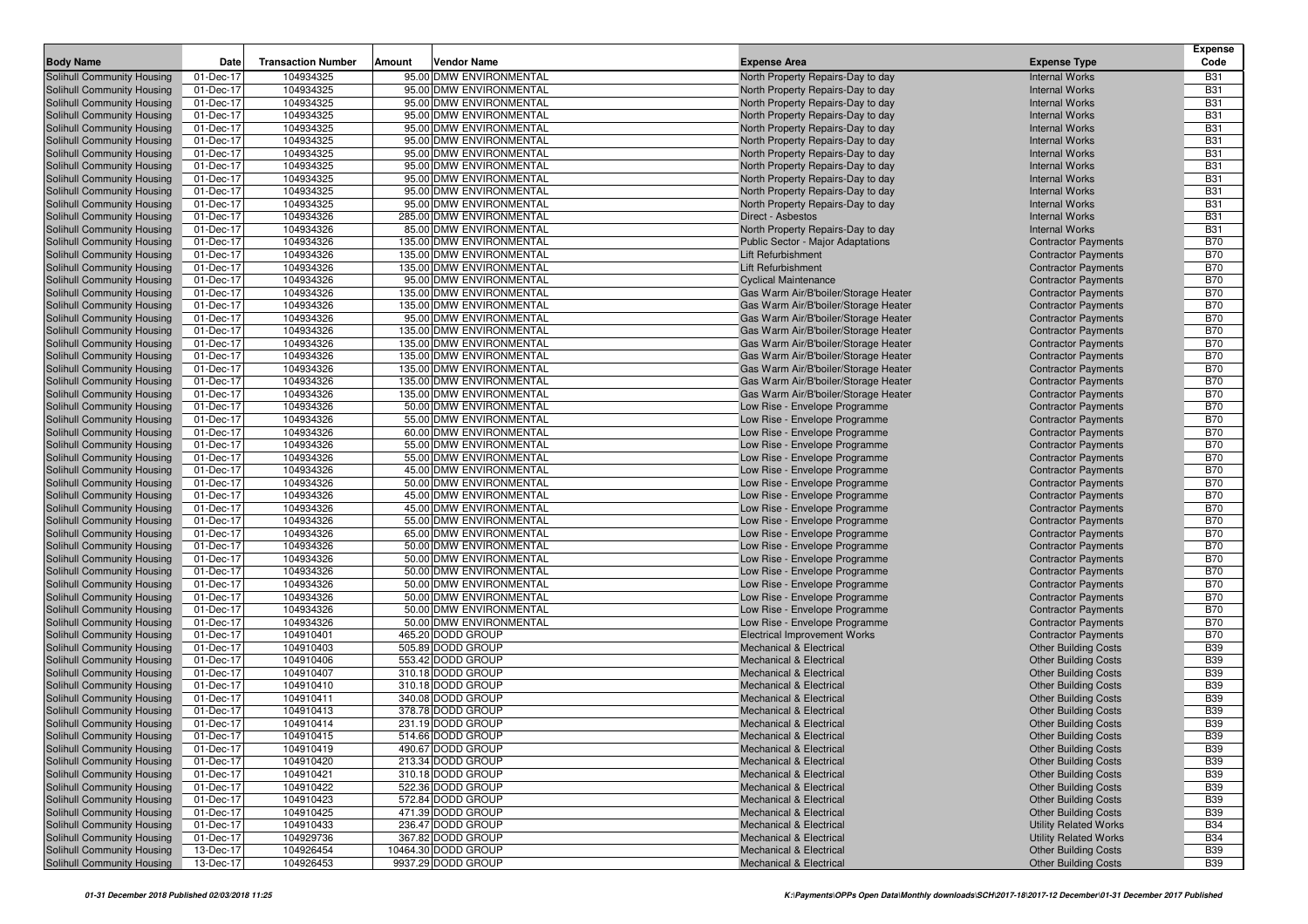|                                   |           |                           |                       |                                          |                              | <b>Expense</b> |
|-----------------------------------|-----------|---------------------------|-----------------------|------------------------------------------|------------------------------|----------------|
| <b>Body Name</b>                  | Date      | <b>Transaction Number</b> | Vendor Name<br>Amount | <b>Expense Area</b>                      | <b>Expense Type</b>          | Code           |
| Solihull Community Housing        | 01-Dec-17 | 104929738                 | 709.85 DODD GROUP     | <b>Mechanical &amp; Electrical</b>       | <b>Utility Related Works</b> | <b>B34</b>     |
| Solihull Community Housing        | 13-Dec-17 | 104926462                 | 10464.21 DODD GROUP   | <b>Mechanical &amp; Electrical</b>       | <b>Other Building Costs</b>  | <b>B39</b>     |
| Solihull Community Housing        | 01-Dec-17 | 104910444                 | 3085.60 DODD GROUP    | Gas Warm Air/B'boiler/Storage Heater     | <b>Contractor Payments</b>   | <b>B70</b>     |
| Solihull Community Housing        | 01-Dec-17 | 104910445                 | 1818.59 DODD GROUP    | Gas Warm Air/B'boiler/Storage Heater     | <b>Contractor Payments</b>   | <b>B70</b>     |
| Solihull Community Housing        | 01-Dec-17 | 104910447                 | 3085.60 DODD GROUP    | Gas Warm Air/B'boiler/Storage Heater     | <b>Contractor Payments</b>   | <b>B70</b>     |
| Solihull Community Housing        | 01-Dec-17 | 104910448                 | 3085.60 DODD GROUP    | Gas Warm Air/B'boiler/Storage Heater     | <b>Contractor Payments</b>   | <b>B70</b>     |
| Solihull Community Housing        | 01-Dec-17 | 104910449                 | 3085.60 DODD GROUP    | Gas Warm Air/B'boiler/Storage Heater     | <b>Contractor Payments</b>   | <b>B70</b>     |
| Solihull Community Housing        | 01-Dec-17 | 104930734                 | 220.64 DODD GROUP     | Public Sector - Minor Works              | <b>Contractor Payments</b>   | <b>B70</b>     |
| Solihull Community Housing        | 01-Dec-17 | 104910450                 | 2322.94 DODD GROUP    | Gas Warm Air/B'boiler/Storage Heater     | <b>Contractor Payments</b>   | <b>B70</b>     |
| Solihull Community Housing        | 01-Dec-17 | 104910451                 | 2322.94 DODD GROUP    | Gas Warm Air/B'boiler/Storage Heater     | <b>Contractor Payments</b>   | <b>B70</b>     |
| Solihull Community Housing        | 01-Dec-17 | 104910452                 | 311.15 DODD GROUP     | Mechanical & Electrical                  | <b>Utility Related Works</b> | <b>B34</b>     |
| Solihull Community Housing        | 01-Dec-17 | 104910454                 | 382.11 DODD GROUP     | <b>Mechanical &amp; Electrical</b>       | <b>Utility Related Works</b> | <b>B34</b>     |
| Solihull Community Housing        | 01-Dec-17 | 104910455                 | 1818.59 DODD GROUP    | Gas Warm Air/B'boiler/Storage Heater     | <b>Contractor Payments</b>   | <b>B70</b>     |
| Solihull Community Housing        | 01-Dec-17 | 104910456                 | 3085.60 DODD GROUP    | Gas Warm Air/B'boiler/Storage Heater     | <b>Contractor Payments</b>   | <b>B70</b>     |
| Solihull Community Housing        | 01-Dec-17 | 104910457                 | 287.30 DODD GROUP     | <b>Mechanical &amp; Electrical</b>       | <b>Utility Related Works</b> | <b>B34</b>     |
| Solihull Community Housing        | 01-Dec-17 | 104910460                 | 378.65 DODD GROUP     | <b>Mechanical &amp; Electrical</b>       | <b>Utility Related Works</b> | <b>B34</b>     |
| Solihull Community Housing        | 01-Dec-17 | 104910461                 | 210.06 DODD GROUP     | <b>Mechanical &amp; Electrical</b>       | <b>Utility Related Works</b> | <b>B34</b>     |
| Solihull Community Housing        | 01-Dec-17 | 104910462                 | 279.23 DODD GROUP     | Mechanical & Electrical                  | <b>Utility Related Works</b> | <b>B34</b>     |
| Solihull Community Housing        | 01-Dec-17 | 104910463                 | 872.53 DODD GROUP     | <b>Mechanical &amp; Electrical</b>       | <b>Utility Related Works</b> | <b>B34</b>     |
| Solihull Community Housing        | 01-Dec-17 | 104910464                 | 231.25 DODD GROUP     | <b>Mechanical &amp; Electrical</b>       | <b>Utility Related Works</b> | <b>B34</b>     |
| Solihull Community Housing        | 01-Dec-17 | 104910465                 | 2526.20 DODD GROUP    | North Property Repairs-Voids             | Voids                        | <b>B38</b>     |
| Solihull Community Housing        | 01-Dec-17 | 104910466                 | 1388.48 DODD GROUP    | North Property Repairs-Voids             | Voids                        | <b>B38</b>     |
| Solihull Community Housing        | 01-Dec-17 | 104910467                 | 1076.45 DODD GROUP    | North Property Repairs-Voids             | Voids                        | <b>B38</b>     |
| Solihull Community Housing        | 01-Dec-17 | 104910468                 | 718.15 DODD GROUP     | North Property Repairs-Voids             | Voids                        | <b>B38</b>     |
| Solihull Community Housing        | 01-Dec-17 | 104910469                 | 412.97 DODD GROUP     | North Property Repairs-Voids             | Voids                        | <b>B38</b>     |
| Solihull Community Housing        | 01-Dec-17 | 104910470                 | 655.57 DODD GROUP     | North Property Repairs-Voids             | Voids                        | <b>B38</b>     |
| Solihull Community Housing        | 01-Dec-17 | 104910471                 | 458.76 DODD GROUP     | North Property Repairs-Voids             | Voids                        | <b>B38</b>     |
| Solihull Community Housing        | 01-Dec-17 | 104910472                 | 226.75 DODD GROUP     | North Property Repairs-Voids             | Voids                        | <b>B38</b>     |
| Solihull Community Housing        | 01-Dec-17 | 104910473                 | 308.33 DODD GROUP     | <b>Mechanical &amp; Electrical</b>       | <b>Utility Related Works</b> | <b>B34</b>     |
| Solihull Community Housing        | 01-Dec-17 | 104910475                 | 356.51 DODD GROUP     | <b>Mechanical &amp; Electrical</b>       | <b>Utility Related Works</b> | <b>B34</b>     |
| Solihull Community Housing        | 01-Dec-17 | 104910476                 | 258.64 DODD GROUP     | <b>Mechanical &amp; Electrical</b>       | <b>Utility Related Works</b> | <b>B34</b>     |
| Solihull Community Housing        | 01-Dec-17 | 104910477                 | 630.33 DODD GROUP     | Kitchens                                 | <b>Contractor Payments</b>   | <b>B70</b>     |
| Solihull Community Housing        | 01-Dec-17 | 104929739                 | 1385.53 DODD GROUP    | <b>Mechanical &amp; Electrical</b>       | <b>Other Building Costs</b>  | <b>B39</b>     |
| Solihull Community Housing        | 01-Dec-17 | 104929740                 | 1385.53 DODD GROUP    | Mechanical & Electrical                  | <b>Other Building Costs</b>  | <b>B39</b>     |
| Solihull Community Housing        | 01-Dec-17 | 104929741                 | 896.18 DODD GROUP     | <b>Electrical Improvement Works</b>      | <b>Contractor Payments</b>   | <b>B70</b>     |
| Solihull Community Housing        | 01-Dec-17 | 104910481                 | 458.65 DODD GROUP     | <b>Electrical Improvement Works</b>      | <b>Contractor Payments</b>   | <b>B70</b>     |
| Solihull Community Housing        | 01-Dec-17 | 104929742                 | 543.31 DODD GROUP     | <b>Electrical Improvement Works</b>      | <b>Contractor Payments</b>   | <b>B70</b>     |
| Solihull Community Housing        | 01-Dec-17 | 104910482                 | 332.69 DODD GROUP     | <b>Electrical Improvement Works</b>      | <b>Contractor Payments</b>   | <b>B70</b>     |
| Solihull Community Housing        | 01-Dec-17 | 104929743                 | 391.76 DODD GROUP     | <b>Electrical Improvement Works</b>      | <b>Contractor Payments</b>   | <b>B70</b>     |
| Solihull Community Housing        | 01-Dec-17 | 104910483                 | 368.70 DODD GROUP     | <b>Electrical Improvement Works</b>      | <b>Contractor Payments</b>   | <b>B70</b>     |
| Solihull Community Housing        | 06-Dec-17 | 104929757                 | 254.65 DODD GROUP     | <b>Mechanical &amp; Electrical</b>       | <b>Utility Related Works</b> | <b>B34</b>     |
| Solihull Community Housing        | 06-Dec-17 | 104929758                 | 279.23 DODD GROUP     | <b>Mechanical &amp; Electrical</b>       | <b>Utility Related Works</b> | <b>B34</b>     |
| Solihull Community Housing        | 06-Dec-17 | 104929796                 | 286.39 DODD GROUP     | <b>Mechanical &amp; Electrical</b>       | <b>Utility Related Works</b> | <b>B34</b>     |
| Solihull Community Housing        | 06-Dec-17 | 104929798                 | 284.46 DODD GROUP     | <b>Mechanical &amp; Electrical</b>       | <b>Utility Related Works</b> | <b>B34</b>     |
| Solihull Community Housing        | 06-Dec-17 | 104929809                 | 327.78 DODD GROUP     | <b>Mechanical &amp; Electrical</b>       | <b>Utility Related Works</b> | <b>B34</b>     |
| Solihull Community Housing        | 06-Dec-17 | 104929812                 | 1425.16 DODD GROUP    | <b>Mechanical &amp; Electrical</b>       | <b>Utility Related Works</b> | <b>B34</b>     |
| Solihull Community Housing        | 06-Dec-17 | 104929817                 | 405.14 DODD GROUP     | <b>Mechanical &amp; Electrical</b>       | <b>Utility Related Works</b> | <b>B34</b>     |
| Solihull Community Housing        | 06-Dec-17 | 104929820                 | 241.80 DODD GROUP     | <b>Mechanical &amp; Electrical</b>       | <b>Utility Related Works</b> | <b>B34</b>     |
| Solihull Community Housing        | 06-Dec-17 | 104929832                 | 252.17 DODD GROUP     | <b>Mechanical &amp; Electrical</b>       | <b>Utility Related Works</b> | <b>B34</b>     |
| <b>Solihull Community Housing</b> | 06-Dec-17 | 104929835                 | 354.76 DODD GROUP     | <b>Mechanical &amp; Electrical</b>       | <b>Utility Related Works</b> | <b>B34</b>     |
| Solihull Community Housing        | 06-Dec-17 | 104929837                 | 223.32 DODD GROUP     | <b>Public Sector - Major Adaptations</b> | <b>Contractor Payments</b>   | <b>B70</b>     |
| Solihull Community Housing        | 06-Dec-17 | 104929858                 | 292.59 DODD GROUP     | <b>Mechanical &amp; Electrical</b>       | <b>Utility Related Works</b> | <b>B34</b>     |
| Solihull Community Housing        | 06-Dec-17 | 104929863                 | 676.25 DODD GROUP     | <b>Mechanical &amp; Electrical</b>       | <b>Utility Related Works</b> | <b>B34</b>     |
| Solihull Community Housing        | 06-Dec-17 | 104929873                 | 251.89 DODD GROUP     | North Property Repairs-Voids             | Voids                        | <b>B38</b>     |
| Solihull Community Housing        | 06-Dec-17 | 104929897                 | 234.78 DODD GROUP     | <b>Mechanical &amp; Electrical</b>       | <b>Utility Related Works</b> | <b>B34</b>     |
| Solihull Community Housing        | 06-Dec-17 | 104929911                 | 405.66 DODD GROUP     | <b>Mechanical &amp; Electrical</b>       | <b>Utility Related Works</b> | <b>B34</b>     |
| Solihull Community Housing        | 06-Dec-17 | 104929945                 | 389.47 DODD GROUP     | <b>Mechanical &amp; Electrical</b>       | <b>Utility Related Works</b> | <b>B34</b>     |
| Solihull Community Housing        | 06-Dec-17 | 104929956                 | 312.42 DODD GROUP     | <b>Mechanical &amp; Electrical</b>       | <b>Utility Related Works</b> | <b>B34</b>     |
| Solihull Community Housing        | 06-Dec-17 | 104929958                 | 248.01 DODD GROUP     | Mechanical & Electrical                  | <b>Utility Related Works</b> | <b>B34</b>     |
| Solihull Community Housing        | 06-Dec-17 | 104929981                 | 213.93 DODD GROUP     | <b>Mechanical &amp; Electrical</b>       | <b>Utility Related Works</b> | <b>B34</b>     |
| Solihull Community Housing        | 06-Dec-17 | 104929983                 | 600.76 DODD GROUP     | Mechanical & Electrical                  | <b>Utility Related Works</b> | <b>B34</b>     |
| Solihull Community Housing        | 06-Dec-17 | 104930068                 | 234.78 DODD GROUP     | Mechanical & Electrical                  | <b>Utility Related Works</b> | <b>B34</b>     |
| Solihull Community Housing        | 06-Dec-17 | 104930086                 | 423.48 DODD GROUP     | North Property Repairs-Voids             | Voids                        | <b>B38</b>     |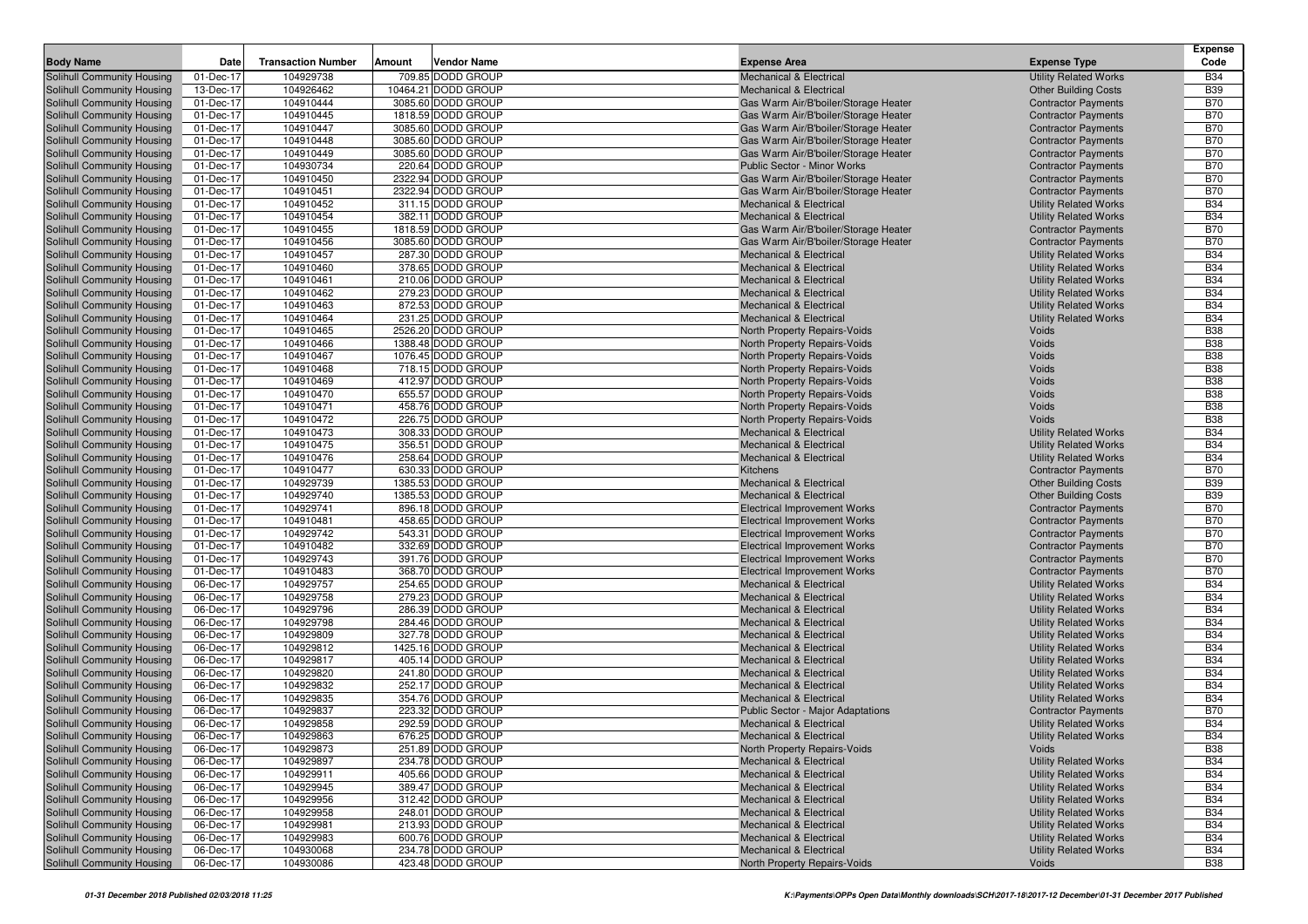| <b>Body Name</b>                                         | Date                    | <b>Transaction Number</b> | Amount | <b>Vendor Name</b>                     | <b>Expense Area</b>                           | <b>Expense Type</b>                                      | <b>Expense</b><br>Code   |
|----------------------------------------------------------|-------------------------|---------------------------|--------|----------------------------------------|-----------------------------------------------|----------------------------------------------------------|--------------------------|
| Solihull Community Housing                               | 06-Dec-17               | 104930096                 |        | 625.52 DODD GROUP                      | North Property Repairs-Voids                  | Voids                                                    | <b>B38</b>               |
| Solihull Community Housing                               | 06-Dec-17               | 104930097                 |        | 513.56 DODD GROUP                      | North Property Repairs-Voids                  | Voids                                                    | <b>B38</b>               |
| Solihull Community Housing                               | 06-Dec-17               | 104930098                 |        | 544.39 DODD GROUP                      | North Property Repairs-Voids                  | Voids                                                    | <b>B38</b>               |
| Solihull Community Housing                               | 06-Dec-17               | 104930100                 |        | 214.14 DODD GROUP                      | North Property Repairs-Voids                  | Voids                                                    | <b>B38</b>               |
| Solihull Community Housing                               | 06-Dec-17               | 104930103                 |        | 712.67 DODD GROUP                      | North Property Repairs-Voids                  | Voids                                                    | <b>B38</b>               |
| Solihull Community Housing                               | 06-Dec-17               | 104930109                 |        | 2250.62 DODD GROUP                     | North Property Repairs-Voids                  | Voids                                                    | <b>B38</b>               |
| Solihull Community Housing                               | 06-Dec-17               | 104930117                 |        | 263.71 DODD GROUP                      | North Property Repairs-Voids                  | Voids                                                    | <b>B38</b>               |
| Solihull Community Housing                               | 06-Dec-17               | 104930123                 |        | 252.70 DODD GROUP                      | North Property Repairs-Voids                  | Voids                                                    | <b>B38</b>               |
| Solihull Community Housing                               | 06-Dec-17               | 104930129                 |        | 215.65 DODD GROUP                      | North Property Repairs-Voids                  | Voids                                                    | <b>B38</b>               |
| Solihull Community Housing                               | 06-Dec-17               | 104930134                 |        | 293.49 DODD GROUP                      | Kitchens                                      | <b>Contractor Payments</b>                               | <b>B70</b>               |
| Solihull Community Housing                               | $\overline{0}$ 6-Dec-17 | 104930135                 |        | 302.55 DODD GROUP                      | Kitchens                                      | <b>Contractor Payments</b>                               | <b>B70</b>               |
| Solihull Community Housing                               | 06-Dec-17               | 104930136                 |        | 311.55 DODD GROUP                      | <b>Kitchens</b>                               | <b>Contractor Payments</b>                               | <b>B70</b>               |
| Solihull Community Housing                               | 06-Dec-17               | 104930137                 |        | 460.89 DODD GROUP                      | Private Sector - Disabled Facilities Grants   | <b>Contractor Payments</b>                               | <b>B70</b>               |
| Solihull Community Housing                               | 08-Dec-17               | 104930182                 |        | 1131.22 DODD GROUP                     | Gas Warm Air/B'boiler/Storage Heater          | <b>Contractor Payments</b>                               | <b>B70</b>               |
| Solihull Community Housing                               | 08-Dec-17               | 104930183                 |        | 10009.73 DODD GROUP                    | Gas Warm Air/B'boiler/Storage Heater          | <b>Contractor Payments</b>                               | <b>B70</b>               |
| Solihull Community Housing                               | 08-Dec-17               | 104930184                 |        | 3085.60 DODD GROUP                     | Gas Warm Air/B'boiler/Storage Heater          | <b>Contractor Payments</b>                               | <b>B70</b>               |
| Solihull Community Housing                               | 08-Dec-17               | 104930185                 |        | 3085.60 DODD GROUP                     | Gas Warm Air/B'boiler/Storage Heater          | <b>Contractor Payments</b>                               | <b>B70</b>               |
| Solihull Community Housing                               | 08-Dec-17               | 104930186                 |        | 3085.60 DODD GROUP                     | Gas Warm Air/B'boiler/Storage Heater          | <b>Contractor Payments</b>                               | <b>B70</b>               |
| Solihull Community Housing                               | 08-Dec-17               | 104930187                 |        | 3085.60 DODD GROUP                     | Gas Warm Air/B'boiler/Storage Heater          | <b>Contractor Payments</b>                               | <b>B70</b>               |
| Solihull Community Housing                               | 08-Dec-17               | 104930188                 |        | 3085.60 DODD GROUP                     | Gas Warm Air/B'boiler/Storage Heater          | <b>Contractor Payments</b>                               | <b>B70</b>               |
| Solihull Community Housing                               | 08-Dec-17               | 104930189                 |        | 3085.60 DODD GROUP                     | Gas Warm Air/B'boiler/Storage Heater          | <b>Contractor Payments</b>                               | <b>B70</b>               |
| Solihull Community Housing                               | 08-Dec-17               | 104930190                 |        | 3085.60 DODD GROUP                     | Gas Warm Air/B'boiler/Storage Heater          | <b>Contractor Payments</b>                               | <b>B70</b>               |
| Solihull Community Housing                               | 08-Dec-17               | 104930191                 |        | 3085.60 DODD GROUP                     | Gas Warm Air/B'boiler/Storage Heater          | <b>Contractor Payments</b>                               | <b>B70</b>               |
| Solihull Community Housing                               | 08-Dec-17               | 104930192                 |        | 3085.60 DODD GROUP                     | Gas Warm Air/B'boiler/Storage Heater          | <b>Contractor Payments</b>                               | <b>B70</b>               |
| Solihull Community Housing                               | 08-Dec-17               | 104930193                 |        | 3085.60 DODD GROUP                     | Gas Warm Air/B'boiler/Storage Heater          | <b>Contractor Payments</b>                               | <b>B70</b>               |
| Solihull Community Housing                               | 08-Dec-17               | 104930194                 |        | 1818.59 DODD GROUP                     | Gas Warm Air/B'boiler/Storage Heater          | <b>Contractor Payments</b>                               | <b>B70</b>               |
| Solihull Community Housing                               | 08-Dec-17               | 104930195                 |        | 3085.60 DODD GROUP                     | Gas Warm Air/B'boiler/Storage Heater          | <b>Contractor Payments</b>                               | <b>B70</b>               |
| Solihull Community Housing                               | 08-Dec-17               | 104930196                 |        | 3085.60 DODD GROUP                     | Gas Warm Air/B'boiler/Storage Heater          | <b>Contractor Payments</b>                               | <b>B70</b>               |
| Solihull Community Housing                               | 08-Dec-17               | 104930197                 |        | 7399.81 DODD GROUP                     | Gas Warm Air/B'boiler/Storage Heater          | <b>Contractor Payments</b>                               | <b>B70</b>               |
| Solihull Community Housing                               | 12-Dec-17               | 104930198                 |        | 7239.05 DODD GROUP                     | Heating                                       | <b>Contractor Payments</b>                               | <b>B70</b>               |
| Solihull Community Housing                               | 20-Dec-17               | 104940224                 |        | 8995.38 DODD GROUP                     | <b>Mechanical &amp; Electrical</b>            | <b>Other Contracted Services</b>                         | E90                      |
| Solihull Community Housing                               | 20-Dec-17               | 104942499                 |        | 258.96 DODD GROUP                      | North Property Repairs-Voids                  | <b>Voids</b>                                             | <b>B38</b>               |
| Solihull Community Housing                               | 20-Dec-17               | 104942510                 |        | 290.68 DODD GROUP                      | North Property Repairs-Voids                  | Voids                                                    | <b>B38</b>               |
| Solihull Community Housing                               | 20-Dec-17               | 104942525                 |        | 267.00 DODD GROUP                      | North Property Repairs-Voids                  | Voids                                                    | <b>B38</b>               |
| Solihull Community Housing                               | 20-Dec-17               | 104942530                 |        | 253.90 DODD GROUP                      | North Property Repairs-Voids                  | Voids                                                    | <b>B38</b>               |
| Solihull Community Housing                               | 20-Dec-17               | 104942532                 |        | 301.07 DODD GROUP                      | North Property Repairs-Voids                  | Voids                                                    | <b>B38</b>               |
| Solihull Community Housing                               | 20-Dec-17               | 104942548                 |        | 336.20 DODD GROUP                      | Kitchens                                      | <b>Contractor Payments</b>                               | <b>B70</b>               |
| Solihull Community Housing                               | 20-Dec-17               | 104942550<br>104942552    |        | 513.05 DODD GROUP                      | Public Sector - Major Adaptations<br>Kitchens | <b>Contractor Payments</b>                               | <b>B70</b><br><b>B70</b> |
| Solihull Community Housing                               | 20-Dec-17               | 104942557                 |        | 522.85 DODD GROUP<br>421.09 DODD GROUP |                                               | <b>Contractor Payments</b>                               | <b>B70</b>               |
| Solihull Community Housing<br>Solihull Community Housing | 20-Dec-17<br>20-Dec-17  | 104942571                 |        | 360.76 DODD GROUP                      | Kitchens<br>Kitchens                          | <b>Contractor Payments</b><br><b>Contractor Payments</b> | <b>B70</b>               |
| Solihull Community Housing                               | 20-Dec-17               | 104942573                 |        | 413.18 DODD GROUP                      | Kitchens                                      | <b>Contractor Payments</b>                               | <b>B70</b>               |
| Solihull Community Housing                               | 20-Dec-17               | 104942576                 |        | 452.59 DODD GROUP                      | Kitchens                                      | <b>Contractor Payments</b>                               | <b>B70</b>               |
| Solihull Community Housing                               | 20-Dec-17               | 104942582                 |        | 433.65 DODD GROUP                      | <b>Electrical Improvement Works</b>           | <b>Contractor Payments</b>                               | <b>B70</b>               |
| Solihull Community Housing                               | 20-Dec-17               | 104942669                 |        | 781.68 DODD GROUP                      | North Property Repairs-Voids                  | Voids                                                    | <b>B38</b>               |
| Solihull Community Housing                               | 20-Dec-17               | 104942670                 |        | 345.08 DODD GROUP                      | North Property Repairs-Voids                  | Voids                                                    | <b>B38</b>               |
| Solihull Community Housing                               | 20-Dec-17               | 104942672                 |        | 248.74 DODD GROUP                      | North Property Repairs-Voids                  | Voids                                                    | <b>B38</b>               |
| Solihull Community Housing                               | 20-Dec-17               | 104942673                 |        | 321.31 DODD GROUP                      | North Property Repairs-Voids                  | Voids                                                    | <b>B38</b>               |
| Solihull Community Housing                               | 20-Dec-17               | 104942686                 |        | 318.52 DODD GROUP                      | North Property Repairs-Voids                  | Voids                                                    | <b>B38</b>               |
| Solihull Community Housing                               | 20-Dec-17               | 104942691                 |        | 261.25 DODD GROUP                      | North Property Repairs-Voids                  | Voids                                                    | <b>B38</b>               |
| Solihull Community Housing                               | 20-Dec-17               | 104942694                 |        | 304.93 DODD GROUP                      | North Property Repairs-Voids                  | Voids                                                    | <b>B38</b>               |
| Solihull Community Housing                               | 20-Dec-17               | 104942695                 |        | 307.02 DODD GROUP                      | North Property Repairs-Voids                  | Voids                                                    | <b>B38</b>               |
| Solihull Community Housing                               | 20-Dec-17               | 104942702                 |        | 461.33 DODD GROUP                      | North Property Repairs-Voids                  | Voids                                                    | <b>B38</b>               |
| Solihull Community Housing                               | 20-Dec-17               | 104942703                 |        | 242.18 DODD GROUP                      | North Property Repairs-Voids                  | Voids                                                    | <b>B38</b>               |
| Solihull Community Housing                               | 20-Dec-17               | 104942706                 |        | 551.59 DODD GROUP                      | North Property Repairs-Voids                  | Voids                                                    | <b>B38</b>               |
| Solihull Community Housing                               | 01-Dec-17               | 104911742                 |        | 42.00 DOORFIT PRODUCTS LTD             | Stores-Stores and delivery                    | <b>Stocks</b>                                            | R <sub>10</sub>          |
| Solihull Community Housing                               | 01-Dec-17               | 104911742                 |        | 65.00 DOORFIT PRODUCTS LTD             | Stores-Stores and delivery                    | <b>Stocks</b>                                            | R <sub>10</sub>          |
| Solihull Community Housing                               | 01-Dec-17               | 104911742                 |        | 239.90 DOORFIT PRODUCTS LTD            | Stores-Stores and delivery                    | <b>Stocks</b>                                            | R <sub>10</sub>          |
| Solihull Community Housing                               | 01-Dec-17               | 104911743                 |        | 308.00 DOORFIT PRODUCTS LTD            | Stores-Stores and delivery                    | <b>Stocks</b>                                            | R <sub>10</sub>          |
| Solihull Community Housing                               | 01-Dec-17               | 104911743                 |        | 60.00 DOORFIT PRODUCTS LTD             | Stores-Stores and delivery                    | <b>Stocks</b>                                            | R <sub>10</sub>          |
| Solihull Community Housing                               | 01-Dec-17               | 104911746                 |        | 19.50 DOORFIT PRODUCTS LTD             | Stores-Stores and delivery                    | <b>Stocks</b>                                            | R <sub>10</sub>          |
| Solihull Community Housing                               | 01-Dec-17               | 104911746                 |        | 47.40 DOORFIT PRODUCTS LTD             | Stores-Stores and delivery                    | <b>Stocks</b>                                            | R <sub>10</sub>          |
| Solihull Community Housing                               | 01-Dec-17               | 104911746                 |        | 138.00 DOORFIT PRODUCTS LTD            | Stores-Stores and delivery                    | <b>Stocks</b>                                            | R <sub>10</sub>          |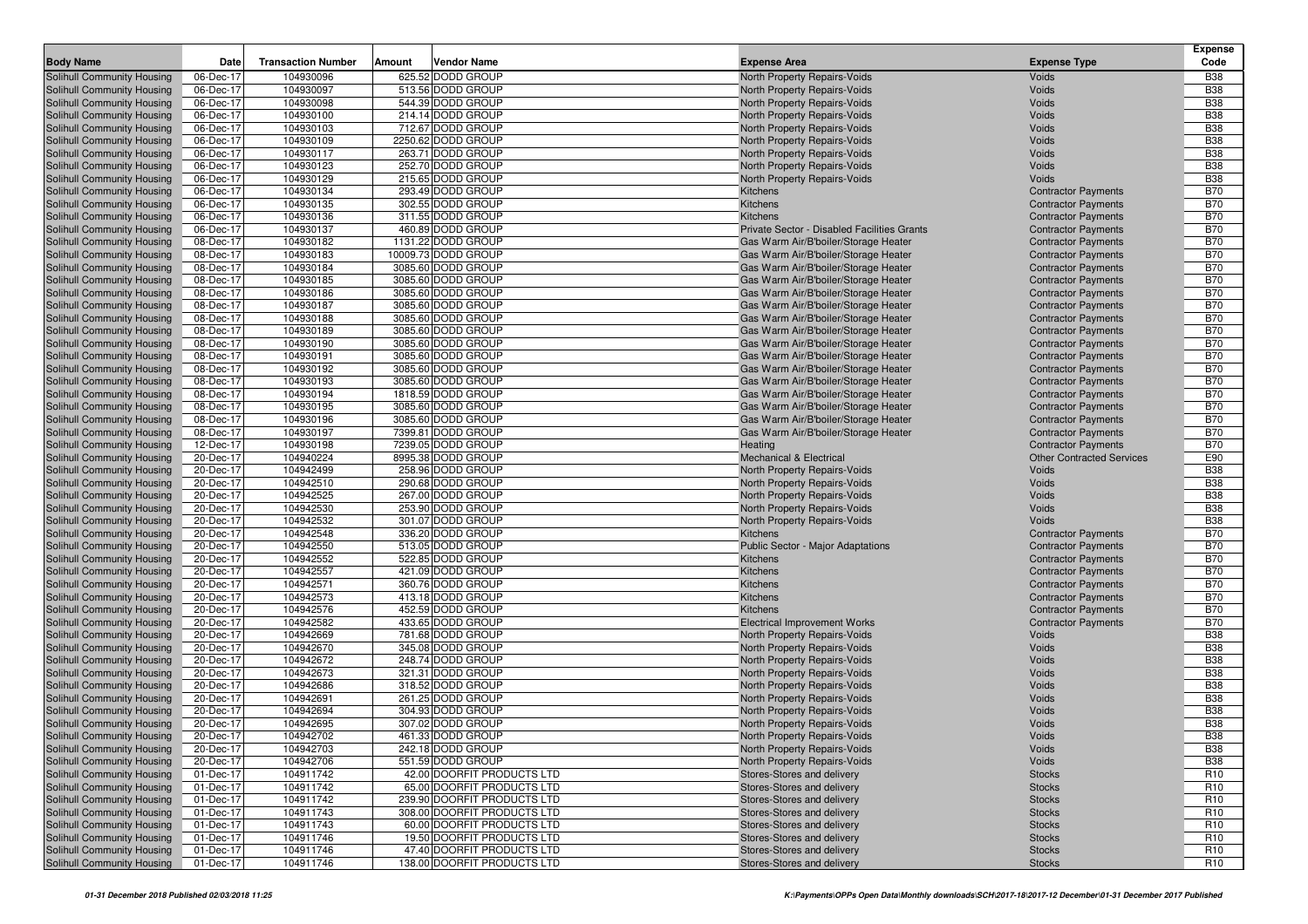| <b>Body Name</b>                                         | Date                   | <b>Transaction Number</b> | Amount | <b>Vendor Name</b>                                          | <b>Expense Area</b>                                                          | <b>Expense Type</b>                              | <b>Expense</b><br>Code             |
|----------------------------------------------------------|------------------------|---------------------------|--------|-------------------------------------------------------------|------------------------------------------------------------------------------|--------------------------------------------------|------------------------------------|
| Solihull Community Housing                               | 01-Dec-17              | 104911746                 |        | 16.75 DOORFIT PRODUCTS LTD                                  | Stores-Stores and delivery                                                   | <b>Stocks</b>                                    | R <sub>10</sub>                    |
| Solihull Community Housing                               | 01-Dec-17              | 104941511                 |        | 23.70 DOORFIT PRODUCTS LTD                                  | Stores-Stores and delivery                                                   | <b>Stocks</b>                                    | R <sub>10</sub>                    |
| Solihull Community Housing                               | 01-Dec-17              | 104941511                 |        | 44.34 DOORFIT PRODUCTS LTD                                  | Stores-Stores and delivery                                                   | <b>Stocks</b>                                    | R <sub>10</sub>                    |
| Solihull Community Housing                               | 01-Dec-17              | 104941511                 |        | 8.10 DOORFIT PRODUCTS LTD                                   | Stores-Stores and delivery                                                   | <b>Stocks</b>                                    | R <sub>10</sub>                    |
| Solihull Community Housing                               | 01-Dec-17              | 104941511                 |        | 103.50 DOORFIT PRODUCTS LTD                                 | Stores-Stores and delivery                                                   | <b>Stocks</b>                                    | R <sub>10</sub>                    |
| Solihull Community Housing                               | 01-Dec-17              | 104941511                 |        | 58.68 DOORFIT PRODUCTS LTD                                  | Stores-Stores and delivery                                                   | <b>Stocks</b>                                    | R <sub>10</sub>                    |
| Solihull Community Housing                               | 01-Dec-17              | 104941511                 |        | 38.25 DOORFIT PRODUCTS LTD                                  | Stores-Stores and delivery                                                   | <b>Stocks</b>                                    | R <sub>10</sub>                    |
| Solihull Community Housing                               | 01-Dec-17              | 104941511                 |        | 239.90 DOORFIT PRODUCTS LTD                                 | Stores-Stores and delivery                                                   | <b>Stocks</b>                                    | R <sub>10</sub>                    |
| Solihull Community Housing                               | 04-Dec-17              | 104941513                 |        | 14.00 DOORFIT PRODUCTS LTD                                  | Stores-Stores and delivery                                                   | <b>Stocks</b>                                    | R <sub>10</sub>                    |
| Solihull Community Housing                               | 04-Dec-17              | 104941513                 |        | 9.00 DOORFIT PRODUCTS LTD                                   | Stores-Stores and delivery                                                   | <b>Stocks</b>                                    | R <sub>10</sub>                    |
| Solihull Community Housing                               | 04-Dec-17              | 104941513                 |        | 20.00 DOORFIT PRODUCTS LTD                                  | Stores-Stores and delivery                                                   | <b>Stocks</b>                                    | R <sub>10</sub>                    |
| Solihull Community Housing<br>Solihull Community Housing | 04-Dec-17<br>04-Dec-17 | 104941513<br>104941513    |        | 119.25 DOORFIT PRODUCTS LTD<br>136.17 DOORFIT PRODUCTS LTD  | Stores-Stores and delivery<br>Stores-Stores and delivery                     | <b>Stocks</b><br><b>Stocks</b>                   | R <sub>10</sub><br>R <sub>10</sub> |
| Solihull Community Housing                               | 08-Dec-17              | 104941517                 |        | 51.00 DOORFIT PRODUCTS LTD                                  | Stores-Stores and delivery                                                   | <b>Stocks</b>                                    | R <sub>10</sub>                    |
| Solihull Community Housing                               | 08-Dec-17              | 104941517                 |        | 51.00 DOORFIT PRODUCTS LTD                                  | Stores-Stores and delivery                                                   | <b>Stocks</b>                                    | R <sub>10</sub>                    |
| Solihull Community Housing                               | 08-Dec-17              | 104941517                 |        | 22.50 DOORFIT PRODUCTS LTD                                  | Stores-Stores and delivery                                                   | <b>Stocks</b>                                    | R <sub>10</sub>                    |
| Solihull Community Housing                               | 08-Dec-17              | 104941517                 |        | 47.40 DOORFIT PRODUCTS LTD                                  | Stores-Stores and delivery                                                   | <b>Stocks</b>                                    | R <sub>10</sub>                    |
| Solihull Community Housing                               | 08-Dec-17              | 104941517                 |        | 69.00 DOORFIT PRODUCTS LTD                                  | Stores-Stores and delivery                                                   | <b>Stocks</b>                                    | R <sub>10</sub>                    |
| Solihull Community Housing                               | 15-Dec-17              | 104948378                 |        | 50.10 DOORFIT PRODUCTS LTD                                  | Stores-Stores and delivery                                                   | <b>Stocks</b>                                    | R <sub>10</sub>                    |
| Solihull Community Housing                               | 15-Dec-17              | 104948378                 |        | 103.50 DOORFIT PRODUCTS LTD                                 | Stores-Stores and delivery                                                   | <b>Stocks</b>                                    | R <sub>10</sub>                    |
| Solihull Community Housing                               | 15-Dec-17              | 104948378                 |        | 239.90 DOORFIT PRODUCTS LTD                                 | Stores-Stores and delivery                                                   | <b>Stocks</b>                                    | R <sub>10</sub>                    |
| Solihull Community Housing                               | 15-Dec-17              | 104948380                 |        | 363.00 DOORFIT PRODUCTS LTD                                 | Stores-Stores and delivery                                                   | <b>Stocks</b>                                    | R <sub>10</sub>                    |
| Solihull Community Housing                               | 15-Dec-17              | 104948380                 |        | 66.00 DOORFIT PRODUCTS LTD                                  | Stores-Stores and delivery                                                   | <b>Stocks</b>                                    | R <sub>10</sub>                    |
| Solihull Community Housing                               | 01-Dec-17              | 104943000                 |        | 319.53 DRAINTECH SERVICES (MIDLANDS) LTD                    | North Property Repairs-Day to day                                            | <b>Other Works</b>                               | <b>B32</b>                         |
| Solihull Community Housing                               | 12-Dec-17              | 104923106                 |        | 461.60 DULUX DECORATOR CENTRES                              | North Property Repairs-Voids                                                 | <b>Internal Works</b>                            | <b>B31</b>                         |
| Solihull Community Housing                               | 12-Dec-17              | 104923106                 |        | 310.67 DULUX DECORATOR CENTRES                              | Gas Warm Air/B'boiler/Storage Heater                                         | <b>Contractor Payments</b>                       | <b>B70</b>                         |
| Solihull Community Housing                               | 01-Dec-17              | 104948383                 |        | 214.22 E J GILBERT & SONS                                   | Stores-Stores and delivery                                                   | Stocks                                           | R <sub>10</sub>                    |
| Solihull Community Housing                               | 29-Dec-17              | 104949373                 |        | 67393.15 EDEN BUILD LTD BUILDING CONTRACTORS                | <b>Public Sector - Major Adaptations</b>                                     | <b>Contractor Payments</b>                       | <b>B70</b>                         |
| <b>Solihull Community Housing</b>                        | 29-Dec-17              | 104949373                 |        | -36759.90 EDEN BUILD LTD BUILDING CONTRACTORS               | <b>Public Sector - Major Adaptations</b>                                     | <b>Contractor Payments</b>                       | <b>B70</b>                         |
| Solihull Community Housing                               | 22-Dec-17<br>01-Dec-17 | 104943082                 |        | 2586.00 EDEN BUILD LTD BUILDING CONTRACTORS<br>3.54 EDENRED | Private Sector - Disabled Facilities Grants<br><b>Central Administration</b> | <b>Contractor Payments</b>                       | <b>B70</b>                         |
| Solihull Community Housing<br>Solihull Community Housing | 01-Dec-17              | 104910354<br>104910354    |        | 886.00 EDENRED                                              | <b>Payroll Deductions</b>                                                    | Other Fees & Charges<br><b>General Creditors</b> | D <sub>59</sub><br>S01             |
| Solihull Community Housing                               | 29-Dec-17              | 104948437                 |        | 3.54 EDENRED                                                | Central Administration                                                       | Other Fees & Charges                             | D <sub>59</sub>                    |
| Solihull Community Housing                               | 29-Dec-17              | 104948437                 |        | 886.00 EDENRED                                              | <b>Payroll Deductions</b>                                                    | <b>General Creditors</b>                         | S01                                |
| Solihull Community Housing                               | 15-Dec-17              | 104930796                 |        | 1215.02 ELDERCARE                                           | Wellbeing Service (inc. Handy Person & Garden Service)                       | <b>Other Supplier/Services Costs</b>             | D90                                |
| Solihull Community Housing                               | 15-Dec-17              | 104930794                 |        | 4281.64 ELDERCARE                                           | Wellbeing Service (inc. Handy Person & Garden Service)                       | Other Supplier/Services Costs                    | D90                                |
| Solihull Community Housing                               | 14-Dec-17              | 104934394                 |        | 408.60 ENVIROCALL LTD                                       | North Property Repairs-Day to day                                            | <b>Internal Works</b>                            | <b>B31</b>                         |
| <b>Solihull Community Housing</b>                        | 14-Dec-17              | 104934394                 |        | 63.37 ENVIROCALL LTD                                        | North Property Repairs-Day to day                                            | <b>Internal Works</b>                            | <b>B31</b>                         |
| Solihull Community Housing                               | 14-Dec-17              | 104934394                 |        | 51.45 ENVIROCALL LTD                                        | North Property Repairs-Day to day                                            | <b>Internal Works</b>                            | <b>B31</b>                         |
| Solihull Community Housing                               | 14-Dec-17              | 104934394                 |        | 407.00 ENVIROCALL LTD                                       | North Property Repairs-Day to day                                            | <b>Internal Works</b>                            | <b>B31</b>                         |
| Solihull Community Housing                               | 14-Dec-17              | 104934394                 |        | 39.93 ENVIROCALL LTD                                        | North Property Repairs-Day to day                                            | <b>Internal Works</b>                            | <b>B31</b>                         |
| Solihull Community Housing                               | 14-Dec-17              | 104934394                 |        | 20.48 ENVIROCALL LTD                                        | North Property Repairs-Day to day                                            | <b>Internal Works</b>                            | <b>B31</b>                         |
| Solihull Community Housing                               | 14-Dec-17              | 104934394                 |        | 20.54 ENVIROCALL LTD                                        | North Property Repairs-Day to day                                            | <b>Internal Works</b>                            | <b>B31</b>                         |
| Solihull Community Housing                               | 14-Dec-17              | 104934394                 |        | 41.07 ENVIROCALL LTD                                        | North Property Repairs-Day to day                                            | <b>Internal Works</b>                            | <b>B31</b>                         |
| Solihull Community Housing                               | 14-Dec-17              | 104934394                 |        | 133.17 ENVIROCALL LTD                                       | North Property Repairs-Day to day                                            | <b>Internal Works</b>                            | <b>B31</b>                         |
| Solihull Community Housing<br>Solihull Community Housing | 14-Dec-17              | 104934394                 |        | 120.73 ENVIROCALL LTD                                       | North Property Repairs-Day to day                                            | <b>Internal Works</b>                            | <b>B31</b><br><b>B31</b>           |
| Solihull Community Housing                               | 14-Dec-17<br>14-Dec-17 | 104934394<br>104934394    |        | 52.90 ENVIROCALL LTD<br>68.04 ENVIROCALL LTD                | North Property Repairs-Day to day                                            | <b>Internal Works</b><br><b>Internal Works</b>   | <b>B31</b>                         |
| Solihull Community Housing                               | 14-Dec-17              | 104934394                 |        | 39.93 ENVIROCALL LTD                                        | North Property Repairs-Day to day<br>North Property Repairs-Day to day       | <b>Internal Works</b>                            | <b>B31</b>                         |
| <b>Solihull Community Housing</b>                        | 14-Dec-17              | 104934394                 |        | 182.55 ENVIROCALL LTD                                       | <b>Pitched Re-roofing</b>                                                    | <b>Contractor Payments</b>                       | <b>B70</b>                         |
| Solihull Community Housing                               | 14-Dec-17              | 104934394                 |        | 205.37 ENVIROCALL LTD                                       | <b>Pitched Re-roofing</b>                                                    | <b>Contractor Payments</b>                       | <b>B70</b>                         |
| <b>Solihull Community Housing</b>                        | 15-Dec-17              | 104934395                 |        | 26.45 ENVIROCALL LTD                                        | <b>Adaptations Major</b>                                                     | <b>Internal Works</b>                            | <b>B31</b>                         |
| Solihull Community Housing                               | 15-Dec-17              | 104934395                 |        | 92.83 ENVIROCALL LTD                                        | North Property Repairs-Day to day                                            | <b>Internal Works</b>                            | <b>B31</b>                         |
| Solihull Community Housing                               | 15-Dec-17              | 104934395                 |        | 51.45 ENVIROCALL LTD                                        | North Property Repairs-Day to day                                            | <b>Internal Works</b>                            | <b>B31</b>                         |
| Solihull Community Housing                               | 15-Dec-17              | 104934395                 |        | 61.61 ENVIROCALL LTD                                        | North Property Repairs-Day to day                                            | <b>Internal Works</b>                            | <b>B31</b>                         |
| Solihull Community Housing                               | 15-Dec-17              | 104934395                 |        | 20.54 ENVIROCALL LTD                                        | North Property Repairs-Day to day                                            | <b>Internal Works</b>                            | <b>B31</b>                         |
| Solihull Community Housing                               | 15-Dec-17              | 104934395                 |        | 297.77 ENVIROCALL LTD                                       | North Property Repairs-Day to day                                            | <b>Internal Works</b>                            | <b>B31</b>                         |
| Solihull Community Housing                               | 15-Dec-17              | 104934395                 |        | 20.48 ENVIROCALL LTD                                        | North Property Repairs-Day to day                                            | <b>Internal Works</b>                            | <b>B31</b>                         |
| Solihull Community Housing                               | 15-Dec-17              | 104934395                 |        | 349.53 ENVIROCALL LTD                                       | North Property Repairs-Day to day                                            | <b>Internal Works</b>                            | <b>B31</b>                         |
| Solihull Community Housing                               | 15-Dec-17              | 104934395                 |        | 39.93 ENVIROCALL LTD                                        | North Property Repairs-Day to day                                            | <b>Internal Works</b>                            | <b>B31</b>                         |
| Solihull Community Housing                               | 15-Dec-17              | 104934395                 |        | 190.11 ENVIROCALL LTD                                       | North Property Repairs-Day to day                                            | <b>Internal Works</b>                            | <b>B31</b>                         |
| Solihull Community Housing                               | 15-Dec-17              | 104934395                 |        | 79.86 ENVIROCALL LTD                                        | North Property Repairs-Day to day                                            | <b>Internal Works</b>                            | <b>B31</b>                         |
| Solihull Community Housing                               | 15-Dec-17              | 104934395                 |        | 20.54 ENVIROCALL LTD                                        | North Property Repairs-Day to day                                            | <b>Internal Works</b>                            | <b>B31</b>                         |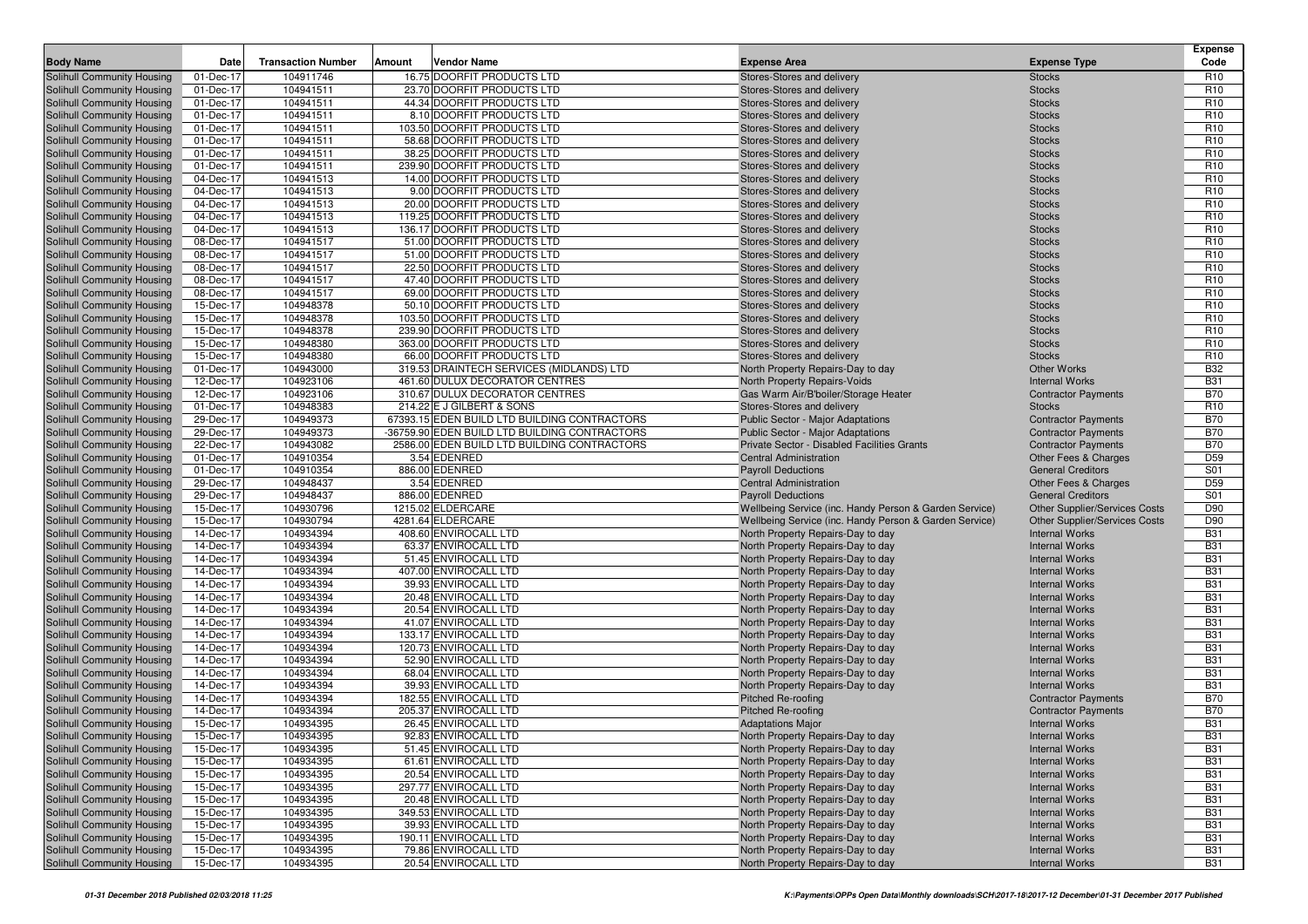| <b>Body Name</b><br><b>Transaction Number</b><br><b>Vendor Name</b><br><b>Expense Type</b><br>Date<br>Amount<br><b>Expense Area</b><br>104934395<br>43.56 ENVIROCALL LTD<br>Solihull Community Housing<br>15-Dec-17<br><b>Internal Works</b><br>North Property Repairs-Day to day<br>15-Dec-17<br>104934395<br>175.39 ENVIROCALL LTD<br>Solihull Community Housing<br>North Property Repairs-Day to day<br><b>Internal Works</b><br>104934395<br>140.02 ENVIROCALL LTD<br>Solihull Community Housing<br>15-Dec-17<br>North Property Repairs-Day to day<br><b>Internal Works</b><br>51.45 ENVIROCALL LTD<br>15-Dec-17<br>104934395<br>North Property Repairs-Day to day<br>Solihull Community Housing<br><b>Internal Works</b><br>104934395<br>65.34 ENVIROCALL LTD<br>Solihull Community Housing<br>15-Dec-17<br>North Property Repairs-Day to day<br><b>Internal Works</b><br>104934395<br>159.93 ENVIROCALL LTD<br>Solihull Community Housing<br>15-Dec-17<br>Public Sector - Major Adaptations<br><b>Contractor Payments</b><br>104934395<br>20.48 ENVIROCALL LTD<br>Solihull Community Housing<br>15-Dec-17<br><b>Public Sector - Major Adaptations</b><br><b>Contractor Payments</b><br>86.34 ENVIROCALL LTD<br>Solihull Community Housing<br>15-Dec-17<br>104934395<br>Public Sector - Major Adaptations<br><b>Contractor Payments</b><br>104934395<br>136.91 ENVIROCALL LTD<br>Solihull Community Housing<br>15-Dec-17<br>Pitched Re-roofing<br><b>Contractor Payments</b><br>104934395<br>164.29 ENVIROCALL LTD<br>Solihull Community Housing<br>15-Dec-17<br><b>Pitched Re-roofing</b><br><b>Contractor Payments</b><br>104934395<br>64.56 ENVIROCALL LTD<br>Solihull Community Housing<br>15-Dec-17<br>Kitchens<br><b>Contractor Payments</b><br>104934395<br>44.08 ENVIROCALL LTD<br><b>Contractor Payments</b><br>Solihull Community Housing<br>15-Dec-17<br>Kitchens<br>104943012<br>11.62 ENVIROCALL LTD<br>Solihull Community Housing<br>19-Dec-17<br><b>Adaptations Major</b><br><b>Internal Works</b><br>104943012<br>63.37 ENVIROCALL LTD<br>Solihull Community Housing<br>19-Dec-17<br>North Property Repairs-Day to day<br><b>Internal Works</b><br>104943012<br>51.45 ENVIROCALL LTD<br>Solihull Community Housing<br>19-Dec-17<br>North Property Repairs-Day to day<br><b>Internal Works</b><br>19-Dec-17<br>104943012<br>270.92 ENVIROCALL LTD<br>North Property Repairs-Day to day<br>Solihull Community Housing<br><b>Internal Works</b><br>Solihull Community Housing<br>19-Dec-17<br>104943012<br>82.15 ENVIROCALL LTD<br>North Property Repairs-Day to day<br><b>Internal Works</b> | Code<br><b>B31</b><br><b>B31</b><br><b>B31</b><br><b>B31</b><br><b>B31</b><br><b>B70</b><br><b>B70</b><br><b>B70</b><br><b>B70</b><br><b>B70</b><br><b>B70</b><br><b>B70</b><br><b>B31</b><br><b>B31</b><br><b>B31</b><br><b>B31</b><br><b>B31</b><br><b>B31</b><br><b>B31</b> |
|-----------------------------------------------------------------------------------------------------------------------------------------------------------------------------------------------------------------------------------------------------------------------------------------------------------------------------------------------------------------------------------------------------------------------------------------------------------------------------------------------------------------------------------------------------------------------------------------------------------------------------------------------------------------------------------------------------------------------------------------------------------------------------------------------------------------------------------------------------------------------------------------------------------------------------------------------------------------------------------------------------------------------------------------------------------------------------------------------------------------------------------------------------------------------------------------------------------------------------------------------------------------------------------------------------------------------------------------------------------------------------------------------------------------------------------------------------------------------------------------------------------------------------------------------------------------------------------------------------------------------------------------------------------------------------------------------------------------------------------------------------------------------------------------------------------------------------------------------------------------------------------------------------------------------------------------------------------------------------------------------------------------------------------------------------------------------------------------------------------------------------------------------------------------------------------------------------------------------------------------------------------------------------------------------------------------------------------------------------------------------------------------------------------------------------------------------------------------------------------------------------------------------------------------------------------------------------------------------------------------|--------------------------------------------------------------------------------------------------------------------------------------------------------------------------------------------------------------------------------------------------------------------------------|
|                                                                                                                                                                                                                                                                                                                                                                                                                                                                                                                                                                                                                                                                                                                                                                                                                                                                                                                                                                                                                                                                                                                                                                                                                                                                                                                                                                                                                                                                                                                                                                                                                                                                                                                                                                                                                                                                                                                                                                                                                                                                                                                                                                                                                                                                                                                                                                                                                                                                                                                                                                                                                 |                                                                                                                                                                                                                                                                                |
|                                                                                                                                                                                                                                                                                                                                                                                                                                                                                                                                                                                                                                                                                                                                                                                                                                                                                                                                                                                                                                                                                                                                                                                                                                                                                                                                                                                                                                                                                                                                                                                                                                                                                                                                                                                                                                                                                                                                                                                                                                                                                                                                                                                                                                                                                                                                                                                                                                                                                                                                                                                                                 |                                                                                                                                                                                                                                                                                |
|                                                                                                                                                                                                                                                                                                                                                                                                                                                                                                                                                                                                                                                                                                                                                                                                                                                                                                                                                                                                                                                                                                                                                                                                                                                                                                                                                                                                                                                                                                                                                                                                                                                                                                                                                                                                                                                                                                                                                                                                                                                                                                                                                                                                                                                                                                                                                                                                                                                                                                                                                                                                                 |                                                                                                                                                                                                                                                                                |
|                                                                                                                                                                                                                                                                                                                                                                                                                                                                                                                                                                                                                                                                                                                                                                                                                                                                                                                                                                                                                                                                                                                                                                                                                                                                                                                                                                                                                                                                                                                                                                                                                                                                                                                                                                                                                                                                                                                                                                                                                                                                                                                                                                                                                                                                                                                                                                                                                                                                                                                                                                                                                 |                                                                                                                                                                                                                                                                                |
|                                                                                                                                                                                                                                                                                                                                                                                                                                                                                                                                                                                                                                                                                                                                                                                                                                                                                                                                                                                                                                                                                                                                                                                                                                                                                                                                                                                                                                                                                                                                                                                                                                                                                                                                                                                                                                                                                                                                                                                                                                                                                                                                                                                                                                                                                                                                                                                                                                                                                                                                                                                                                 |                                                                                                                                                                                                                                                                                |
|                                                                                                                                                                                                                                                                                                                                                                                                                                                                                                                                                                                                                                                                                                                                                                                                                                                                                                                                                                                                                                                                                                                                                                                                                                                                                                                                                                                                                                                                                                                                                                                                                                                                                                                                                                                                                                                                                                                                                                                                                                                                                                                                                                                                                                                                                                                                                                                                                                                                                                                                                                                                                 |                                                                                                                                                                                                                                                                                |
|                                                                                                                                                                                                                                                                                                                                                                                                                                                                                                                                                                                                                                                                                                                                                                                                                                                                                                                                                                                                                                                                                                                                                                                                                                                                                                                                                                                                                                                                                                                                                                                                                                                                                                                                                                                                                                                                                                                                                                                                                                                                                                                                                                                                                                                                                                                                                                                                                                                                                                                                                                                                                 |                                                                                                                                                                                                                                                                                |
|                                                                                                                                                                                                                                                                                                                                                                                                                                                                                                                                                                                                                                                                                                                                                                                                                                                                                                                                                                                                                                                                                                                                                                                                                                                                                                                                                                                                                                                                                                                                                                                                                                                                                                                                                                                                                                                                                                                                                                                                                                                                                                                                                                                                                                                                                                                                                                                                                                                                                                                                                                                                                 |                                                                                                                                                                                                                                                                                |
|                                                                                                                                                                                                                                                                                                                                                                                                                                                                                                                                                                                                                                                                                                                                                                                                                                                                                                                                                                                                                                                                                                                                                                                                                                                                                                                                                                                                                                                                                                                                                                                                                                                                                                                                                                                                                                                                                                                                                                                                                                                                                                                                                                                                                                                                                                                                                                                                                                                                                                                                                                                                                 |                                                                                                                                                                                                                                                                                |
|                                                                                                                                                                                                                                                                                                                                                                                                                                                                                                                                                                                                                                                                                                                                                                                                                                                                                                                                                                                                                                                                                                                                                                                                                                                                                                                                                                                                                                                                                                                                                                                                                                                                                                                                                                                                                                                                                                                                                                                                                                                                                                                                                                                                                                                                                                                                                                                                                                                                                                                                                                                                                 |                                                                                                                                                                                                                                                                                |
|                                                                                                                                                                                                                                                                                                                                                                                                                                                                                                                                                                                                                                                                                                                                                                                                                                                                                                                                                                                                                                                                                                                                                                                                                                                                                                                                                                                                                                                                                                                                                                                                                                                                                                                                                                                                                                                                                                                                                                                                                                                                                                                                                                                                                                                                                                                                                                                                                                                                                                                                                                                                                 |                                                                                                                                                                                                                                                                                |
|                                                                                                                                                                                                                                                                                                                                                                                                                                                                                                                                                                                                                                                                                                                                                                                                                                                                                                                                                                                                                                                                                                                                                                                                                                                                                                                                                                                                                                                                                                                                                                                                                                                                                                                                                                                                                                                                                                                                                                                                                                                                                                                                                                                                                                                                                                                                                                                                                                                                                                                                                                                                                 |                                                                                                                                                                                                                                                                                |
|                                                                                                                                                                                                                                                                                                                                                                                                                                                                                                                                                                                                                                                                                                                                                                                                                                                                                                                                                                                                                                                                                                                                                                                                                                                                                                                                                                                                                                                                                                                                                                                                                                                                                                                                                                                                                                                                                                                                                                                                                                                                                                                                                                                                                                                                                                                                                                                                                                                                                                                                                                                                                 |                                                                                                                                                                                                                                                                                |
|                                                                                                                                                                                                                                                                                                                                                                                                                                                                                                                                                                                                                                                                                                                                                                                                                                                                                                                                                                                                                                                                                                                                                                                                                                                                                                                                                                                                                                                                                                                                                                                                                                                                                                                                                                                                                                                                                                                                                                                                                                                                                                                                                                                                                                                                                                                                                                                                                                                                                                                                                                                                                 |                                                                                                                                                                                                                                                                                |
|                                                                                                                                                                                                                                                                                                                                                                                                                                                                                                                                                                                                                                                                                                                                                                                                                                                                                                                                                                                                                                                                                                                                                                                                                                                                                                                                                                                                                                                                                                                                                                                                                                                                                                                                                                                                                                                                                                                                                                                                                                                                                                                                                                                                                                                                                                                                                                                                                                                                                                                                                                                                                 |                                                                                                                                                                                                                                                                                |
|                                                                                                                                                                                                                                                                                                                                                                                                                                                                                                                                                                                                                                                                                                                                                                                                                                                                                                                                                                                                                                                                                                                                                                                                                                                                                                                                                                                                                                                                                                                                                                                                                                                                                                                                                                                                                                                                                                                                                                                                                                                                                                                                                                                                                                                                                                                                                                                                                                                                                                                                                                                                                 |                                                                                                                                                                                                                                                                                |
|                                                                                                                                                                                                                                                                                                                                                                                                                                                                                                                                                                                                                                                                                                                                                                                                                                                                                                                                                                                                                                                                                                                                                                                                                                                                                                                                                                                                                                                                                                                                                                                                                                                                                                                                                                                                                                                                                                                                                                                                                                                                                                                                                                                                                                                                                                                                                                                                                                                                                                                                                                                                                 |                                                                                                                                                                                                                                                                                |
|                                                                                                                                                                                                                                                                                                                                                                                                                                                                                                                                                                                                                                                                                                                                                                                                                                                                                                                                                                                                                                                                                                                                                                                                                                                                                                                                                                                                                                                                                                                                                                                                                                                                                                                                                                                                                                                                                                                                                                                                                                                                                                                                                                                                                                                                                                                                                                                                                                                                                                                                                                                                                 |                                                                                                                                                                                                                                                                                |
| 104943012<br>136.91 ENVIROCALL LTD<br>Solihull Community Housing<br>19-Dec-17<br>North Property Repairs-Day to day<br><b>Internal Works</b>                                                                                                                                                                                                                                                                                                                                                                                                                                                                                                                                                                                                                                                                                                                                                                                                                                                                                                                                                                                                                                                                                                                                                                                                                                                                                                                                                                                                                                                                                                                                                                                                                                                                                                                                                                                                                                                                                                                                                                                                                                                                                                                                                                                                                                                                                                                                                                                                                                                                     |                                                                                                                                                                                                                                                                                |
| 19-Dec-17<br>104943012<br>43.56 ENVIROCALL LTD<br>Solihull Community Housing<br>North Property Repairs-Day to day<br><b>Internal Works</b>                                                                                                                                                                                                                                                                                                                                                                                                                                                                                                                                                                                                                                                                                                                                                                                                                                                                                                                                                                                                                                                                                                                                                                                                                                                                                                                                                                                                                                                                                                                                                                                                                                                                                                                                                                                                                                                                                                                                                                                                                                                                                                                                                                                                                                                                                                                                                                                                                                                                      |                                                                                                                                                                                                                                                                                |
| 19-Dec-17<br>104943012<br>43.56 ENVIROCALL LTD<br>Solihull Community Housing<br>North Property Repairs-Day to day<br><b>Internal Works</b>                                                                                                                                                                                                                                                                                                                                                                                                                                                                                                                                                                                                                                                                                                                                                                                                                                                                                                                                                                                                                                                                                                                                                                                                                                                                                                                                                                                                                                                                                                                                                                                                                                                                                                                                                                                                                                                                                                                                                                                                                                                                                                                                                                                                                                                                                                                                                                                                                                                                      | <b>B31</b>                                                                                                                                                                                                                                                                     |
| Solihull Community Housing<br>104943012<br>126.75 ENVIROCALL LTD<br>19-Dec-17<br>North Property Repairs-Day to day<br><b>Internal Works</b>                                                                                                                                                                                                                                                                                                                                                                                                                                                                                                                                                                                                                                                                                                                                                                                                                                                                                                                                                                                                                                                                                                                                                                                                                                                                                                                                                                                                                                                                                                                                                                                                                                                                                                                                                                                                                                                                                                                                                                                                                                                                                                                                                                                                                                                                                                                                                                                                                                                                     | <b>B31</b>                                                                                                                                                                                                                                                                     |
| 125.50 ENVIROCALL LTD<br>Solihull Community Housing<br>19-Dec-17<br>104943012<br>North Property Repairs-Day to day<br><b>Internal Works</b>                                                                                                                                                                                                                                                                                                                                                                                                                                                                                                                                                                                                                                                                                                                                                                                                                                                                                                                                                                                                                                                                                                                                                                                                                                                                                                                                                                                                                                                                                                                                                                                                                                                                                                                                                                                                                                                                                                                                                                                                                                                                                                                                                                                                                                                                                                                                                                                                                                                                     | <b>B31</b>                                                                                                                                                                                                                                                                     |
| 104943012<br>154.44 ENVIROCALL LTD<br>Solihull Community Housing<br>19-Dec-17<br>North Property Repairs-Day to day<br><b>Internal Works</b>                                                                                                                                                                                                                                                                                                                                                                                                                                                                                                                                                                                                                                                                                                                                                                                                                                                                                                                                                                                                                                                                                                                                                                                                                                                                                                                                                                                                                                                                                                                                                                                                                                                                                                                                                                                                                                                                                                                                                                                                                                                                                                                                                                                                                                                                                                                                                                                                                                                                     | <b>B31</b>                                                                                                                                                                                                                                                                     |
| 104943012<br>62.75 ENVIROCALL LTD<br>Solihull Community Housing<br>19-Dec-17<br>North Property Repairs-Day to day<br><b>Internal Works</b>                                                                                                                                                                                                                                                                                                                                                                                                                                                                                                                                                                                                                                                                                                                                                                                                                                                                                                                                                                                                                                                                                                                                                                                                                                                                                                                                                                                                                                                                                                                                                                                                                                                                                                                                                                                                                                                                                                                                                                                                                                                                                                                                                                                                                                                                                                                                                                                                                                                                      | <b>B31</b>                                                                                                                                                                                                                                                                     |
| 19-Dec-17<br>104943012<br>32.67 ENVIROCALL LTD<br>Solihull Community Housing<br>North Property Repairs-Day to day<br><b>Internal Works</b>                                                                                                                                                                                                                                                                                                                                                                                                                                                                                                                                                                                                                                                                                                                                                                                                                                                                                                                                                                                                                                                                                                                                                                                                                                                                                                                                                                                                                                                                                                                                                                                                                                                                                                                                                                                                                                                                                                                                                                                                                                                                                                                                                                                                                                                                                                                                                                                                                                                                      | <b>B31</b>                                                                                                                                                                                                                                                                     |
| 104943012<br>65.34 ENVIROCALL LTD<br>Solihull Community Housing<br>19-Dec-17<br>North Property Repairs-Day to day<br><b>Internal Works</b>                                                                                                                                                                                                                                                                                                                                                                                                                                                                                                                                                                                                                                                                                                                                                                                                                                                                                                                                                                                                                                                                                                                                                                                                                                                                                                                                                                                                                                                                                                                                                                                                                                                                                                                                                                                                                                                                                                                                                                                                                                                                                                                                                                                                                                                                                                                                                                                                                                                                      | <b>B31</b>                                                                                                                                                                                                                                                                     |
| 19-Dec-17<br>104943012<br>51.45 ENVIROCALL LTD<br>Solihull Community Housing<br>North Property Repairs-Day to day<br><b>Internal Works</b>                                                                                                                                                                                                                                                                                                                                                                                                                                                                                                                                                                                                                                                                                                                                                                                                                                                                                                                                                                                                                                                                                                                                                                                                                                                                                                                                                                                                                                                                                                                                                                                                                                                                                                                                                                                                                                                                                                                                                                                                                                                                                                                                                                                                                                                                                                                                                                                                                                                                      | <b>B31</b>                                                                                                                                                                                                                                                                     |
| 104943012<br>26.97 ENVIROCALL LTD<br>Solihull Community Housing<br>19-Dec-17<br>North Property Repairs-Day to day<br><b>Internal Works</b>                                                                                                                                                                                                                                                                                                                                                                                                                                                                                                                                                                                                                                                                                                                                                                                                                                                                                                                                                                                                                                                                                                                                                                                                                                                                                                                                                                                                                                                                                                                                                                                                                                                                                                                                                                                                                                                                                                                                                                                                                                                                                                                                                                                                                                                                                                                                                                                                                                                                      | <b>B31</b>                                                                                                                                                                                                                                                                     |
| 104943012<br>26.97 ENVIROCALL LTD<br>Solihull Community Housing<br>19-Dec-17<br>North Property Repairs-Day to day<br><b>Internal Works</b><br>104943012<br>51.45 ENVIROCALL LTD<br>Solihull Community Housing<br>19-Dec-17<br><b>Internal Works</b>                                                                                                                                                                                                                                                                                                                                                                                                                                                                                                                                                                                                                                                                                                                                                                                                                                                                                                                                                                                                                                                                                                                                                                                                                                                                                                                                                                                                                                                                                                                                                                                                                                                                                                                                                                                                                                                                                                                                                                                                                                                                                                                                                                                                                                                                                                                                                             | <b>B31</b><br><b>B31</b>                                                                                                                                                                                                                                                       |
| North Property Repairs-Day to day<br>104943012<br>20.48 ENVIROCALL LTD<br>Solihull Community Housing<br>19-Dec-17<br><b>Internal Works</b>                                                                                                                                                                                                                                                                                                                                                                                                                                                                                                                                                                                                                                                                                                                                                                                                                                                                                                                                                                                                                                                                                                                                                                                                                                                                                                                                                                                                                                                                                                                                                                                                                                                                                                                                                                                                                                                                                                                                                                                                                                                                                                                                                                                                                                                                                                                                                                                                                                                                      | <b>B31</b>                                                                                                                                                                                                                                                                     |
| North Property Repairs-Day to day<br>104943012<br>80.49 ENVIROCALL LTD<br><b>Internal Works</b><br>Solihull Community Housing<br>19-Dec-17<br>North Property Repairs-Day to day                                                                                                                                                                                                                                                                                                                                                                                                                                                                                                                                                                                                                                                                                                                                                                                                                                                                                                                                                                                                                                                                                                                                                                                                                                                                                                                                                                                                                                                                                                                                                                                                                                                                                                                                                                                                                                                                                                                                                                                                                                                                                                                                                                                                                                                                                                                                                                                                                                 | <b>B31</b>                                                                                                                                                                                                                                                                     |
| 121.35 ENVIROCALL LTD<br>Solihull Community Housing<br>19-Dec-17<br>104943012<br><b>MST</b> -Structural Works<br><b>Contractor Payments</b>                                                                                                                                                                                                                                                                                                                                                                                                                                                                                                                                                                                                                                                                                                                                                                                                                                                                                                                                                                                                                                                                                                                                                                                                                                                                                                                                                                                                                                                                                                                                                                                                                                                                                                                                                                                                                                                                                                                                                                                                                                                                                                                                                                                                                                                                                                                                                                                                                                                                     | <b>B70</b>                                                                                                                                                                                                                                                                     |
| 104943012<br>51.45 ENVIROCALL LTD<br>Solihull Community Housing<br>19-Dec-17<br>Gas Warm Air/B'boiler/Storage Heater<br><b>Contractor Payments</b>                                                                                                                                                                                                                                                                                                                                                                                                                                                                                                                                                                                                                                                                                                                                                                                                                                                                                                                                                                                                                                                                                                                                                                                                                                                                                                                                                                                                                                                                                                                                                                                                                                                                                                                                                                                                                                                                                                                                                                                                                                                                                                                                                                                                                                                                                                                                                                                                                                                              | <b>B70</b>                                                                                                                                                                                                                                                                     |
| 19-Dec-17<br>104943012<br>51.45 ENVIROCALL LTD<br>Solihull Community Housing<br>Gas Warm Air/B'boiler/Storage Heater<br><b>Contractor Payments</b>                                                                                                                                                                                                                                                                                                                                                                                                                                                                                                                                                                                                                                                                                                                                                                                                                                                                                                                                                                                                                                                                                                                                                                                                                                                                                                                                                                                                                                                                                                                                                                                                                                                                                                                                                                                                                                                                                                                                                                                                                                                                                                                                                                                                                                                                                                                                                                                                                                                              | <b>B70</b>                                                                                                                                                                                                                                                                     |
| 104943012<br>52.90 ENVIROCALL LTD<br>Solihull Community Housing<br>19-Dec-17<br>Gas Warm Air/B'boiler/Storage Heater<br><b>Contractor Payments</b>                                                                                                                                                                                                                                                                                                                                                                                                                                                                                                                                                                                                                                                                                                                                                                                                                                                                                                                                                                                                                                                                                                                                                                                                                                                                                                                                                                                                                                                                                                                                                                                                                                                                                                                                                                                                                                                                                                                                                                                                                                                                                                                                                                                                                                                                                                                                                                                                                                                              | <b>B70</b>                                                                                                                                                                                                                                                                     |
| 104943012<br>51.45 ENVIROCALL LTD<br>Solihull Community Housing<br>19-Dec-17<br>Kitchens<br><b>Contractor Payments</b>                                                                                                                                                                                                                                                                                                                                                                                                                                                                                                                                                                                                                                                                                                                                                                                                                                                                                                                                                                                                                                                                                                                                                                                                                                                                                                                                                                                                                                                                                                                                                                                                                                                                                                                                                                                                                                                                                                                                                                                                                                                                                                                                                                                                                                                                                                                                                                                                                                                                                          | <b>B70</b>                                                                                                                                                                                                                                                                     |
| Solihull Community Housing<br>19-Dec-17<br>104943012<br>44.08 ENVIROCALL LTD<br>Kitchens<br><b>Contractor Payments</b>                                                                                                                                                                                                                                                                                                                                                                                                                                                                                                                                                                                                                                                                                                                                                                                                                                                                                                                                                                                                                                                                                                                                                                                                                                                                                                                                                                                                                                                                                                                                                                                                                                                                                                                                                                                                                                                                                                                                                                                                                                                                                                                                                                                                                                                                                                                                                                                                                                                                                          | <b>B70</b>                                                                                                                                                                                                                                                                     |
| 104938273<br>1436.00 ENVIROCALL LTD<br><b>Internal Works</b><br>Solihull Community Housing<br>20-Dec-17<br>Direct - Asbestos                                                                                                                                                                                                                                                                                                                                                                                                                                                                                                                                                                                                                                                                                                                                                                                                                                                                                                                                                                                                                                                                                                                                                                                                                                                                                                                                                                                                                                                                                                                                                                                                                                                                                                                                                                                                                                                                                                                                                                                                                                                                                                                                                                                                                                                                                                                                                                                                                                                                                    | <b>B31</b>                                                                                                                                                                                                                                                                     |
| 104938274<br>1436.00 ENVIROCALL LTD<br>Solihull Community Housing<br>20-Dec-17<br>Direct - Asbestos<br><b>Internal Works</b>                                                                                                                                                                                                                                                                                                                                                                                                                                                                                                                                                                                                                                                                                                                                                                                                                                                                                                                                                                                                                                                                                                                                                                                                                                                                                                                                                                                                                                                                                                                                                                                                                                                                                                                                                                                                                                                                                                                                                                                                                                                                                                                                                                                                                                                                                                                                                                                                                                                                                    | <b>B31</b>                                                                                                                                                                                                                                                                     |
| 07-Dec-17<br>104918841<br>13599.16 ENVIRONMENTAL CONTRACTS LTD<br>Solihull Community Housing<br>Stores-Stores and delivery<br><b>Waste Disposal</b>                                                                                                                                                                                                                                                                                                                                                                                                                                                                                                                                                                                                                                                                                                                                                                                                                                                                                                                                                                                                                                                                                                                                                                                                                                                                                                                                                                                                                                                                                                                                                                                                                                                                                                                                                                                                                                                                                                                                                                                                                                                                                                                                                                                                                                                                                                                                                                                                                                                             | E20                                                                                                                                                                                                                                                                            |
| 570.00 EUROPEAN METAL RECYCLING LTD<br>Solihull Community Housing<br>05-Dec-17<br>104912584<br>Stores-Stores and delivery<br><b>Waste Disposal</b>                                                                                                                                                                                                                                                                                                                                                                                                                                                                                                                                                                                                                                                                                                                                                                                                                                                                                                                                                                                                                                                                                                                                                                                                                                                                                                                                                                                                                                                                                                                                                                                                                                                                                                                                                                                                                                                                                                                                                                                                                                                                                                                                                                                                                                                                                                                                                                                                                                                              | E20                                                                                                                                                                                                                                                                            |
| 1032.00 FAMILY CARE TRUST (SOLIHULL)<br>Voids<br>Solihull Community Housing<br>06-Dec-17<br>104918195<br>North Property Repairs-Voids                                                                                                                                                                                                                                                                                                                                                                                                                                                                                                                                                                                                                                                                                                                                                                                                                                                                                                                                                                                                                                                                                                                                                                                                                                                                                                                                                                                                                                                                                                                                                                                                                                                                                                                                                                                                                                                                                                                                                                                                                                                                                                                                                                                                                                                                                                                                                                                                                                                                           | <b>B38</b>                                                                                                                                                                                                                                                                     |
| 21-Dec-17<br>104940832<br>2647.00 FAMILY CARE TRUST (SOLIHULL)<br>Voids<br>Solihull Community Housing<br>North Property Repairs-Voids                                                                                                                                                                                                                                                                                                                                                                                                                                                                                                                                                                                                                                                                                                                                                                                                                                                                                                                                                                                                                                                                                                                                                                                                                                                                                                                                                                                                                                                                                                                                                                                                                                                                                                                                                                                                                                                                                                                                                                                                                                                                                                                                                                                                                                                                                                                                                                                                                                                                           | <b>B38</b>                                                                                                                                                                                                                                                                     |
| 21-Dec-17<br>104940833<br>263.00 FAMILY CARE TRUST (SOLIHULL)<br>Voids<br>Solihull Community Housing<br>North Property Repairs-Voids                                                                                                                                                                                                                                                                                                                                                                                                                                                                                                                                                                                                                                                                                                                                                                                                                                                                                                                                                                                                                                                                                                                                                                                                                                                                                                                                                                                                                                                                                                                                                                                                                                                                                                                                                                                                                                                                                                                                                                                                                                                                                                                                                                                                                                                                                                                                                                                                                                                                            | <b>B38</b>                                                                                                                                                                                                                                                                     |
| 104918277<br><b>Agency Staff</b><br>Solihull Community Housing<br>06-Dec-17<br>635.12 FAST TRACK MANAGEMENT SERVICES LTD<br>North Property Repairs-Day to day                                                                                                                                                                                                                                                                                                                                                                                                                                                                                                                                                                                                                                                                                                                                                                                                                                                                                                                                                                                                                                                                                                                                                                                                                                                                                                                                                                                                                                                                                                                                                                                                                                                                                                                                                                                                                                                                                                                                                                                                                                                                                                                                                                                                                                                                                                                                                                                                                                                   | A60                                                                                                                                                                                                                                                                            |
| Solihull Community Housing<br>06-Dec-17<br>104918276<br>612.00 FAST TRACK MANAGEMENT SERVICES LTD<br>North Property Repairs-Day to day<br><b>Agency Staff</b>                                                                                                                                                                                                                                                                                                                                                                                                                                                                                                                                                                                                                                                                                                                                                                                                                                                                                                                                                                                                                                                                                                                                                                                                                                                                                                                                                                                                                                                                                                                                                                                                                                                                                                                                                                                                                                                                                                                                                                                                                                                                                                                                                                                                                                                                                                                                                                                                                                                   | A60                                                                                                                                                                                                                                                                            |
| 14-Dec-17<br>104929424<br>629.00 FAST TRACK MANAGEMENT SERVICES LTD<br><b>Agency Staff</b><br>Solihull Community Housing<br>North Property Repairs-Day to day                                                                                                                                                                                                                                                                                                                                                                                                                                                                                                                                                                                                                                                                                                                                                                                                                                                                                                                                                                                                                                                                                                                                                                                                                                                                                                                                                                                                                                                                                                                                                                                                                                                                                                                                                                                                                                                                                                                                                                                                                                                                                                                                                                                                                                                                                                                                                                                                                                                   | A60                                                                                                                                                                                                                                                                            |
| 13-Dec-17<br>104926464<br>612.00 FAST TRACK MANAGEMENT SERVICES LTD<br>Solihull Community Housing<br>North Property Repairs-Day to day<br><b>Agency Staff</b>                                                                                                                                                                                                                                                                                                                                                                                                                                                                                                                                                                                                                                                                                                                                                                                                                                                                                                                                                                                                                                                                                                                                                                                                                                                                                                                                                                                                                                                                                                                                                                                                                                                                                                                                                                                                                                                                                                                                                                                                                                                                                                                                                                                                                                                                                                                                                                                                                                                   | A60                                                                                                                                                                                                                                                                            |
| <b>Solihull Community Housing</b><br>20-Dec-17<br>104940223<br>629.00 FAST TRACK MANAGEMENT SERVICES LTD<br>North Property Repairs-Day to day<br><b>Agency Staff</b>                                                                                                                                                                                                                                                                                                                                                                                                                                                                                                                                                                                                                                                                                                                                                                                                                                                                                                                                                                                                                                                                                                                                                                                                                                                                                                                                                                                                                                                                                                                                                                                                                                                                                                                                                                                                                                                                                                                                                                                                                                                                                                                                                                                                                                                                                                                                                                                                                                            | A60                                                                                                                                                                                                                                                                            |
| 104940222<br>Solihull Community Housing<br>20-Dec-17<br>499.12 FAST TRACK MANAGEMENT SERVICES LTD<br>North Property Repairs-Day to day<br><b>Agency Staff</b>                                                                                                                                                                                                                                                                                                                                                                                                                                                                                                                                                                                                                                                                                                                                                                                                                                                                                                                                                                                                                                                                                                                                                                                                                                                                                                                                                                                                                                                                                                                                                                                                                                                                                                                                                                                                                                                                                                                                                                                                                                                                                                                                                                                                                                                                                                                                                                                                                                                   | A60                                                                                                                                                                                                                                                                            |
| Solihull Community Housing<br>01-Dec-17<br>104942980<br>253.00 FLOOR RESTORATIONS LTD<br>Private Sector - Disabled Facilities Grants<br><b>Contractor Payments</b>                                                                                                                                                                                                                                                                                                                                                                                                                                                                                                                                                                                                                                                                                                                                                                                                                                                                                                                                                                                                                                                                                                                                                                                                                                                                                                                                                                                                                                                                                                                                                                                                                                                                                                                                                                                                                                                                                                                                                                                                                                                                                                                                                                                                                                                                                                                                                                                                                                              | <b>B70</b>                                                                                                                                                                                                                                                                     |
| 253.00 FLOOR RESTORATIONS LTD<br>Solihull Community Housing<br>01-Dec-17<br>104942981<br><b>Adaptations Major</b><br><b>Internal Works</b>                                                                                                                                                                                                                                                                                                                                                                                                                                                                                                                                                                                                                                                                                                                                                                                                                                                                                                                                                                                                                                                                                                                                                                                                                                                                                                                                                                                                                                                                                                                                                                                                                                                                                                                                                                                                                                                                                                                                                                                                                                                                                                                                                                                                                                                                                                                                                                                                                                                                      | <b>B31</b>                                                                                                                                                                                                                                                                     |
| Solihull Community Housing<br>104942982<br>253.00 FLOOR RESTORATIONS LTD<br><b>Adaptations Major</b><br>01-Dec-17<br><b>Internal Works</b>                                                                                                                                                                                                                                                                                                                                                                                                                                                                                                                                                                                                                                                                                                                                                                                                                                                                                                                                                                                                                                                                                                                                                                                                                                                                                                                                                                                                                                                                                                                                                                                                                                                                                                                                                                                                                                                                                                                                                                                                                                                                                                                                                                                                                                                                                                                                                                                                                                                                      | <b>B31</b>                                                                                                                                                                                                                                                                     |
| 406.82 FLOOR RESTORATIONS LTD<br>Solihull Community Housing<br>01-Dec-17<br>104942991<br>North Property Repairs-Day to day<br><b>Internal Works</b>                                                                                                                                                                                                                                                                                                                                                                                                                                                                                                                                                                                                                                                                                                                                                                                                                                                                                                                                                                                                                                                                                                                                                                                                                                                                                                                                                                                                                                                                                                                                                                                                                                                                                                                                                                                                                                                                                                                                                                                                                                                                                                                                                                                                                                                                                                                                                                                                                                                             | <b>B31</b>                                                                                                                                                                                                                                                                     |
| Solihull Community Housing<br>104941656<br>551.00 GENESIS DISPLAY LTD<br>01-Dec-17<br>Stores-Stores and delivery<br><b>Stocks</b>                                                                                                                                                                                                                                                                                                                                                                                                                                                                                                                                                                                                                                                                                                                                                                                                                                                                                                                                                                                                                                                                                                                                                                                                                                                                                                                                                                                                                                                                                                                                                                                                                                                                                                                                                                                                                                                                                                                                                                                                                                                                                                                                                                                                                                                                                                                                                                                                                                                                               | R <sub>10</sub>                                                                                                                                                                                                                                                                |
| Solihull Community Housing<br>08-Dec-17<br>104919525<br>230.00 GRANGE REMOVAL CO LTD<br><b>Tenancy Sustainment</b><br><b>Professional Fees</b>                                                                                                                                                                                                                                                                                                                                                                                                                                                                                                                                                                                                                                                                                                                                                                                                                                                                                                                                                                                                                                                                                                                                                                                                                                                                                                                                                                                                                                                                                                                                                                                                                                                                                                                                                                                                                                                                                                                                                                                                                                                                                                                                                                                                                                                                                                                                                                                                                                                                  | D <sub>50</sub>                                                                                                                                                                                                                                                                |
| Solihull Community Housing<br>104918271<br>3079.00 GROUND INVESTIGATION & PILING LTD<br>New Build - Cambridge Drive<br><b>Contractor Payments</b><br>06-Dec-17<br>Solihull Community Housing<br>01-Dec-17<br>104930531<br>2124.00 HANDICARE ACCESSIBILITY LTD<br>Private Sector - Disabled Facilities Grants<br><b>Contractor Payments</b>                                                                                                                                                                                                                                                                                                                                                                                                                                                                                                                                                                                                                                                                                                                                                                                                                                                                                                                                                                                                                                                                                                                                                                                                                                                                                                                                                                                                                                                                                                                                                                                                                                                                                                                                                                                                                                                                                                                                                                                                                                                                                                                                                                                                                                                                      | <b>B70</b><br><b>B70</b>                                                                                                                                                                                                                                                       |
| Solihull Community Housing<br>104930532<br>2364.00 HANDICARE ACCESSIBILITY LTD<br>Private Sector - Disabled Facilities Grants<br><b>Contractor Payments</b><br>01-Dec-17                                                                                                                                                                                                                                                                                                                                                                                                                                                                                                                                                                                                                                                                                                                                                                                                                                                                                                                                                                                                                                                                                                                                                                                                                                                                                                                                                                                                                                                                                                                                                                                                                                                                                                                                                                                                                                                                                                                                                                                                                                                                                                                                                                                                                                                                                                                                                                                                                                        | <b>B70</b>                                                                                                                                                                                                                                                                     |
| Solihull Community Housing<br>104929359<br>612.57 HANDICARE ACCESSIBILITY LTD<br>Home Improvement Agency<br>Adaptations<br>14-Dec-17                                                                                                                                                                                                                                                                                                                                                                                                                                                                                                                                                                                                                                                                                                                                                                                                                                                                                                                                                                                                                                                                                                                                                                                                                                                                                                                                                                                                                                                                                                                                                                                                                                                                                                                                                                                                                                                                                                                                                                                                                                                                                                                                                                                                                                                                                                                                                                                                                                                                            | <b>B83</b>                                                                                                                                                                                                                                                                     |
| Solihull Community Housing<br>14-Dec-17<br>104929361<br>975.00 HANDICARE ACCESSIBILITY LTD<br>Home Improvement Agency<br>Adaptations                                                                                                                                                                                                                                                                                                                                                                                                                                                                                                                                                                                                                                                                                                                                                                                                                                                                                                                                                                                                                                                                                                                                                                                                                                                                                                                                                                                                                                                                                                                                                                                                                                                                                                                                                                                                                                                                                                                                                                                                                                                                                                                                                                                                                                                                                                                                                                                                                                                                            | <b>B83</b>                                                                                                                                                                                                                                                                     |
| Solihull Community Housing<br>01-Dec-17<br>104942997<br>698.10 HANDICARE ACCESSIBILITY LTD<br>Private Sector - Disabled Facilities Grants<br><b>Contractor Payments</b>                                                                                                                                                                                                                                                                                                                                                                                                                                                                                                                                                                                                                                                                                                                                                                                                                                                                                                                                                                                                                                                                                                                                                                                                                                                                                                                                                                                                                                                                                                                                                                                                                                                                                                                                                                                                                                                                                                                                                                                                                                                                                                                                                                                                                                                                                                                                                                                                                                         |                                                                                                                                                                                                                                                                                |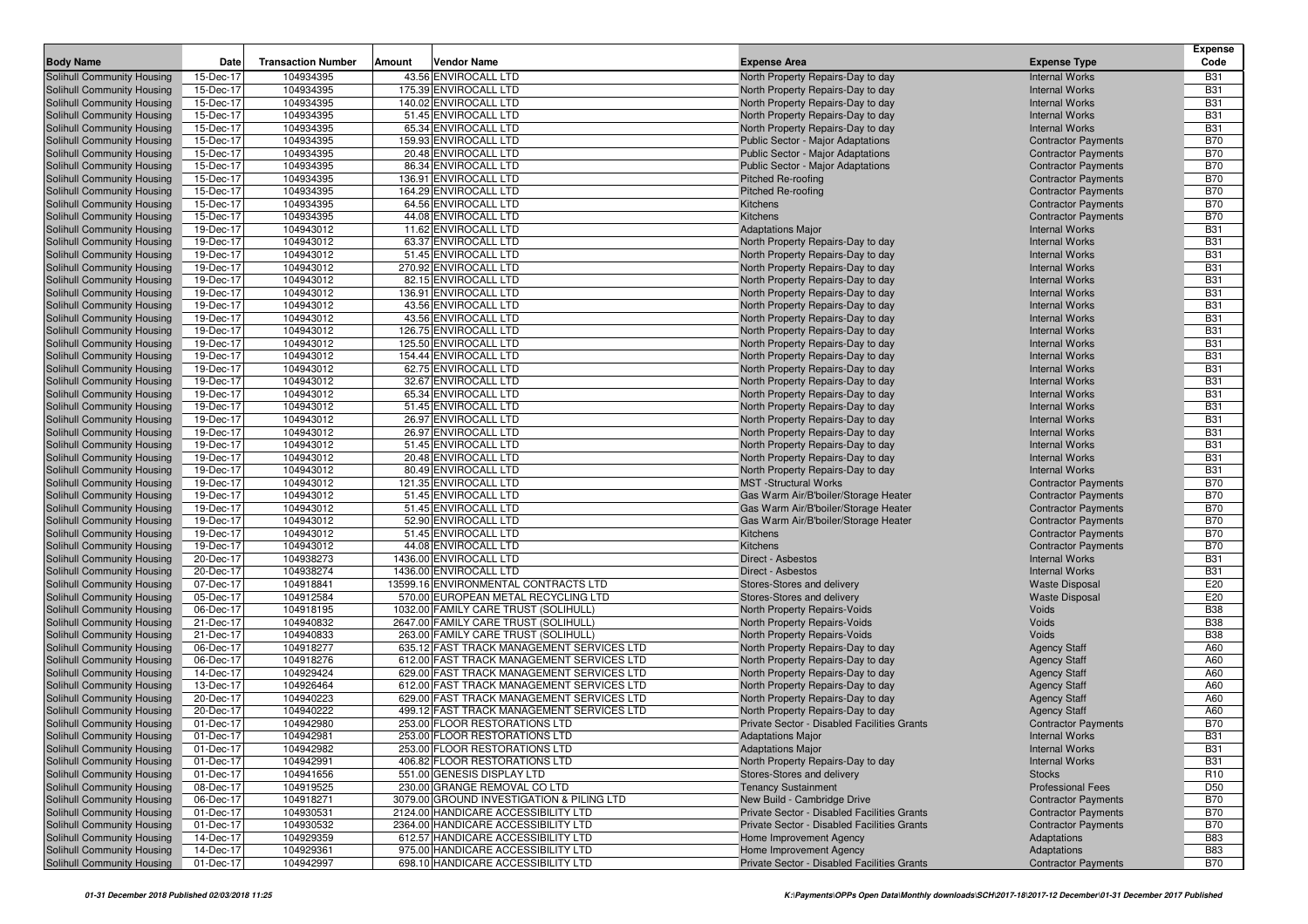|                                   |           |                           |                                                |                                                          |                                 | <b>Expense</b>  |
|-----------------------------------|-----------|---------------------------|------------------------------------------------|----------------------------------------------------------|---------------------------------|-----------------|
| <b>Body Name</b>                  | Date      | <b>Transaction Number</b> | Amount<br>Vendor Name                          | <b>Expense Area</b>                                      | <b>Expense Type</b>             | Code            |
| Solihull Community Housing        | 01-Dec-17 | 104942998                 | 1734.00 HANDICARE ACCESSIBILITY LTD            | Private Sector - Disabled Facilities Grants              | <b>Contractor Payments</b>      | <b>B70</b>      |
| Solihull Community Housing        | 06-Dec-17 | 104917048                 | 14471.52 HARDYMAN GROUP LTD                    | Private Sector - Disabled Facilities Grants              | <b>Contractor Payments</b>      | <b>B70</b>      |
| Solihull Community Housing        | 19-Dec-17 | 104934425                 | 622.50 HARDYMAN GROUP LTD                      | Private Sector - Disabled Facilities Grants              | <b>Contractor Payments</b>      | <b>B70</b>      |
| Solihull Community Housing        | 04-Dec-17 | 104911828                 | 139286.00 HM REVENUE & CUSTOMS                 | <b>VAT</b>                                               | <b>Creditor: Government</b>     | S04             |
| Solihull Community Housing        | 04-Dec-17 | 104911710                 | 2904.00 HM REVENUE & CUSTOMS                   | <b>Central Administration</b>                            | <b>Other Employee Costs</b>     | A90             |
| Solihull Community Housing        | 01-Dec-17 | 104946544                 | 266.00 HUNTLEY REFRIGERATION LTD               | <b>CCTV</b>                                              | <b>Other Premises Costs</b>     | <b>B90</b>      |
| Solihull Community Housing        | 01-Dec-17 | 104946546                 | 266.00 HUNTLEY REFRIGERATION LTD               | Endeavour House                                          | <b>General Building Costs</b>   | <b>B30</b>      |
| Solihull Community Housing        | 01-Dec-17 | 104946550                 | 436.26 HUNTLEY REFRIGERATION LTD               | <b>CCTV</b>                                              | <b>Other Premises Costs</b>     | <b>B90</b>      |
| Solihull Community Housing        | 06-Dec-17 | 104916976                 | 610.15 INLAND REVENUE ONLY                     | <b>Sub Contractors Tax</b>                               | <b>Creditor: Inland Revenue</b> | S02             |
| Solihull Community Housing        | 06-Dec-17 | 104917056                 | 381.88 JAMES ANDREWS RECRUITMENT SOLUTIONS LTD | Housing Aid & Homelessness                               | <b>Agency Staff</b>             | A60             |
| Solihull Community Housing        | 13-Dec-17 | 104926474                 | 493.50 JAMES ANDREWS RECRUITMENT SOLUTIONS LTD | Housing Aid & Homelessness                               | <b>Agency Staff</b>             | A60             |
| Solihull Community Housing        | 13-Dec-17 | 104926477                 | 869.50 JAMES ANDREWS RECRUITMENT SOLUTIONS LTD | Housing Aid & Homelessness                               | <b>Agency Staff</b>             | A60             |
| Solihull Community Housing        | 20-Dec-17 | 104938271                 | 499.38 JAMES ANDREWS RECRUITMENT SOLUTIONS LTD | Housing Aid & Homelessness                               | <b>Agency Staff</b>             | A60             |
| Solihull Community Housing        | 20-Dec-17 | 104938272                 | 799.00 JAMES ANDREWS RECRUITMENT SOLUTIONS LTD | Housing Aid & Homelessness                               | <b>Agency Staff</b>             | A60             |
| Solihull Community Housing        | 15-Dec-17 | 104930789                 | 7065.90 JESSUP BROTHERS LTD                    | New Build - Green Hill Way                               | <b>Contractor Payments</b>      | <b>B70</b>      |
| Solihull Community Housing        | 06-Dec-17 | 104918270                 | 199600.38 JESSUP BROTHERS LTD                  | New Build - Coleshill Heath School Extra Care            | <b>Contractor Payments</b>      | <b>B70</b>      |
| Solihull Community Housing        | 01-Dec-17 | 104911750                 | 519.37 JEWSON LTD                              | Stores-Stores and delivery                               | <b>Stocks</b>                   | R <sub>10</sub> |
| Solihull Community Housing        | 01-Dec-17 | 104941532                 | 412.74 JEWSON LTD                              | Stores-Stores and delivery                               | <b>Stocks</b>                   | R <sub>10</sub> |
| Solihull Community Housing        | 01-Dec-17 | 104941533                 | 675.39 JEWSON LTD                              | Stores-Stores and delivery                               | <b>Stocks</b>                   | R <sub>10</sub> |
| Solihull Community Housing        | 01-Dec-17 | 104941534                 | 453.45 JEWSON LTD                              | Stores-Stores and delivery                               | <b>Stocks</b>                   | R <sub>10</sub> |
| <b>Solihull Community Housing</b> | 01-Dec-17 | 104941535                 | 58.40 JEWSON LTD                               | Stores-Stores and delivery                               | <b>Stocks</b>                   | R <sub>10</sub> |
| Solihull Community Housing        | 01-Dec-17 | 104941535                 | 309.32 JEWSON LTD                              | Stores-Stores and delivery                               | <b>Stocks</b>                   | R <sub>10</sub> |
| Solihull Community Housing        | 01-Dec-17 | 104941535                 | 13.57 JEWSON LTD                               | Stores-Stores and delivery                               | <b>Stocks</b>                   | R <sub>10</sub> |
| Solihull Community Housing        | 01-Dec-17 | 104941535                 | 19.00 JEWSON LTD                               | Stores-Stores and delivery                               | <b>Stocks</b>                   | R <sub>10</sub> |
| Solihull Community Housing        | 01-Dec-17 | 104941535                 | 16.30 JEWSON LTD                               | Stores-Stores and delivery                               | <b>Stocks</b>                   | R <sub>10</sub> |
| Solihull Community Housing        | 01-Dec-17 | 104941535                 | 6.00 JEWSON LTD                                | Stores-Stores and delivery                               | <b>Stocks</b>                   | R <sub>10</sub> |
| Solihull Community Housing        | 01-Dec-17 | 104941535                 | 131.80 JEWSON LTD                              | Stores-Stores and delivery                               | <b>Stocks</b>                   | R <sub>10</sub> |
| Solihull Community Housing        | 01-Dec-17 | 104941535                 | 65.00 JEWSON LTD                               | Stores-Stores and delivery                               | <b>Stocks</b>                   | R <sub>10</sub> |
| Solihull Community Housing        | 01-Dec-17 | 104941535                 | 122.14 JEWSON LTD                              | Stores-Stores and delivery                               | <b>Stocks</b>                   | R <sub>10</sub> |
| Solihull Community Housing        | 01-Dec-17 | 104941535                 | 15.80 JEWSON LTD                               | Stores-Stores and delivery                               | <b>Stocks</b>                   | R <sub>10</sub> |
| Solihull Community Housing        | 01-Dec-17 | 104941535                 | 37.80 JEWSON LTD                               | Stores-Stores and delivery                               | <b>Stocks</b>                   | R <sub>10</sub> |
| Solihull Community Housing        | 01-Dec-17 | 104941535                 | 6.50 JEWSON LTD                                | Stores-Stores and delivery                               | <b>Stocks</b>                   | R <sub>10</sub> |
| Solihull Community Housing        | 01-Dec-17 | 104941535                 | 28.20 JEWSON LTD                               | Stores-Stores and delivery                               | <b>Stocks</b>                   | R <sub>10</sub> |
| Solihull Community Housing        | 01-Dec-17 | 104941535                 | 244.30 JEWSON LTD                              | Stores-Stores and delivery                               | <b>Stocks</b>                   | R <sub>10</sub> |
| Solihull Community Housing        | 01-Dec-17 | 104941535                 | 61.72 JEWSON LTD                               | Stores-Stores and delivery                               | <b>Stocks</b>                   | R <sub>10</sub> |
| Solihull Community Housing        | 01-Dec-17 | 104941535                 | 11.20 JEWSON LTD                               | Stores-Stores and delivery                               | <b>Stocks</b>                   | R <sub>10</sub> |
| Solihull Community Housing        | 01-Dec-17 | 104941535                 | 11.74 JEWSON LTD                               | Stores-Stores and delivery                               | <b>Stocks</b>                   | R <sub>10</sub> |
| Solihull Community Housing        | 01-Dec-17 | 104941535                 | 17.40 JEWSON LTD                               | Stores-Stores and delivery                               | <b>Stocks</b>                   | R <sub>10</sub> |
| Solihull Community Housing        | 01-Dec-17 | 104941535                 | 26.35 JEWSON LTD                               | Stores-Stores and delivery                               | <b>Stocks</b>                   | R <sub>10</sub> |
| Solihull Community Housing        | 01-Dec-17 | 104911751                 | 505.71 JEWSON LTD                              | Stores-Stores and delivery                               | <b>Stocks</b>                   | R <sub>10</sub> |
| Solihull Community Housing        | 01-Dec-17 | 104941538                 | 421.20 JEWSON LTD                              | Stores-Stores and delivery                               | <b>Stocks</b>                   | R <sub>10</sub> |
| Solihull Community Housing        | 01-Dec-17 | 104941539                 | 28.00 JEWSON LTD                               | Stores-Stores and delivery                               | <b>Stocks</b>                   | R <sub>10</sub> |
| Solihull Community Housing        | 01-Dec-17 | 104941539                 | 15.10 JEWSON LTD                               | Stores-Stores and delivery                               | <b>Stocks</b>                   | R <sub>10</sub> |
| Solihull Community Housing        | 01-Dec-17 | 104941539                 | 58.40 JEWSON LTD                               | Stores-Stores and delivery                               | <b>Stocks</b>                   | R <sub>10</sub> |
| Solihull Community Housing        | 01-Dec-17 | 104941539                 | 7.40 JEWSON LTD                                | Stores-Stores and delivery                               | <b>Stocks</b>                   | R <sub>10</sub> |
| Solihull Community Housing        | 01-Dec-17 | 104941539                 | 19.65 JEWSON LTD                               | Stores-Stores and delivery                               | <b>Stocks</b>                   | R <sub>10</sub> |
| Solihull Community Housing        | 01-Dec-17 | 104941539                 | 28.80 JEWSON LTD                               | Stores-Stores and delivery                               | <b>Stocks</b>                   | R <sub>10</sub> |
| Solihull Community Housing        | 01-Dec-17 | 104941539                 | 27.80 JEWSON LTD                               | Stores-Stores and delivery                               | <b>Stocks</b>                   | R <sub>10</sub> |
| Solihull Community Housing        | 01-Dec-17 | 104941539                 | 7.50 JEWSON LTD                                | Stores-Stores and delivery                               | <b>Stocks</b>                   | R <sub>10</sub> |
| <b>Solihull Community Housing</b> | 01-Dec-17 | 104941539                 | 22.40 JEWSON LTD                               | Stores-Stores and delivery                               | <b>Stocks</b>                   | R <sub>10</sub> |
| Solihull Community Housing        | 01-Dec-17 | 104941539                 | 43.00 JEWSON LTD                               | Stores-Stores and delivery                               | <b>Stocks</b>                   | R <sub>10</sub> |
| Solihull Community Housing        | 01-Dec-17 | 104941539                 | 50.55 JEWSON LTD                               | Stores-Stores and delivery                               | <b>Stocks</b>                   | R <sub>10</sub> |
| Solihull Community Housing        | 01-Dec-17 | 104941539                 | 56.84 JEWSON LTD                               | Stores-Stores and delivery                               | <b>Stocks</b>                   | R <sub>10</sub> |
| Solihull Community Housing        | 01-Dec-17 | 104941539                 | 56.84 JEWSON LTD                               | Stores-Stores and delivery                               | <b>Stocks</b>                   | R <sub>10</sub> |
| Solihull Community Housing        | 01-Dec-17 | 104941539                 | 84.00 JEWSON LTD                               | Stores-Stores and delivery                               | <b>Stocks</b>                   | R <sub>10</sub> |
| Solihull Community Housing        | 01-Dec-17 | 104941539                 | 93.90 JEWSON LTD                               | Stores-Stores and delivery                               | <b>Stocks</b>                   | R <sub>10</sub> |
| Solihull Community Housing        | 01-Dec-17 | 104941539                 | 228.60 JEWSON LTD                              | Stores-Stores and delivery                               | <b>Stocks</b>                   | R <sub>10</sub> |
| Solihull Community Housing        | 01-Dec-17 | 104941539                 | 2.75 JEWSON LTD                                | Stores-Stores and delivery                               | <b>Stocks</b>                   | R <sub>10</sub> |
| Solihull Community Housing        | 01-Dec-17 | 104941539                 | 279.00 JEWSON LTD                              | Stores-Stores and delivery                               | <b>Stocks</b>                   | R <sub>10</sub> |
| Solihull Community Housing        | 01-Dec-17 | 104941539                 | 60.00 JEWSON LTD                               | Stores-Stores and delivery<br>Stores-Stores and delivery | <b>Stocks</b>                   | R <sub>10</sub> |
| Solihull Community Housing        | 01-Dec-17 | 104941539                 | 13.34 JEWSON LTD<br>66.50 JEWSON LTD           |                                                          | <b>Stocks</b>                   | R <sub>10</sub> |
| Solihull Community Housing        | 01-Dec-17 | 104941539                 |                                                | Stores-Stores and delivery                               | <b>Stocks</b>                   | R <sub>10</sub> |
| Solihull Community Housing        | 01-Dec-17 | 104941539                 | 72.36 JEWSON LTD                               | Stores-Stores and delivery                               | <b>Stocks</b>                   | R <sub>10</sub> |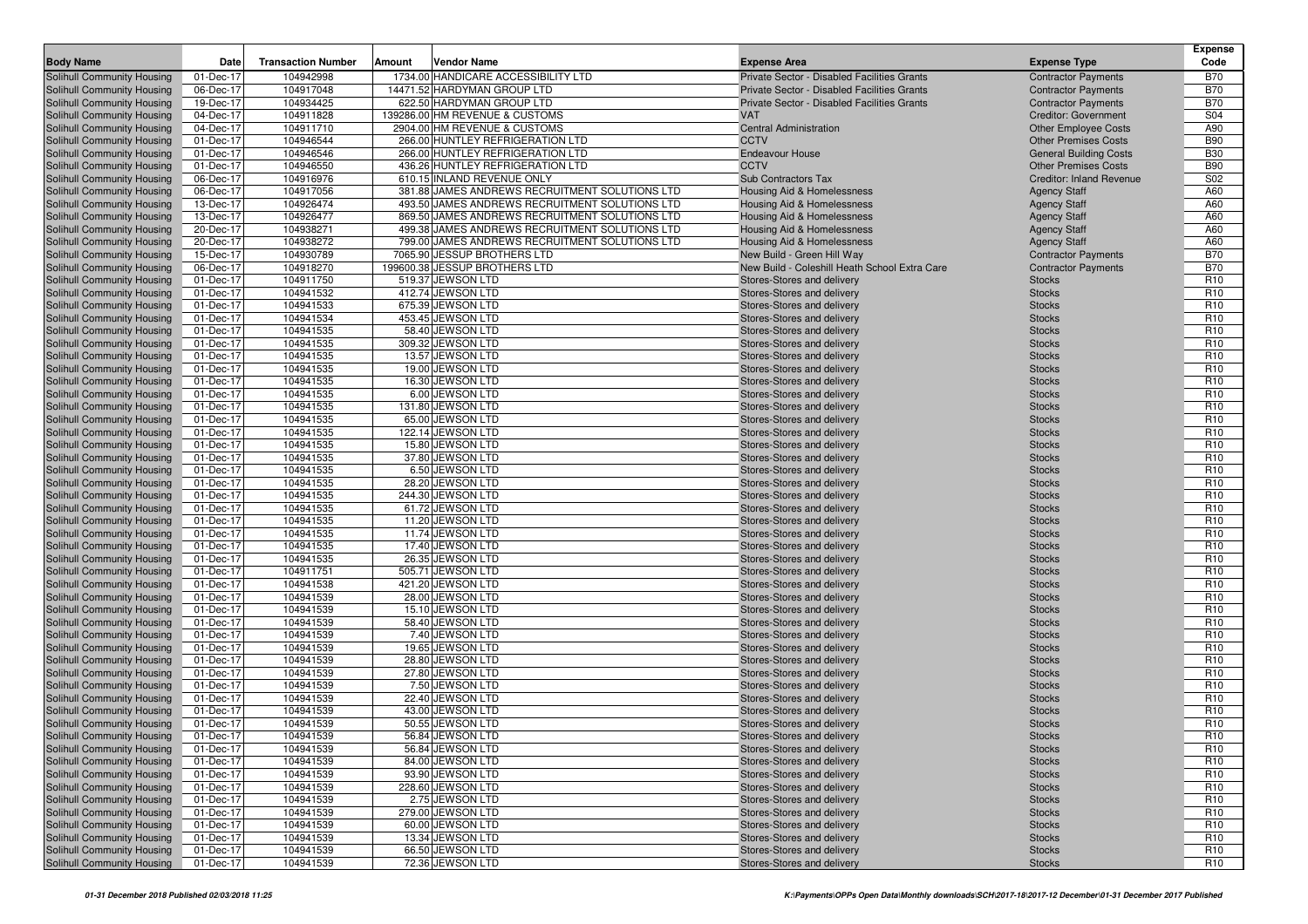| <b>Body Name</b>                                         | Date                   | <b>Transaction Number</b> | Amount | <b>Vendor Name</b>                    | <b>Expense Area</b>                                      | <b>Expense Type</b>            | <b>Expense</b><br>Code             |
|----------------------------------------------------------|------------------------|---------------------------|--------|---------------------------------------|----------------------------------------------------------|--------------------------------|------------------------------------|
| Solihull Community Housing                               | 01-Dec-17              | 104941539                 |        | 100.00 JEWSON LTD                     | Stores-Stores and delivery                               | <b>Stocks</b>                  | R <sub>10</sub>                    |
| Solihull Community Housing                               | 01-Dec-17              | 104941540                 |        | 18.40 JEWSON LTD                      | Stores-Stores and delivery                               | <b>Stocks</b>                  | R <sub>10</sub>                    |
| Solihull Community Housing                               | 01-Dec-17              | 104941540                 |        | 8.50 JEWSON LTD                       | Stores-Stores and delivery                               | <b>Stocks</b>                  | R <sub>10</sub>                    |
| Solihull Community Housing                               | 01-Dec-17              | 104941540                 |        | 38.10 JEWSON LTD                      | Stores-Stores and delivery                               | <b>Stocks</b>                  | R <sub>10</sub>                    |
| Solihull Community Housing                               | 01-Dec-17              | 104941540                 |        | 19.00 JEWSON LTD                      | Stores-Stores and delivery                               | <b>Stocks</b>                  | R <sub>10</sub>                    |
| Solihull Community Housing                               | 01-Dec-17              | 104941540                 |        | 16.30 JEWSON LTD                      | Stores-Stores and delivery                               | <b>Stocks</b>                  | R <sub>10</sub>                    |
| Solihull Community Housing                               | 01-Dec-17              | 104941540                 |        | 16.00 JEWSON LTD                      | Stores-Stores and delivery                               | <b>Stocks</b>                  | R <sub>10</sub>                    |
| Solihull Community Housing                               | 01-Dec-17              | 104941540                 |        | 171.87 JEWSON LTD                     | Stores-Stores and delivery                               | <b>Stocks</b>                  | R <sub>10</sub>                    |
| Solihull Community Housing                               | 01-Dec-17              | 104941540                 |        | 10.10 JEWSON LTD                      | Stores-Stores and delivery                               | <b>Stocks</b>                  | R <sub>10</sub>                    |
| Solihull Community Housing                               | 01-Dec-17              | 104941540                 |        | 52.50 JEWSON LTD                      | Stores-Stores and delivery                               | <b>Stocks</b>                  | R <sub>10</sub>                    |
| Solihull Community Housing                               | 01-Dec-17              | 104941540                 |        | 111.20 JEWSON LTD                     | Stores-Stores and delivery                               | <b>Stocks</b>                  | R <sub>10</sub>                    |
| Solihull Community Housing                               | 01-Dec-17              | 104941540                 |        | 228.60 JEWSON LTD                     | Stores-Stores and delivery                               | <b>Stocks</b>                  | R <sub>10</sub>                    |
| Solihull Community Housing                               | 01-Dec-17              | 104941540                 |        | 470.00 JEWSON LTD                     | Stores-Stores and delivery                               | <b>Stocks</b>                  | R <sub>10</sub>                    |
| Solihull Community Housing                               | 01-Dec-17              | 104941540                 |        | 26.60 JEWSON LTD                      | Stores-Stores and delivery                               | <b>Stocks</b>                  | R <sub>10</sub>                    |
| Solihull Community Housing                               | 01-Dec-17              | 104941540                 |        | 172.85 JEWSON LTD                     | Stores-Stores and delivery                               | <b>Stocks</b>                  | R <sub>10</sub>                    |
| Solihull Community Housing                               | 01-Dec-17              | 104941540                 |        | 10.00 JEWSON LTD                      | Stores-Stores and delivery                               | <b>Stocks</b>                  | R <sub>10</sub>                    |
| Solihull Community Housing                               | 01-Dec-17              | 104941540<br>104941540    |        | 38.67 JEWSON LTD                      | Stores-Stores and delivery                               | <b>Stocks</b>                  | R <sub>10</sub><br>R <sub>10</sub> |
| Solihull Community Housing                               | 01-Dec-17              | 104941540                 |        | 38.67 JEWSON LTD<br>141.20 JEWSON LTD | Stores-Stores and delivery                               | <b>Stocks</b>                  | R <sub>10</sub>                    |
| Solihull Community Housing<br>Solihull Community Housing | 01-Dec-17<br>01-Dec-17 | 104941540                 |        | 48.00 JEWSON LTD                      | Stores-Stores and delivery<br>Stores-Stores and delivery | <b>Stocks</b><br><b>Stocks</b> | R <sub>10</sub>                    |
| Solihull Community Housing                               | 01-Dec-17              | 104941540                 |        | 13.75 JEWSON LTD                      | Stores-Stores and delivery                               | <b>Stocks</b>                  | R <sub>10</sub>                    |
| Solihull Community Housing                               | 01-Dec-17              | 104941540                 |        | 21.55 JEWSON LTD                      | Stores-Stores and delivery                               | <b>Stocks</b>                  | R <sub>10</sub>                    |
| Solihull Community Housing                               | 01-Dec-17              | 104911754                 |        | 38.04 JEWSON LTD                      | Stores-Stores and delivery                               | <b>Stocks</b>                  | R <sub>10</sub>                    |
| Solihull Community Housing                               | 01-Dec-17              | 104911754                 |        | 15.00 JEWSON LTD                      | Stores-Stores and delivery                               | <b>Stocks</b>                  | R <sub>10</sub>                    |
| Solihull Community Housing                               | 01-Dec-17              | 104911754                 |        | 9.50 JEWSON LTD                       | Stores-Stores and delivery                               | <b>Stocks</b>                  | R <sub>10</sub>                    |
| Solihull Community Housing                               | 01-Dec-17              | 104911754                 |        | 3.60 JEWSON LTD                       | Stores-Stores and delivery                               | <b>Stocks</b>                  | R <sub>10</sub>                    |
| Solihull Community Housing                               | 01-Dec-17              | 104911754                 |        | 1166.00 JEWSON LTD                    | Stores-Stores and delivery                               | <b>Stocks</b>                  | R <sub>10</sub>                    |
| Solihull Community Housing                               | 01-Dec-17              | 104911754                 |        | 113.80 JEWSON LTD                     | Stores-Stores and delivery                               | <b>Stocks</b>                  | R <sub>10</sub>                    |
| Solihull Community Housing                               | 01-Dec-17              | 104911754                 |        | 187.40 JEWSON LTD                     | Stores-Stores and delivery                               | <b>Stocks</b>                  | R <sub>10</sub>                    |
| Solihull Community Housing                               | 01-Dec-17              | 104911754                 |        | 57.90 JEWSON LTD                      | Stores-Stores and delivery                               | <b>Stocks</b>                  | R <sub>10</sub>                    |
| Solihull Community Housing                               | 01-Dec-17              | 104911754                 |        | 186.20 JEWSON LTD                     | Stores-Stores and delivery                               | <b>Stocks</b>                  | R <sub>10</sub>                    |
| Solihull Community Housing                               | 01-Dec-17              | 104911754                 |        | 18.60 JEWSON LTD                      | Stores-Stores and delivery                               | <b>Stocks</b>                  | R <sub>10</sub>                    |
| Solihull Community Housing                               | 01-Dec-17              | 104911754                 |        | 62.90 JEWSON LTD                      | Stores-Stores and delivery                               | <b>Stocks</b>                  | R <sub>10</sub>                    |
| Solihull Community Housing                               | 01-Dec-17              | 104911754                 |        | 26.95 JEWSON LTD                      | Stores-Stores and delivery                               | <b>Stocks</b>                  | R <sub>10</sub>                    |
| Solihull Community Housing                               | 01-Dec-17              | 104911754                 |        | 21.55 JEWSON LTD                      | Stores-Stores and delivery                               | <b>Stocks</b>                  | R <sub>10</sub>                    |
| Solihull Community Housing                               | 01-Dec-17              | 104911754                 |        | 32.20 JEWSON LTD                      | Stores-Stores and delivery                               | <b>Stocks</b>                  | R <sub>10</sub>                    |
| Solihull Community Housing                               | 01-Dec-17              | 104911758                 |        | 192.92 JEWSON LTD                     | Stores-Stores and delivery                               | <b>Stocks</b>                  | R <sub>10</sub>                    |
| Solihull Community Housing                               | 01-Dec-17              | 104911758                 |        | 25.18 JEWSON LTD                      | Stores-Stores and delivery                               | <b>Stocks</b>                  | R <sub>10</sub>                    |
| Solihull Community Housing                               | 01-Dec-17              | 104941542                 |        | 3.40 JEWSON LTD                       | Stores-Stores and delivery                               | <b>Stocks</b>                  | R <sub>10</sub>                    |
| Solihull Community Housing                               | 01-Dec-17              | 104941542                 |        | 41.55 JEWSON LTD                      | Stores-Stores and delivery                               | <b>Stocks</b>                  | R <sub>10</sub>                    |
| Solihull Community Housing                               | 01-Dec-17              | 104941542                 |        | 81.50 JEWSON LTD                      | Stores-Stores and delivery                               | <b>Stocks</b>                  | R <sub>10</sub>                    |
| Solihull Community Housing                               | 01-Dec-17              | 104941542                 |        | 9.60 JEWSON LTD                       | Stores-Stores and delivery                               | <b>Stocks</b>                  | R <sub>10</sub><br>R <sub>10</sub> |
| Solihull Community Housing                               | 01-Dec-17              | 104941542<br>104941542    |        | 10.80 JEWSON LTD<br>49.60 JEWSON LTD  | Stores-Stores and delivery                               | <b>Stocks</b>                  | R <sub>10</sub>                    |
| Solihull Community Housing<br>Solihull Community Housing | 01-Dec-17<br>01-Dec-17 | 104941542                 |        | 5.80 JEWSON LTD                       | Stores-Stores and delivery<br>Stores-Stores and delivery | <b>Stocks</b><br><b>Stocks</b> | R <sub>10</sub>                    |
| Solihull Community Housing                               | 01-Dec-17              | 104941542                 |        | 84.36 JEWSON LTD                      | Stores-Stores and delivery                               | <b>Stocks</b>                  | R <sub>10</sub>                    |
| Solihull Community Housing                               | 01-Dec-17              | 104941542                 |        | 60.90 JEWSON LTD                      | Stores-Stores and delivery                               | <b>Stocks</b>                  | R <sub>10</sub>                    |
| Solihull Community Housing                               | 01-Dec-17              | 104941542                 |        | 27.10 JEWSON LTD                      | Stores-Stores and delivery                               | <b>Stocks</b>                  | R <sub>10</sub>                    |
| Solihull Community Housing                               | 01-Dec-17              | 104941542                 |        | 17.25 JEWSON LTD                      | Stores-Stores and delivery                               | <b>Stocks</b>                  | R <sub>10</sub>                    |
| Solihull Community Housing                               | 01-Dec-17              | 104941542                 |        | 565.00 JEWSON LTD                     | Stores-Stores and delivery                               | <b>Stocks</b>                  | R <sub>10</sub>                    |
| Solihull Community Housing                               | 01-Dec-17              | 104941542                 |        | 106.80 JEWSON LTD                     | Stores-Stores and delivery                               | <b>Stocks</b>                  | R <sub>10</sub>                    |
| <b>Solihull Community Housing</b>                        | 01-Dec-17              | 104941542                 |        | 98.00 JEWSON LTD                      | Stores-Stores and delivery                               | <b>Stocks</b>                  | R <sub>10</sub>                    |
| Solihull Community Housing                               | 01-Dec-17              | 104941542                 |        | 501.00 JEWSON LTD                     | Stores-Stores and delivery                               | <b>Stocks</b>                  | R <sub>10</sub>                    |
| Solihull Community Housing                               | 01-Dec-17              | 104941542                 |        | 198.20 JEWSON LTD                     | Stores-Stores and delivery                               | <b>Stocks</b>                  | R <sub>10</sub>                    |
| Solihull Community Housing                               | 01-Dec-17              | 104941542                 |        | 38.67 JEWSON LTD                      | Stores-Stores and delivery                               | <b>Stocks</b>                  | R <sub>10</sub>                    |
| Solihull Community Housing                               | 01-Dec-17              | 104941542                 |        | 8.00 JEWSON LTD                       | Stores-Stores and delivery                               | <b>Stocks</b>                  | R <sub>10</sub>                    |
| Solihull Community Housing                               | 01-Dec-17              | 104941542                 |        | 26.35 JEWSON LTD                      | Stores-Stores and delivery                               | <b>Stocks</b>                  | R <sub>10</sub>                    |
| Solihull Community Housing                               | 01-Dec-17              | 104941542                 |        | 18.00 JEWSON LTD                      | Stores-Stores and delivery                               | <b>Stocks</b>                  | R <sub>10</sub>                    |
| Solihull Community Housing                               | 01-Dec-17              | 104941542                 |        | 243.00 JEWSON LTD                     | Stores-Stores and delivery                               | <b>Stocks</b>                  | R <sub>10</sub>                    |
| Solihull Community Housing                               | 01-Dec-17              | 104941543                 |        | 5.36 JEWSON LTD                       | Stores-Stores and delivery                               | <b>Stocks</b>                  | R <sub>10</sub>                    |
| Solihull Community Housing                               | 01-Dec-17              | 104941543                 |        | 197.70 JEWSON LTD                     | Stores-Stores and delivery                               | <b>Stocks</b>                  | R <sub>10</sub>                    |
| Solihull Community Housing                               | 01-Dec-17              | 104941543                 |        | 122.14 JEWSON LTD                     | Stores-Stores and delivery                               | <b>Stocks</b>                  | R <sub>10</sub>                    |
| Solihull Community Housing                               | 01-Dec-17              | 104911762                 |        | 244.28 JEWSON LTD                     | Stores-Stores and delivery                               | <b>Stocks</b>                  | R <sub>10</sub>                    |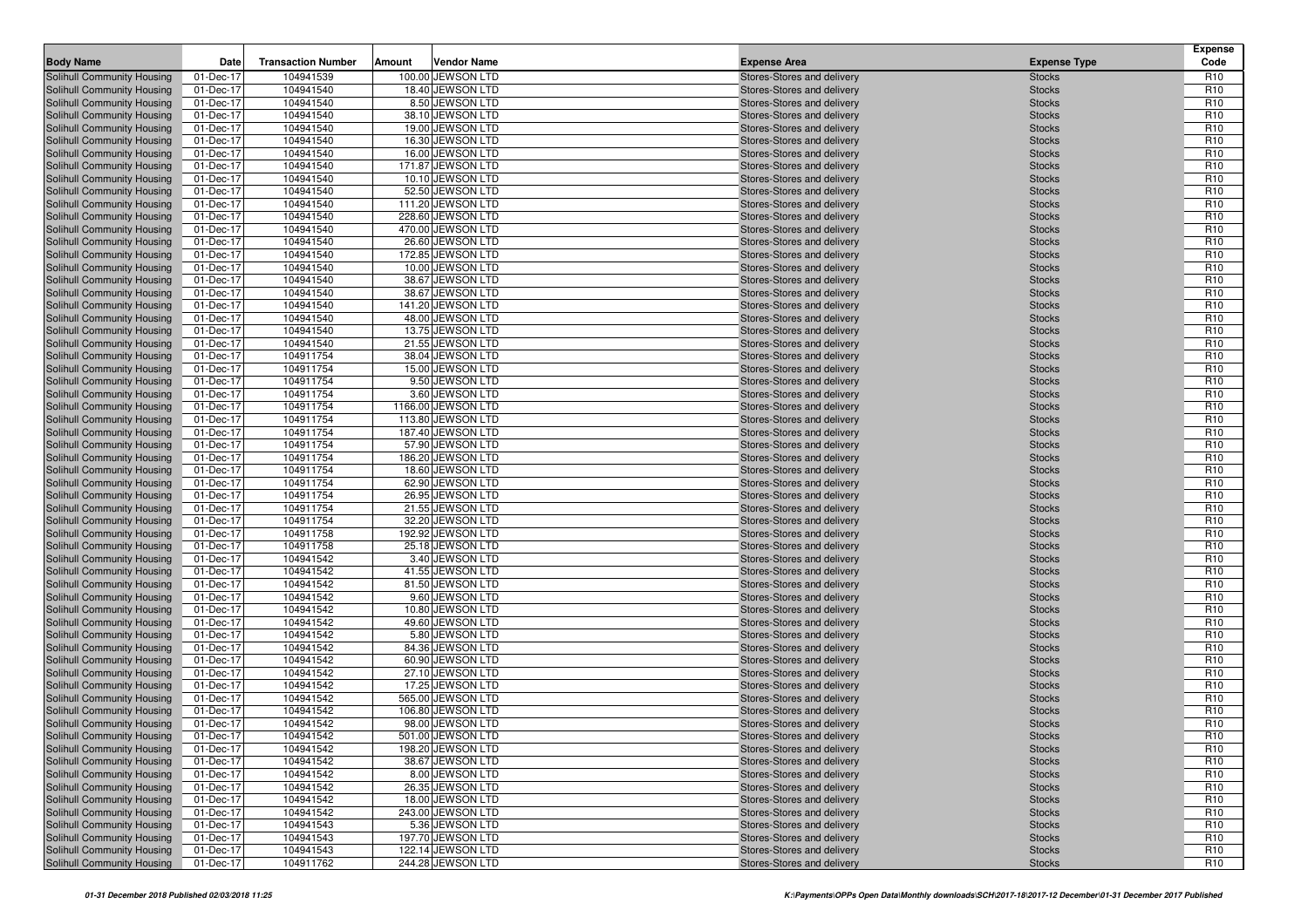| <b>Body Name</b>                                         | Date                   | <b>Transaction Number</b> | Amount | <b>Vendor Name</b>                    | <b>Expense Area</b>                                      | <b>Expense Type</b>            | <b>Expense</b><br>Code             |
|----------------------------------------------------------|------------------------|---------------------------|--------|---------------------------------------|----------------------------------------------------------|--------------------------------|------------------------------------|
| Solihull Community Housing                               | 01-Dec-17              | 104941544                 |        | 530.86 JEWSON LTD                     | Stores-Stores and delivery                               | <b>Stocks</b>                  | R <sub>10</sub>                    |
| Solihull Community Housing                               | 01-Dec-17              | 104911766                 |        | 88.68 JEWSON LTD                      | Stores-Stores and delivery                               | <b>Stocks</b>                  | R <sub>10</sub>                    |
| Solihull Community Housing                               | 01-Dec-17              | 104911766                 |        | 5.79 JEWSON LTD                       | Stores-Stores and delivery                               | <b>Stocks</b>                  | R <sub>10</sub>                    |
| Solihull Community Housing                               | 01-Dec-17              | 104911766                 |        | 15.80 JEWSON LTD                      | Stores-Stores and delivery                               | <b>Stocks</b>                  | R <sub>10</sub>                    |
| Solihull Community Housing                               | 01-Dec-17              | 104911766                 |        | 112.10 JEWSON LTD                     | Stores-Stores and delivery                               | <b>Stocks</b>                  | R <sub>10</sub>                    |
| Solihull Community Housing                               | 01-Dec-17              | 104911766                 |        | 24.60 JEWSON LTD                      | Stores-Stores and delivery                               | <b>Stocks</b>                  | R <sub>10</sub>                    |
| Solihull Community Housing                               | 01-Dec-17              | 104911766                 |        | 360.80 JEWSON LTD                     | Stores-Stores and delivery                               | <b>Stocks</b>                  | R <sub>10</sub>                    |
| Solihull Community Housing                               | 01-Dec-17              | 104911766                 |        | 16.85 JEWSON LTD                      | Stores-Stores and delivery                               | <b>Stocks</b>                  | R <sub>10</sub>                    |
| Solihull Community Housing                               | 01-Dec-17              | 104911766                 |        | 45.00 JEWSON LTD                      | Stores-Stores and delivery                               | <b>Stocks</b>                  | R <sub>10</sub>                    |
| Solihull Community Housing                               | 01-Dec-17              | 104911766                 |        | 390.00 JEWSON LTD                     | Stores-Stores and delivery                               | <b>Stocks</b>                  | R <sub>10</sub>                    |
| Solihull Community Housing                               | 01-Dec-17              | 104911766                 |        | 26.55 JEWSON LTD                      | Stores-Stores and delivery                               | <b>Stocks</b>                  | R <sub>10</sub>                    |
| Solihull Community Housing                               | 01-Dec-17              | 104911766                 |        | 193.60 JEWSON LTD                     | Stores-Stores and delivery                               | <b>Stocks</b>                  | R <sub>10</sub>                    |
| Solihull Community Housing                               | 01-Dec-17              | 104911766                 |        | 172.85 JEWSON LTD                     | Stores-Stores and delivery                               | <b>Stocks</b>                  | R <sub>10</sub>                    |
| Solihull Community Housing                               | 01-Dec-17              | 104911766                 |        | 38.67 JEWSON LTD                      | Stores-Stores and delivery                               | <b>Stocks</b>                  | R <sub>10</sub>                    |
| Solihull Community Housing                               | 01-Dec-17              | 104911766                 |        | 15.30 JEWSON LTD                      | Stores-Stores and delivery                               | <b>Stocks</b>                  | R <sub>10</sub>                    |
| Solihull Community Housing                               | 01-Dec-17              | 104911766                 |        | 141.25 JEWSON LTD                     | Stores-Stores and delivery                               | <b>Stocks</b>                  | R <sub>10</sub>                    |
| Solihull Community Housing                               | 01-Dec-17              | 104911770                 |        | 15.40 JEWSON LTD                      | Stores-Stores and delivery                               | <b>Stocks</b>                  | R <sub>10</sub><br>R <sub>10</sub> |
| Solihull Community Housing                               | 01-Dec-17              | 104911770<br>104911770    |        | 2.10 JEWSON LTD<br>89.58 JEWSON LTD   | Stores-Stores and delivery                               | <b>Stocks</b>                  | R <sub>10</sub>                    |
| Solihull Community Housing<br>Solihull Community Housing | 01-Dec-17<br>01-Dec-17 | 104911770                 |        | 71.04 JEWSON LTD                      | Stores-Stores and delivery<br>Stores-Stores and delivery | <b>Stocks</b><br><b>Stocks</b> | R <sub>10</sub>                    |
| Solihull Community Housing                               | 01-Dec-17              | 104911770                 |        | 9.36 JEWSON LTD                       | Stores-Stores and delivery                               | <b>Stocks</b>                  | R <sub>10</sub>                    |
| Solihull Community Housing                               | 01-Dec-17              | 104911770                 |        | 163.00 JEWSON LTD                     | Stores-Stores and delivery                               | <b>Stocks</b>                  | R <sub>10</sub>                    |
| Solihull Community Housing                               | 01-Dec-17              | 104911770                 |        | 133.20 JEWSON LTD                     | Stores-Stores and delivery                               | <b>Stocks</b>                  | R <sub>10</sub>                    |
| Solihull Community Housing                               | 01-Dec-17              | 104911770                 |        | 58.36 JEWSON LTD                      | Stores-Stores and delivery                               | <b>Stocks</b>                  | R <sub>10</sub>                    |
| Solihull Community Housing                               | 01-Dec-17              | 104911770                 |        | 66.90 JEWSON LTD                      | Stores-Stores and delivery                               | <b>Stocks</b>                  | R <sub>10</sub>                    |
| Solihull Community Housing                               | 01-Dec-17              | 104911770                 |        | 19.65 JEWSON LTD                      | Stores-Stores and delivery                               | <b>Stocks</b>                  | R <sub>10</sub>                    |
| Solihull Community Housing                               | 01-Dec-17              | 104911770                 |        | 44.60 JEWSON LTD                      | Stores-Stores and delivery                               | <b>Stocks</b>                  | R <sub>10</sub>                    |
| Solihull Community Housing                               | 01-Dec-17              | 104911770                 |        | 20.40 JEWSON LTD                      | Stores-Stores and delivery                               | <b>Stocks</b>                  | R <sub>10</sub>                    |
| Solihull Community Housing                               | 01-Dec-17              | 104911770                 |        | 81.50 JEWSON LTD                      | Stores-Stores and delivery                               | <b>Stocks</b>                  | R <sub>10</sub>                    |
| Solihull Community Housing                               | 01-Dec-17              | 104911770                 |        | 201.50 JEWSON LTD                     | Stores-Stores and delivery                               | <b>Stocks</b>                  | R <sub>10</sub>                    |
| Solihull Community Housing                               | 01-Dec-17              | 104911770                 |        | 3.60 JEWSON LTD                       | Stores-Stores and delivery                               | <b>Stocks</b>                  | R <sub>10</sub>                    |
| Solihull Community Housing                               | 01-Dec-17              | 104911770                 |        | 43.00 JEWSON LTD                      | Stores-Stores and delivery                               | <b>Stocks</b>                  | R <sub>10</sub>                    |
| Solihull Community Housing                               | 01-Dec-17              | 104911770                 |        | 123.00 JEWSON LTD                     | Stores-Stores and delivery                               | <b>Stocks</b>                  | R <sub>10</sub>                    |
| Solihull Community Housing                               | 01-Dec-17              | 104911770                 |        | 14.70 JEWSON LTD                      | Stores-Stores and delivery                               | <b>Stocks</b>                  | R <sub>10</sub>                    |
| Solihull Community Housing                               | 01-Dec-17              | 104911770                 |        | 11.85 JEWSON LTD                      | Stores-Stores and delivery                               | <b>Stocks</b>                  | R <sub>10</sub>                    |
| Solihull Community Housing                               | 01-Dec-17              | 104911770                 |        | 260.36 JEWSON LTD                     | Stores-Stores and delivery                               | <b>Stocks</b>                  | R <sub>10</sub>                    |
| Solihull Community Housing                               | 01-Dec-17              | 104911770                 |        | 184.80 JEWSON LTD                     | Stores-Stores and delivery                               | <b>Stocks</b>                  | R <sub>10</sub>                    |
| Solihull Community Housing                               | 01-Dec-17              | 104911770                 |        | 29.30 JEWSON LTD                      | Stores-Stores and delivery                               | <b>Stocks</b>                  | R <sub>10</sub>                    |
| Solihull Community Housing                               | 01-Dec-17              | 104911770                 |        | 47.84 JEWSON LTD                      | Stores-Stores and delivery                               | <b>Stocks</b>                  | R <sub>10</sub>                    |
| Solihull Community Housing                               | 01-Dec-17              | 104911770                 |        | 11.20 JEWSON LTD                      | Stores-Stores and delivery                               | <b>Stocks</b>                  | R <sub>10</sub>                    |
| Solihull Community Housing                               | 01-Dec-17              | 104911770                 |        | 6.50 JEWSON LTD                       | Stores-Stores and delivery                               | <b>Stocks</b>                  | R <sub>10</sub>                    |
| Solihull Community Housing                               | 01-Dec-17              | 104911770                 |        | 62.90 JEWSON LTD                      | Stores-Stores and delivery                               | <b>Stocks</b>                  | R <sub>10</sub>                    |
| Solihull Community Housing                               | 01-Dec-17              | 104911771<br>104911771    |        | 75.60 JEWSON LTD<br>310.80 JEWSON LTD | Stores-Stores and delivery                               | <b>Stocks</b>                  | R <sub>10</sub><br>R <sub>10</sub> |
| Solihull Community Housing<br>Solihull Community Housing | 01-Dec-17<br>01-Dec-17 | 104911771                 |        | 56.05 JEWSON LTD                      | Stores-Stores and delivery<br>Stores-Stores and delivery | <b>Stocks</b><br><b>Stocks</b> | R <sub>10</sub>                    |
| Solihull Community Housing                               | 01-Dec-17              | 104911772                 |        | 247.46 JEWSON LTD                     | Stores-Stores and delivery                               | <b>Stocks</b>                  | R <sub>10</sub>                    |
| Solihull Community Housing                               | 01-Dec-17              | 104911772                 |        | 27.90 JEWSON LTD                      | Stores-Stores and delivery                               | <b>Stocks</b>                  | R <sub>10</sub>                    |
| Solihull Community Housing                               | 01-Dec-17              | 104911775                 |        | 740.00 JEWSON LTD                     | Stores-Stores and delivery                               | <b>Stocks</b>                  | R <sub>10</sub>                    |
| Solihull Community Housing                               | 01-Dec-17              | 104911778                 |        | 225.29 JEWSON LTD                     | Stores-Stores and delivery                               | <b>Stocks</b>                  | R <sub>10</sub>                    |
| Solihull Community Housing                               | 01-Dec-17              | 104911778                 |        | 55.20 JEWSON LTD                      | Stores-Stores and delivery                               | <b>Stocks</b>                  | R <sub>10</sub>                    |
| Solihull Community Housing                               | 01-Dec-17              | 104911778                 |        | 79.20 JEWSON LTD                      | Stores-Stores and delivery                               | <b>Stocks</b>                  | R <sub>10</sub>                    |
| <b>Solihull Community Housing</b>                        | 01-Dec-17              | 104911778                 |        | 26.31 JEWSON LTD                      | Stores-Stores and delivery                               | <b>Stocks</b>                  | R <sub>10</sub>                    |
| Solihull Community Housing                               | 01-Dec-17              | 104911778                 |        | 550.00 JEWSON LTD                     | Stores-Stores and delivery                               | <b>Stocks</b>                  | R <sub>10</sub>                    |
| Solihull Community Housing                               | 01-Dec-17              | 104911778                 |        | 67.20 JEWSON LTD                      | Stores-Stores and delivery                               | <b>Stocks</b>                  | R <sub>10</sub>                    |
| Solihull Community Housing                               | 01-Dec-17              | 104911778                 |        | 71.50 JEWSON LTD                      | Stores-Stores and delivery                               | <b>Stocks</b>                  | R <sub>10</sub>                    |
| Solihull Community Housing                               | 01-Dec-17              | 104911780                 |        | 91.20 JEWSON LTD                      | Stores-Stores and delivery                               | <b>Stocks</b>                  | R <sub>10</sub>                    |
| Solihull Community Housing                               | 01-Dec-17              | 104911780                 |        | 14.00 JEWSON LTD                      | Stores-Stores and delivery                               | <b>Stocks</b>                  | R <sub>10</sub>                    |
| Solihull Community Housing                               | 01-Dec-17              | 104911780                 |        | 30.60 JEWSON LTD                      | Stores-Stores and delivery                               | <b>Stocks</b>                  | R <sub>10</sub>                    |
| Solihull Community Housing                               | 01-Dec-17              | 104911780                 |        | 12.62 JEWSON LTD                      | Stores-Stores and delivery                               | <b>Stocks</b>                  | R <sub>10</sub>                    |
| Solihull Community Housing                               | 01-Dec-17              | 104911780                 |        | 5.22 JEWSON LTD                       | Stores-Stores and delivery                               | <b>Stocks</b>                  | R <sub>10</sub>                    |
| Solihull Community Housing                               | 01-Dec-17              | 104911780                 |        | 7.50 JEWSON LTD                       | Stores-Stores and delivery                               | <b>Stocks</b>                  | R <sub>10</sub>                    |
| Solihull Community Housing                               | 01-Dec-17              | 104911780                 |        | 17.10 JEWSON LTD                      | Stores-Stores and delivery                               | <b>Stocks</b>                  | R <sub>10</sub>                    |
| Solihull Community Housing                               | 01-Dec-17              | 104911780                 |        | 82.68 JEWSON LTD                      | Stores-Stores and delivery                               | <b>Stocks</b>                  | R <sub>10</sub>                    |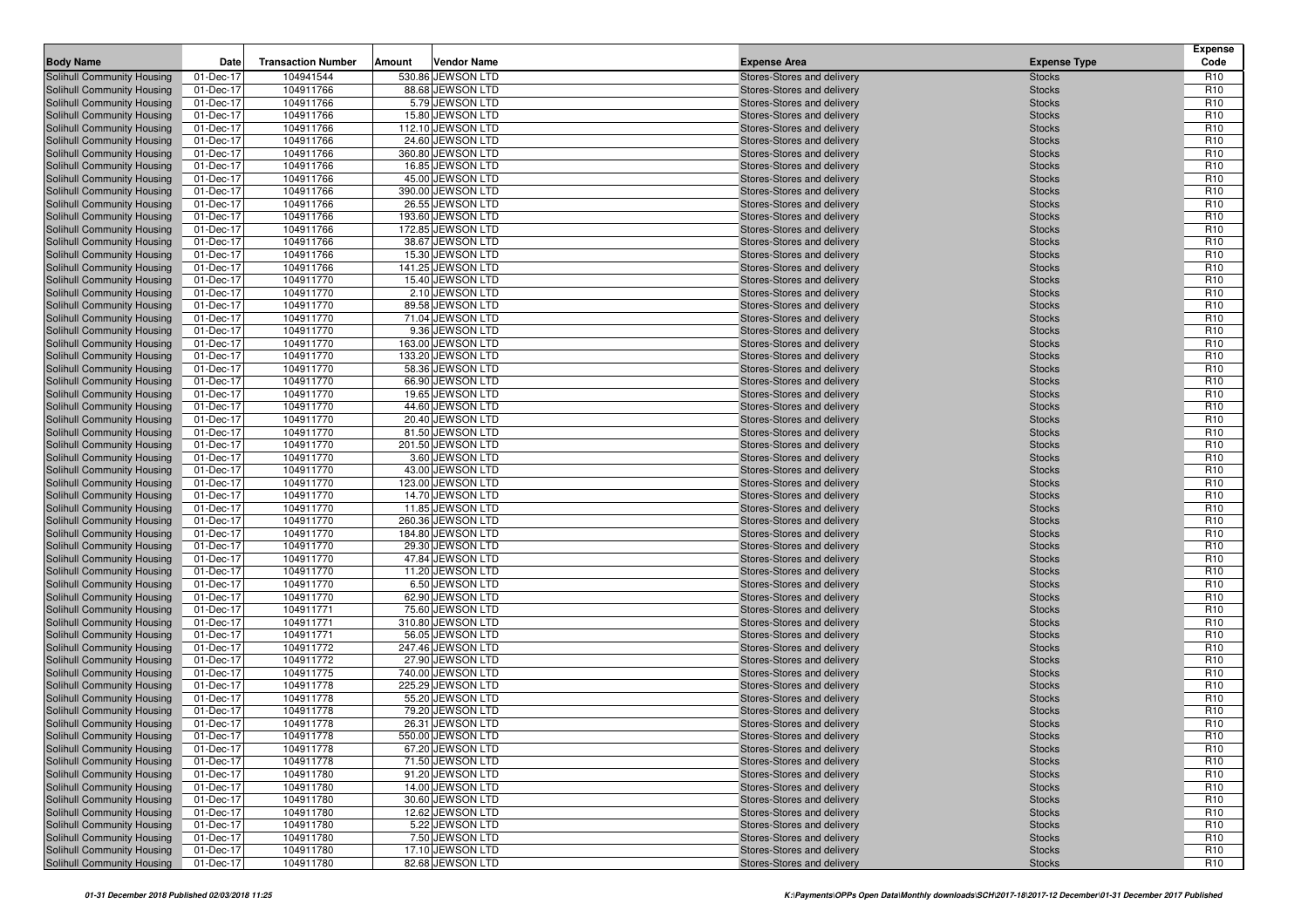| <b>Body Name</b>                                         | Date                   | <b>Transaction Number</b> | Amount | <b>Vendor Name</b>                     | <b>Expense Area</b>                                      | <b>Expense Type</b>            | <b>Expense</b><br>Code             |
|----------------------------------------------------------|------------------------|---------------------------|--------|----------------------------------------|----------------------------------------------------------|--------------------------------|------------------------------------|
| Solihull Community Housing                               | 01-Dec-17              | 104911780                 |        | 131.10 JEWSON LTD                      | Stores-Stores and delivery                               | <b>Stocks</b>                  | R <sub>10</sub>                    |
| Solihull Community Housing                               | 01-Dec-17              | 104911780                 |        | 9.60 JEWSON LTD                        | Stores-Stores and delivery                               | <b>Stocks</b>                  | R <sub>10</sub>                    |
| Solihull Community Housing                               | 01-Dec-17              | 104911780                 |        | 48.30 JEWSON LTD                       | Stores-Stores and delivery                               | <b>Stocks</b>                  | R <sub>10</sub>                    |
| Solihull Community Housing                               | 01-Dec-17              | 104911780                 |        | 66.80 JEWSON LTD                       | Stores-Stores and delivery                               | <b>Stocks</b>                  | R <sub>10</sub>                    |
| Solihull Community Housing                               | 01-Dec-17              | 104911780                 |        | 20.90 JEWSON LTD                       | Stores-Stores and delivery                               | <b>Stocks</b>                  | R <sub>10</sub>                    |
| Solihull Community Housing                               | 01-Dec-17              | 104911780                 |        | 29.50 JEWSON LTD                       | Stores-Stores and delivery                               | <b>Stocks</b>                  | R <sub>10</sub>                    |
| Solihull Community Housing                               | 01-Dec-17              | 104911780                 |        | 33.20 JEWSON LTD                       | Stores-Stores and delivery                               | <b>Stocks</b>                  | R <sub>10</sub>                    |
| Solihull Community Housing                               | 01-Dec-17              | 104911780                 |        | 154.86 JEWSON LTD                      | Stores-Stores and delivery                               | <b>Stocks</b>                  | R <sub>10</sub>                    |
| Solihull Community Housing                               | 01-Dec-17              | 104911780                 |        | 167.20 JEWSON LTD                      | Stores-Stores and delivery                               | <b>Stocks</b>                  | R <sub>10</sub>                    |
| Solihull Community Housing                               | 01-Dec-17              | 104911780                 |        | 6.95 JEWSON LTD                        | Stores-Stores and delivery                               | <b>Stocks</b>                  | R <sub>10</sub>                    |
| Solihull Community Housing                               | 01-Dec-17              | 104911780                 |        | 8.00 JEWSON LTD                        | Stores-Stores and delivery                               | <b>Stocks</b>                  | R <sub>10</sub>                    |
| Solihull Community Housing                               | 01-Dec-17              | 104911780                 |        | 187.40 JEWSON LTD                      | Stores-Stores and delivery                               | <b>Stocks</b>                  | R <sub>10</sub>                    |
| Solihull Community Housing                               | 01-Dec-17              | 104911780                 |        | 61.72 JEWSON LTD                       | Stores-Stores and delivery                               | <b>Stocks</b>                  | R <sub>10</sub>                    |
| Solihull Community Housing                               | 01-Dec-17              | 104911780                 |        | 57.90 JEWSON LTD                       | Stores-Stores and delivery                               | <b>Stocks</b>                  | R <sub>10</sub>                    |
| Solihull Community Housing                               | 01-Dec-17              | 104911780                 |        | 38.67 JEWSON LTD                       | Stores-Stores and delivery                               | <b>Stocks</b>                  | R <sub>10</sub>                    |
| Solihull Community Housing                               | 01-Dec-17              | 104911780                 |        | 38.67 JEWSON LTD                       | Stores-Stores and delivery                               | <b>Stocks</b>                  | R <sub>10</sub>                    |
| Solihull Community Housing                               | 01-Dec-17              | 104911780                 |        | 975.00 JEWSON LTD                      | Stores-Stores and delivery                               | <b>Stocks</b>                  | R <sub>10</sub><br>R <sub>10</sub> |
| Solihull Community Housing<br>Solihull Community Housing | 01-Dec-17<br>01-Dec-17 | 104911780<br>104911780    |        | 210.00 JEWSON LTD<br>1.60 JEWSON LTD   | Stores-Stores and delivery<br>Stores-Stores and delivery | <b>Stocks</b><br><b>Stocks</b> | R <sub>10</sub>                    |
| Solihull Community Housing                               | 01-Dec-17              | 104911780                 |        | 32.20 JEWSON LTD                       | Stores-Stores and delivery                               | <b>Stocks</b>                  | R <sub>10</sub>                    |
| Solihull Community Housing                               | 01-Dec-17              | 104941551                 |        | 244.50 JEWSON LTD                      | Stores-Stores and delivery                               | <b>Stocks</b>                  | R <sub>10</sub>                    |
| Solihull Community Housing                               | 01-Dec-17              | 104941552                 |        | 635.70 JEWSON LTD                      | Stores-Stores and delivery                               | <b>Stocks</b>                  | R <sub>10</sub>                    |
| Solihull Community Housing                               | 01-Dec-17              | 104941552                 |        | 176.52 JEWSON LTD                      | Stores-Stores and delivery                               | <b>Stocks</b>                  | R <sub>10</sub>                    |
| Solihull Community Housing                               | 01-Dec-17              | 104941552                 |        | 71.50 JEWSON LTD                       | Stores-Stores and delivery                               | <b>Stocks</b>                  | R <sub>10</sub>                    |
| Solihull Community Housing                               | 01-Dec-17              | 104941553                 |        | 342.10 JEWSON LTD                      | Stores-Stores and delivery                               | <b>Stocks</b>                  | R <sub>10</sub>                    |
| Solihull Community Housing                               | 01-Dec-17              | 104941553                 |        | 684.20 JEWSON LTD                      | Stores-Stores and delivery                               | <b>Stocks</b>                  | R <sub>10</sub>                    |
| Solihull Community Housing                               | 01-Dec-17              | 104941553                 |        | 55.00 JEWSON LTD                       | Stores-Stores and delivery                               | <b>Stocks</b>                  | R <sub>10</sub>                    |
| Solihull Community Housing                               | 01-Dec-17              | 104941556                 |        | 46.70 JEWSON LTD                       | Stores-Stores and delivery                               | <b>Stocks</b>                  | R <sub>10</sub>                    |
| Solihull Community Housing                               | 01-Dec-17              | 104941556                 |        | 15.60 JEWSON LTD                       | Stores-Stores and delivery                               | <b>Stocks</b>                  | R <sub>10</sub>                    |
| Solihull Community Housing                               | 01-Dec-17              | 104941556                 |        | 6.40 JEWSON LTD                        | Stores-Stores and delivery                               | <b>Stocks</b>                  | R <sub>10</sub>                    |
| Solihull Community Housing                               | 01-Dec-17              | 104941556                 |        | 6.65 JEWSON LTD                        | Stores-Stores and delivery                               | <b>Stocks</b>                  | R <sub>10</sub>                    |
| Solihull Community Housing                               | 01-Dec-17              | 104941556                 |        | 111.20 JEWSON LTD                      | Stores-Stores and delivery                               | <b>Stocks</b>                  | R <sub>10</sub>                    |
| Solihull Community Housing                               | 01-Dec-17              | 104941556                 |        | 63.90 JEWSON LTD                       | Stores-Stores and delivery                               | <b>Stocks</b>                  | R <sub>10</sub>                    |
| Solihull Community Housing                               | 01-Dec-17              | 104941556                 |        | 3.80 JEWSON LTD                        | Stores-Stores and delivery                               | <b>Stocks</b>                  | R <sub>10</sub>                    |
| Solihull Community Housing                               | 01-Dec-17              | 104941556                 |        | 97.00 JEWSON LTD                       | Stores-Stores and delivery                               | <b>Stocks</b>                  | R <sub>10</sub>                    |
| Solihull Community Housing                               | 01-Dec-17              | 104941556                 |        | 56.50 JEWSON LTD                       | Stores-Stores and delivery                               | <b>Stocks</b>                  | R <sub>10</sub>                    |
| Solihull Community Housing                               | 01-Dec-17              | 104941556                 |        | 72.36 JEWSON LTD                       | Stores-Stores and delivery                               | <b>Stocks</b>                  | R <sub>10</sub>                    |
| Solihull Community Housing                               | 01-Dec-17              | 104941556                 |        | 43.20 JEWSON LTD                       | Stores-Stores and delivery                               | <b>Stocks</b>                  | R <sub>10</sub>                    |
| Solihull Community Housing                               | 01-Dec-17              | 104941556                 |        | 76.80 JEWSON LTD                       | Stores-Stores and delivery                               | <b>Stocks</b>                  | R <sub>10</sub>                    |
| Solihull Community Housing                               | 01-Dec-17              | 104941557                 |        | 312.12 JEWSON LTD                      | Stores-Stores and delivery                               | <b>Stocks</b>                  | R <sub>10</sub>                    |
| Solihull Community Housing                               | 01-Dec-17              | 104941559                 |        | 24.81 JEWSON LTD                       | Stores-Stores and delivery                               | <b>Stocks</b>                  | R <sub>10</sub>                    |
| Solihull Community Housing                               | 01-Dec-17              | 104941559                 |        | 97.20 JEWSON LTD                       | Stores-Stores and delivery                               | <b>Stocks</b>                  | R <sub>10</sub><br>R <sub>10</sub> |
| Solihull Community Housing                               | 01-Dec-17              | 104941559<br>104941559    |        | 237.06 JEWSON LTD<br>123.48 JEWSON LTD | Stores-Stores and delivery                               | <b>Stocks</b>                  | R <sub>10</sub>                    |
| Solihull Community Housing<br>Solihull Community Housing | 01-Dec-17<br>01-Dec-17 | 104941559                 |        | 71.85 JEWSON LTD                       | Stores-Stores and delivery<br>Stores-Stores and delivery | <b>Stocks</b><br><b>Stocks</b> | R <sub>10</sub>                    |
| Solihull Community Housing                               | 01-Dec-17              | 104941559                 |        | 367.92 JEWSON LTD                      | Stores-Stores and delivery                               | <b>Stocks</b>                  | R <sub>10</sub>                    |
| Solihull Community Housing                               | 01-Dec-17              | 104941559                 |        | 61.40 JEWSON LTD                       | Stores-Stores and delivery                               | <b>Stocks</b>                  | R <sub>10</sub>                    |
| Solihull Community Housing                               | 01-Dec-17              | 104941559                 |        | 37.44 JEWSON LTD                       | Stores-Stores and delivery                               | <b>Stocks</b>                  | R <sub>10</sub>                    |
| Solihull Community Housing                               | 01-Dec-17              | 104941559                 |        | 69.00 JEWSON LTD                       | Stores-Stores and delivery                               | <b>Stocks</b>                  | R <sub>10</sub>                    |
| Solihull Community Housing                               | 01-Dec-17              | 104941570                 |        | 15.10 JEWSON LTD                       | Stores-Stores and delivery                               | <b>Stocks</b>                  | R <sub>10</sub>                    |
| Solihull Community Housing                               | 01-Dec-17              | 104941570                 |        | 8.20 JEWSON LTD                        | Stores-Stores and delivery                               | <b>Stocks</b>                  | R <sub>10</sub>                    |
| <b>Solihull Community Housing</b>                        | 01-Dec-17              | 104941570                 |        | 7.70 JEWSON LTD                        | Stores-Stores and delivery                               | <b>Stocks</b>                  | R <sub>10</sub>                    |
| Solihull Community Housing                               | 01-Dec-17              | 104941570                 |        | 3.40 JEWSON LTD                        | Stores-Stores and delivery                               | <b>Stocks</b>                  | R <sub>10</sub>                    |
| Solihull Community Housing                               | 01-Dec-17              | 104941570                 |        | 6.50 JEWSON LTD                        | Stores-Stores and delivery                               | <b>Stocks</b>                  | R <sub>10</sub>                    |
| Solihull Community Housing                               | 01-Dec-17              | 104941570                 |        | 21.80 JEWSON LTD                       | Stores-Stores and delivery                               | <b>Stocks</b>                  | R <sub>10</sub>                    |
| Solihull Community Housing                               | 01-Dec-17              | 104941570                 |        | 5.40 JEWSON LTD                        | Stores-Stores and delivery                               | <b>Stocks</b>                  | R <sub>10</sub>                    |
| Solihull Community Housing                               | 01-Dec-17              | 104941570                 |        | 3.10 JEWSON LTD                        | Stores-Stores and delivery                               | <b>Stocks</b>                  | R <sub>10</sub>                    |
| Solihull Community Housing                               | 01-Dec-17              | 104941570                 |        | 281.80 JEWSON LTD                      | Stores-Stores and delivery                               | <b>Stocks</b>                  | R <sub>10</sub>                    |
| Solihull Community Housing                               | 01-Dec-17              | 104941570                 |        | 35.88 JEWSON LTD                       | Stores-Stores and delivery                               | <b>Stocks</b>                  | R <sub>10</sub>                    |
| Solihull Community Housing                               | 01-Dec-17              | 104941570                 |        | 15.00 JEWSON LTD                       | Stores-Stores and delivery                               | <b>Stocks</b>                  | R <sub>10</sub>                    |
| Solihull Community Housing                               | 01-Dec-17              | 104941570                 |        | 5.80 JEWSON LTD                        | Stores-Stores and delivery                               | <b>Stocks</b>                  | R <sub>10</sub>                    |
| Solihull Community Housing                               | 01-Dec-17              | 104941570                 |        | 17.80 JEWSON LTD                       | Stores-Stores and delivery                               | <b>Stocks</b>                  | R <sub>10</sub>                    |
| Solihull Community Housing                               | 01-Dec-17              | 104941570                 |        | 47.00 JEWSON LTD                       | Stores-Stores and delivery                               | <b>Stocks</b>                  | R <sub>10</sub>                    |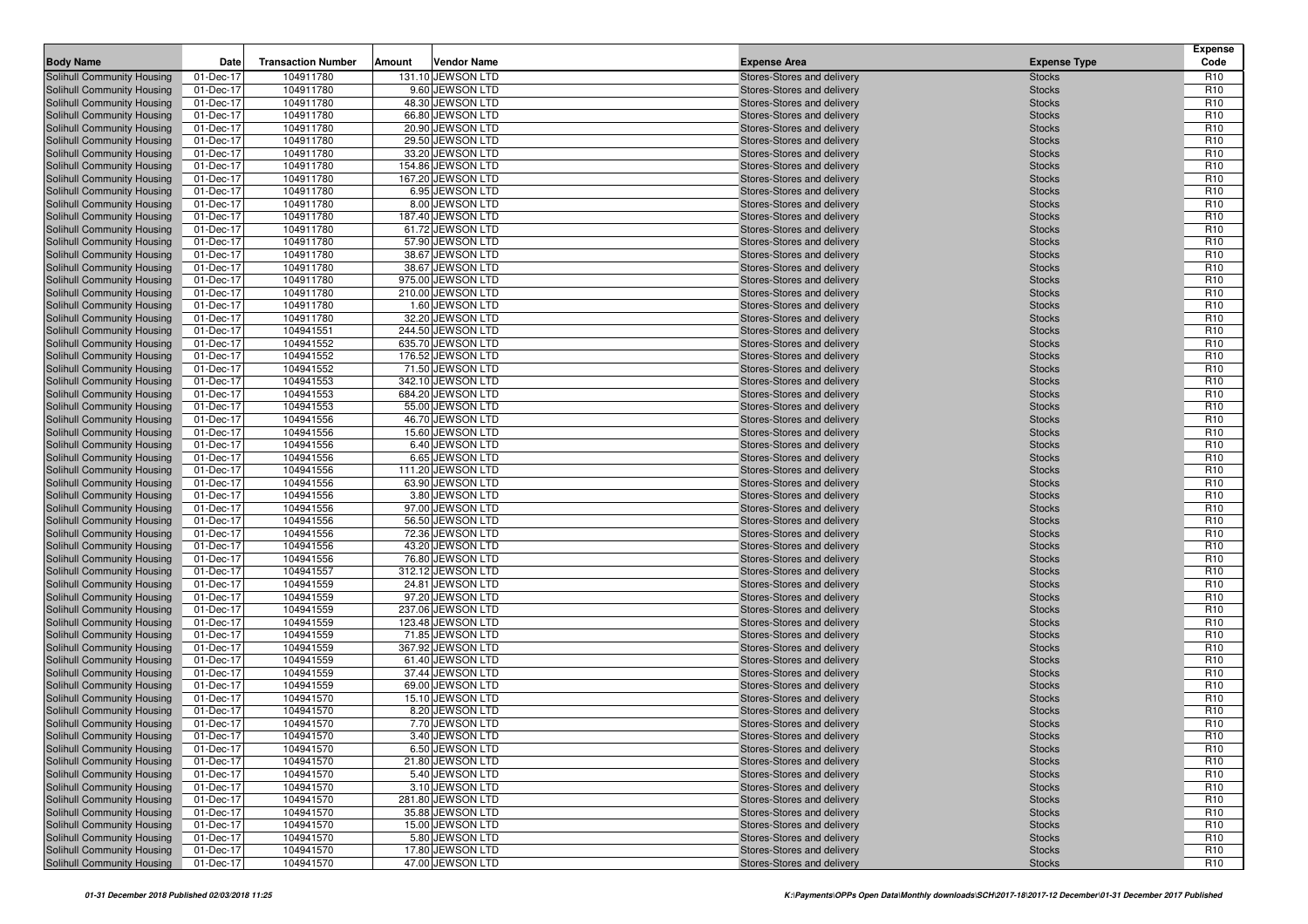| <b>Body Name</b>                                         | Date                   | <b>Transaction Number</b> | Amount | <b>Vendor Name</b>                    | <b>Expense Area</b>                                      | <b>Expense Type</b>            | <b>Expense</b><br>Code             |
|----------------------------------------------------------|------------------------|---------------------------|--------|---------------------------------------|----------------------------------------------------------|--------------------------------|------------------------------------|
| Solihull Community Housing                               | 01-Dec-17              | 104941570                 |        | 4.40 JEWSON LTD                       | Stores-Stores and delivery                               | <b>Stocks</b>                  | R <sub>10</sub>                    |
| Solihull Community Housing                               | 01-Dec-17              | 104941570                 |        | 31.04 JEWSON LTD                      | Stores-Stores and delivery                               | <b>Stocks</b>                  | R <sub>10</sub>                    |
| Solihull Community Housing                               | 01-Dec-17              | 104941570                 |        | 26.60 JEWSON LTD                      | Stores-Stores and delivery                               | <b>Stocks</b>                  | R <sub>10</sub>                    |
| Solihull Community Housing                               | 01-Dec-17              | 104941570                 |        | 35.00 JEWSON LTD                      | Stores-Stores and delivery                               | <b>Stocks</b>                  | R <sub>10</sub>                    |
| Solihull Community Housing                               | 01-Dec-17              | 104941570                 |        | 163.60 JEWSON LTD                     | Stores-Stores and delivery                               | <b>Stocks</b>                  | R <sub>10</sub>                    |
| Solihull Community Housing                               | 01-Dec-17              | 104941570                 |        | 36.30 JEWSON LTD                      | Stores-Stores and delivery                               | <b>Stocks</b>                  | R <sub>10</sub>                    |
| Solihull Community Housing                               | 01-Dec-17              | 104941570                 |        | 13.00 JEWSON LTD                      | Stores-Stores and delivery                               | <b>Stocks</b>                  | R <sub>10</sub>                    |
| Solihull Community Housing                               | 01-Dec-17              | 104941570                 |        | 6.50 JEWSON LTD                       | Stores-Stores and delivery                               | <b>Stocks</b>                  | R <sub>10</sub>                    |
| Solihull Community Housing                               | 01-Dec-17              | 104941570                 |        | 129.35 JEWSON LTD                     | Stores-Stores and delivery                               | <b>Stocks</b>                  | R <sub>10</sub>                    |
| Solihull Community Housing                               | 01-Dec-17              | 104941570                 |        | 26.95 JEWSON LTD                      | Stores-Stores and delivery                               | <b>Stocks</b>                  | R <sub>10</sub>                    |
| Solihull Community Housing                               | 01-Dec-17              | 104941571                 |        | 360.00 JEWSON LTD                     | Stores-Stores and delivery                               | <b>Stocks</b>                  | R <sub>10</sub>                    |
| Solihull Community Housing                               | 01-Dec-17              | 104941575                 |        | 277.44 JEWSON LTD                     | Stores-Stores and delivery                               | <b>Stocks</b>                  | R <sub>10</sub>                    |
| Solihull Community Housing                               | 01-Dec-17              | 104941576                 |        | 455.00 JEWSON LTD                     | Stores-Stores and delivery                               | <b>Stocks</b>                  | R <sub>10</sub>                    |
| Solihull Community Housing                               | 01-Dec-17              | 104941577                 |        | 9.10 JEWSON LTD                       | Stores-Stores and delivery                               | <b>Stocks</b>                  | R <sub>10</sub>                    |
| Solihull Community Housing                               | 01-Dec-17              | 104941577                 |        | 32.00 JEWSON LTD                      | Stores-Stores and delivery                               | <b>Stocks</b>                  | R <sub>10</sub>                    |
| Solihull Community Housing<br>Solihull Community Housing | 01-Dec-17<br>01-Dec-17 | 104941577<br>104941577    |        | 56.43 JEWSON LTD<br>52.50 JEWSON LTD  | Stores-Stores and delivery<br>Stores-Stores and delivery | <b>Stocks</b><br><b>Stocks</b> | R <sub>10</sub><br>R <sub>10</sub> |
| Solihull Community Housing                               | 01-Dec-17              | 104941577                 |        | 17.80 JEWSON LTD                      | Stores-Stores and delivery                               | <b>Stocks</b>                  | R <sub>10</sub>                    |
| Solihull Community Housing                               | 01-Dec-17              | 104941577                 |        | 139.00 JEWSON LTD                     | Stores-Stores and delivery                               | <b>Stocks</b>                  | R <sub>10</sub>                    |
| Solihull Community Housing                               | 01-Dec-17              | 104941577                 |        | 17.25 JEWSON LTD                      | Stores-Stores and delivery                               | <b>Stocks</b>                  | R <sub>10</sub>                    |
| Solihull Community Housing                               | 01-Dec-17              | 104941577                 |        | 16.20 JEWSON LTD                      | Stores-Stores and delivery                               | <b>Stocks</b>                  | R <sub>10</sub>                    |
| Solihull Community Housing                               | 01-Dec-17              | 104941577                 |        | 6.50 JEWSON LTD                       | Stores-Stores and delivery                               | <b>Stocks</b>                  | R <sub>10</sub>                    |
| Solihull Community Housing                               | 01-Dec-17              | 104941577                 |        | 21.15 JEWSON LTD                      | Stores-Stores and delivery                               | <b>Stocks</b>                  | R <sub>10</sub>                    |
| Solihull Community Housing                               | 01-Dec-17              | 104941577                 |        | 172.85 JEWSON LTD                     | Stores-Stores and delivery                               | <b>Stocks</b>                  | R <sub>10</sub>                    |
| Solihull Community Housing                               | 01-Dec-17              | 104941577                 |        | 38.67 JEWSON LTD                      | Stores-Stores and delivery                               | <b>Stocks</b>                  | R <sub>10</sub>                    |
| Solihull Community Housing                               | 01-Dec-17              | 104941577                 |        | 38.67 JEWSON LTD                      | Stores-Stores and delivery                               | <b>Stocks</b>                  | R <sub>10</sub>                    |
| Solihull Community Housing                               | 01-Dec-17              | 104941577                 |        | 78.75 JEWSON LTD                      | Stores-Stores and delivery                               | <b>Stocks</b>                  | R <sub>10</sub>                    |
| Solihull Community Housing                               | 01-Dec-17              | 104941577                 |        | 75.00 JEWSON LTD                      | Stores-Stores and delivery                               | <b>Stocks</b>                  | R <sub>10</sub>                    |
| Solihull Community Housing                               | 01-Dec-17              | 104941577                 |        | 141.20 JEWSON LTD                     | Stores-Stores and delivery                               | <b>Stocks</b>                  | R <sub>10</sub>                    |
| Solihull Community Housing                               | 04-Dec-17              | 104941581                 |        | 9.00 JEWSON LTD                       | Stores-Stores and delivery                               | <b>Stocks</b>                  | R <sub>10</sub>                    |
| Solihull Community Housing                               | 04-Dec-17              | 104941581                 |        | 58.40 JEWSON LTD                      | Stores-Stores and delivery                               | <b>Stocks</b>                  | R <sub>10</sub>                    |
| Solihull Community Housing                               | 04-Dec-17              | 104941581                 |        | 60.72 JEWSON LTD                      | Stores-Stores and delivery                               | <b>Stocks</b>                  | R <sub>10</sub>                    |
| Solihull Community Housing                               | 04-Dec-17              | 104941581                 |        | 38.10 JEWSON LTD                      | Stores-Stores and delivery                               | <b>Stocks</b>                  | R <sub>10</sub>                    |
| Solihull Community Housing                               | 04-Dec-17              | 104941581                 |        | 61.50 JEWSON LTD                      | Stores-Stores and delivery                               | <b>Stocks</b>                  | R <sub>10</sub>                    |
| Solihull Community Housing                               | 04-Dec-17              | 104941581                 |        | 53.15 JEWSON LTD                      | Stores-Stores and delivery                               | <b>Stocks</b>                  | R <sub>10</sub>                    |
| Solihull Community Housing                               | 04-Dec-17              | 104941581                 |        | 84.36 JEWSON LTD                      | Stores-Stores and delivery                               | <b>Stocks</b>                  | R <sub>10</sub>                    |
| Solihull Community Housing                               | 04-Dec-17              | 104941581                 |        | 65.00 JEWSON LTD                      | Stores-Stores and delivery                               | <b>Stocks</b>                  | R <sub>10</sub>                    |
| Solihull Community Housing                               | 04-Dec-17              | 104941581                 |        | 201.06 JEWSON LTD                     | Stores-Stores and delivery                               | <b>Stocks</b>                  | R <sub>10</sub>                    |
| Solihull Community Housing                               | 04-Dec-17              | 104941581                 |        | 376.00 JEWSON LTD                     | Stores-Stores and delivery                               | <b>Stocks</b>                  | R <sub>10</sub>                    |
| Solihull Community Housing                               | 04-Dec-17              | 104941581<br>104941581    |        | 56.00 JEWSON LTD<br>186.20 JEWSON LTD | Stores-Stores and delivery                               | <b>Stocks</b>                  | R <sub>10</sub><br>R <sub>10</sub> |
| Solihull Community Housing<br>Solihull Community Housing | 04-Dec-17<br>04-Dec-17 | 104941581                 |        | 48.00 JEWSON LTD                      | Stores-Stores and delivery<br>Stores-Stores and delivery | <b>Stocks</b><br><b>Stocks</b> | R <sub>10</sub>                    |
| Solihull Community Housing                               | 04-Dec-17              | 104941581                 |        | 46.95 JEWSON LTD                      | Stores-Stores and delivery                               | <b>Stocks</b>                  | R <sub>10</sub>                    |
| Solihull Community Housing                               | 04-Dec-17              | 104941581                 |        | 126.20 JEWSON LTD                     | Stores-Stores and delivery                               | <b>Stocks</b>                  | R <sub>10</sub>                    |
| Solihull Community Housing                               | 04-Dec-17              | 104941581                 |        | 18.70 JEWSON LTD                      | Stores-Stores and delivery                               | <b>Stocks</b>                  | R <sub>10</sub>                    |
| Solihull Community Housing                               | 04-Dec-17              | 104941582                 |        | 563.60 JEWSON LTD                     | Stores-Stores and delivery                               | <b>Stocks</b>                  | R <sub>10</sub>                    |
| Solihull Community Housing                               | 04-Dec-17              | 104941582                 |        | 583.00 JEWSON LTD                     | Stores-Stores and delivery                               | <b>Stocks</b>                  | R <sub>10</sub>                    |
| Solihull Community Housing                               | 04-Dec-17              | 104941582                 |        | 52.50 JEWSON LTD                      | Stores-Stores and delivery                               | <b>Stocks</b>                  | R <sub>10</sub>                    |
| Solihull Community Housing                               | 04-Dec-17              | 104941582                 |        | 400.80 JEWSON LTD                     | Stores-Stores and delivery                               | <b>Stocks</b>                  | R <sub>10</sub>                    |
| Solihull Community Housing                               | 04-Dec-17              | 104941582                 |        | 311.40 JEWSON LTD                     | Stores-Stores and delivery                               | <b>Stocks</b>                  | R <sub>10</sub>                    |
| Solihull Community Housing                               | 04-Dec-17              | 104941582                 |        | 1657.50 JEWSON LTD                    | Stores-Stores and delivery                               | <b>Stocks</b>                  | R <sub>10</sub>                    |
| <b>Solihull Community Housing</b>                        | 05-Dec-17              | 104941597                 |        | 18.60 JEWSON LTD                      | Stores-Stores and delivery                               | <b>Stocks</b>                  | R <sub>10</sub>                    |
| Solihull Community Housing                               | 05-Dec-17              | 104941597                 |        | 2.50 JEWSON LTD                       | Stores-Stores and delivery                               | <b>Stocks</b>                  | R <sub>10</sub>                    |
| Solihull Community Housing                               | 05-Dec-17              | 104941597                 |        | 81.50 JEWSON LTD                      | Stores-Stores and delivery                               | <b>Stocks</b>                  | R <sub>10</sub>                    |
| Solihull Community Housing                               | 05-Dec-17              | 104941597                 |        | 22.78 JEWSON LTD                      | Stores-Stores and delivery                               | <b>Stocks</b>                  | R <sub>10</sub>                    |
| Solihull Community Housing                               | 05-Dec-17              | 104941597                 |        | 6.00 JEWSON LTD                       | Stores-Stores and delivery                               | <b>Stocks</b>                  | R <sub>10</sub>                    |
| Solihull Community Housing                               | 05-Dec-17              | 104941597                 |        | 2.95 JEWSON LTD                       | Stores-Stores and delivery                               | <b>Stocks</b>                  | R <sub>10</sub>                    |
| Solihull Community Housing                               | 05-Dec-17              | 104941597                 |        | 198.40 JEWSON LTD                     | Stores-Stores and delivery                               | <b>Stocks</b>                  | R <sub>10</sub>                    |
| Solihull Community Housing                               | 05-Dec-17              | 104941597                 |        | 390.00 JEWSON LTD                     | Stores-Stores and delivery                               | <b>Stocks</b>                  | R <sub>10</sub>                    |
| Solihull Community Housing                               | 05-Dec-17              | 104941597                 |        | 8.00 JEWSON LTD                       | Stores-Stores and delivery                               | <b>Stocks</b>                  | R <sub>10</sub>                    |
| Solihull Community Housing                               | 05-Dec-17              | 104941597                 |        | 187.40 JEWSON LTD                     | Stores-Stores and delivery                               | <b>Stocks</b>                  | R <sub>10</sub>                    |
| Solihull Community Housing                               | 05-Dec-17              | 104941597                 |        | 8.00 JEWSON LTD                       | Stores-Stores and delivery                               | <b>Stocks</b>                  | R <sub>10</sub>                    |
| Solihull Community Housing                               | 05-Dec-17              | 104941597                 |        | 59.10 JEWSON LTD                      | Stores-Stores and delivery                               | <b>Stocks</b>                  | R <sub>10</sub>                    |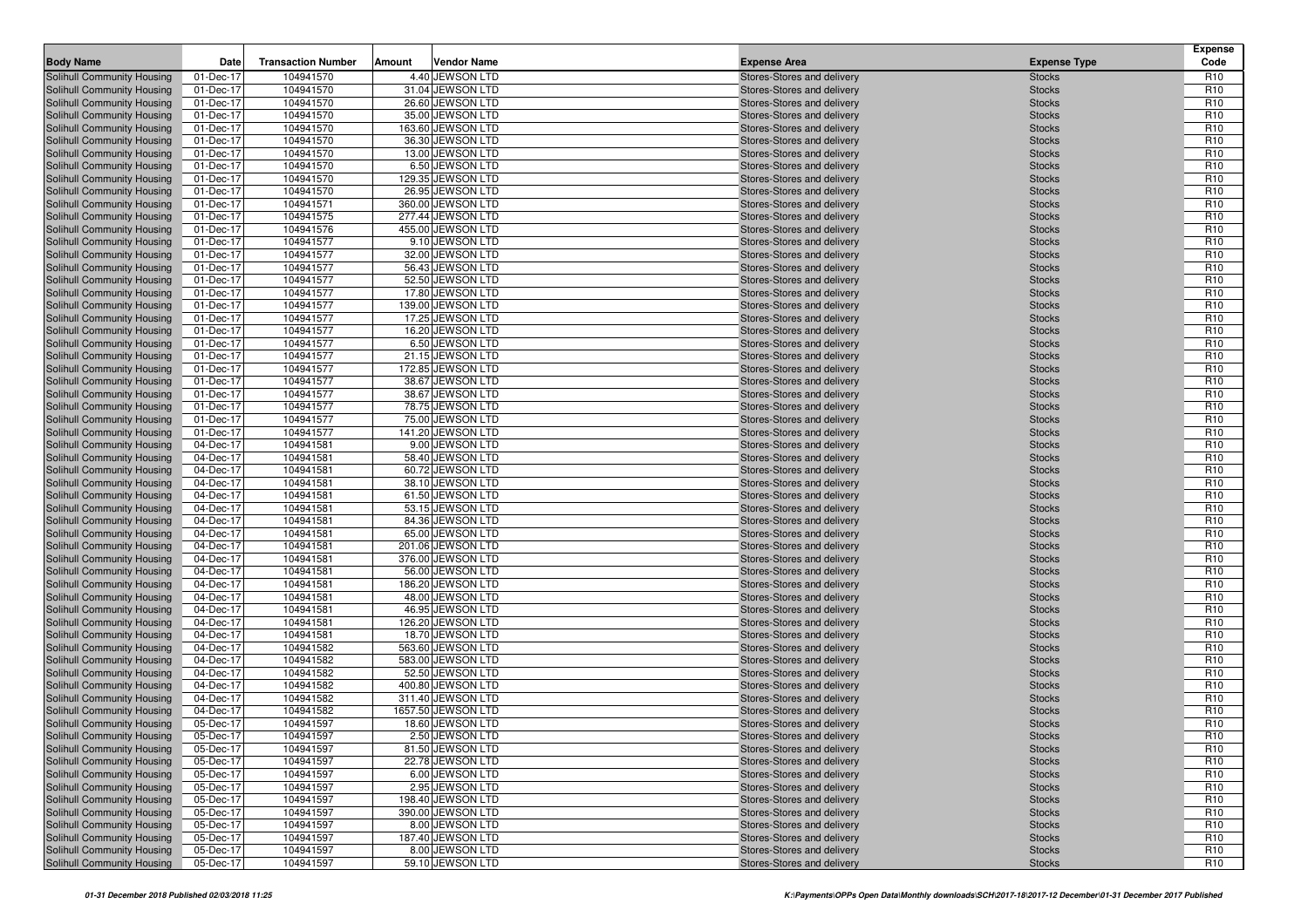| <b>Body Name</b>                                         | Date                   | <b>Transaction Number</b> | Amount | <b>Vendor Name</b>                    | <b>Expense Area</b>                                      | <b>Expense Type</b>            | <b>Expense</b><br>Code             |
|----------------------------------------------------------|------------------------|---------------------------|--------|---------------------------------------|----------------------------------------------------------|--------------------------------|------------------------------------|
| Solihull Community Housing                               | 05-Dec-17              | 104941597                 |        | 8.00 JEWSON LTD                       | Stores-Stores and delivery                               | <b>Stocks</b>                  | R <sub>10</sub>                    |
| Solihull Community Housing                               | 05-Dec-17              | 104941597                 |        | 62.90 JEWSON LTD                      | Stores-Stores and delivery                               | <b>Stocks</b>                  | R <sub>10</sub>                    |
| Solihull Community Housing                               | 05-Dec-17              | 104941597                 |        | 84.30 JEWSON LTD                      | Stores-Stores and delivery                               | <b>Stocks</b>                  | R <sub>10</sub>                    |
| Solihull Community Housing                               | 05-Dec-17              | 104941597                 |        | 21.55 JEWSON LTD                      | Stores-Stores and delivery                               | <b>Stocks</b>                  | R <sub>10</sub>                    |
| Solihull Community Housing                               | 05-Dec-17              | 104941597                 |        | 26.35 JEWSON LTD                      | Stores-Stores and delivery                               | <b>Stocks</b>                  | R <sub>10</sub>                    |
| Solihull Community Housing                               | 05-Dec-17              | 104941598                 |        | 235.70 JEWSON LTD                     | Stores-Stores and delivery                               | <b>Stocks</b>                  | R <sub>10</sub>                    |
| Solihull Community Housing                               | 06-Dec-17              | 104941607                 |        | 88.68 JEWSON LTD                      | Stores-Stores and delivery                               | <b>Stocks</b>                  | R <sub>10</sub>                    |
| Solihull Community Housing                               | 06-Dec-17              | 104941607                 |        | 90.00 JEWSON LTD                      | Stores-Stores and delivery                               | <b>Stocks</b>                  | R <sub>10</sub>                    |
| Solihull Community Housing                               | 06-Dec-17              | 104941607                 |        | 95.00 JEWSON LTD                      | Stores-Stores and delivery                               | <b>Stocks</b>                  | R <sub>10</sub>                    |
| Solihull Community Housing                               | 06-Dec-17              | 104941607                 |        | 111.20 JEWSON LTD                     | Stores-Stores and delivery                               | <b>Stocks</b>                  | R <sub>10</sub>                    |
| Solihull Community Housing                               | 06-Dec-17              | 104941607                 |        | 1166.00 JEWSON LTD                    | Stores-Stores and delivery                               | <b>Stocks</b>                  | R <sub>10</sub>                    |
| Solihull Community Housing                               | 06-Dec-17              | 104941607                 |        | 13.17 JEWSON LTD                      | Stores-Stores and delivery                               | <b>Stocks</b>                  | R <sub>10</sub>                    |
| Solihull Community Housing                               | 06-Dec-17              | 104941607                 |        | 52.20 JEWSON LTD                      | Stores-Stores and delivery                               | <b>Stocks</b>                  | R <sub>10</sub>                    |
| Solihull Community Housing                               | 06-Dec-17              | 104941607                 |        | 255.60 JEWSON LTD                     | Stores-Stores and delivery                               | <b>Stocks</b>                  | R <sub>10</sub>                    |
| Solihull Community Housing                               | 06-Dec-17              | 104941607                 |        | 27.45 JEWSON LTD                      | Stores-Stores and delivery                               | <b>Stocks</b>                  | R <sub>10</sub>                    |
| Solihull Community Housing                               | 06-Dec-17              | 104941607                 |        | 243.00 JEWSON LTD                     | Stores-Stores and delivery                               | <b>Stocks</b>                  | R <sub>10</sub>                    |
| Solihull Community Housing                               | 06-Dec-17              | 104941607                 |        | 101.10 JEWSON LTD                     | Stores-Stores and delivery                               | <b>Stocks</b>                  | R <sub>10</sub><br>R <sub>10</sub> |
| Solihull Community Housing                               | 06-Dec-17              | 104941611                 |        | 329.00 JEWSON LTD<br>15.10 JEWSON LTD | Stores-Stores and delivery                               | <b>Stocks</b>                  | R <sub>10</sub>                    |
| Solihull Community Housing<br>Solihull Community Housing | 07-Dec-17<br>07-Dec-17 | 104941612<br>104941612    |        | 8.46 JEWSON LTD                       | Stores-Stores and delivery<br>Stores-Stores and delivery | <b>Stocks</b><br><b>Stocks</b> | R <sub>10</sub>                    |
| Solihull Community Housing                               | 07-Dec-17              | 104941612                 |        | 317.08 JEWSON LTD                     | Stores-Stores and delivery                               | <b>Stocks</b>                  | R <sub>10</sub>                    |
| Solihull Community Housing                               | 07-Dec-17              | 104941612                 |        | 23.40 JEWSON LTD                      | Stores-Stores and delivery                               | <b>Stocks</b>                  | R <sub>10</sub>                    |
| Solihull Community Housing                               | 07-Dec-17              | 104941612                 |        | 77.95 JEWSON LTD                      | Stores-Stores and delivery                               | <b>Stocks</b>                  | R <sub>10</sub>                    |
| Solihull Community Housing                               | 07-Dec-17              | 104941612                 |        | 262.20 JEWSON LTD                     | Stores-Stores and delivery                               | <b>Stocks</b>                  | R <sub>10</sub>                    |
| Solihull Community Housing                               | 07-Dec-17              | 104941612                 |        | 494.30 JEWSON LTD                     | Stores-Stores and delivery                               | <b>Stocks</b>                  | R <sub>10</sub>                    |
| Solihull Community Housing                               | 07-Dec-17              | 104941612                 |        | 73.70 JEWSON LTD                      | Stores-Stores and delivery                               | <b>Stocks</b>                  | R <sub>10</sub>                    |
| Solihull Community Housing                               | 07-Dec-17              | 104941612                 |        | 244.28 JEWSON LTD                     | Stores-Stores and delivery                               | <b>Stocks</b>                  | R <sub>10</sub>                    |
| Solihull Community Housing                               | 07-Dec-17              | 104941612                 |        | 260.36 JEWSON LTD                     | Stores-Stores and delivery                               | <b>Stocks</b>                  | R <sub>10</sub>                    |
| Solihull Community Housing                               | 07-Dec-17              | 104941612                 |        | 12.40 JEWSON LTD                      | Stores-Stores and delivery                               | <b>Stocks</b>                  | R <sub>10</sub>                    |
| Solihull Community Housing                               | 07-Dec-17              | 104941612                 |        | 4.40 JEWSON LTD                       | Stores-Stores and delivery                               | <b>Stocks</b>                  | R <sub>10</sub>                    |
| Solihull Community Housing                               | 07-Dec-17              | 104941612                 |        | 30.42 JEWSON LTD                      | Stores-Stores and delivery                               | <b>Stocks</b>                  | R <sub>10</sub>                    |
| Solihull Community Housing                               | 07-Dec-17              | 104941612                 |        | 56.50 JEWSON LTD                      | Stores-Stores and delivery                               | <b>Stocks</b>                  | R <sub>10</sub>                    |
| Solihull Community Housing                               | 07-Dec-17              | 104941612                 |        | 186.20 JEWSON LTD                     | Stores-Stores and delivery                               | <b>Stocks</b>                  | R <sub>10</sub>                    |
| Solihull Community Housing                               | 07-Dec-17              | 104941612                 |        | 11.20 JEWSON LTD                      | Stores-Stores and delivery                               | <b>Stocks</b>                  | R <sub>10</sub>                    |
| Solihull Community Housing                               | 07-Dec-17              | 104941612                 |        | 7.35 JEWSON LTD                       | Stores-Stores and delivery                               | <b>Stocks</b>                  | R <sub>10</sub>                    |
| Solihull Community Housing                               | 07-Dec-17              | 104941612                 |        | 319.85 JEWSON LTD                     | Stores-Stores and delivery                               | <b>Stocks</b>                  | R <sub>10</sub>                    |
| Solihull Community Housing                               | 07-Dec-17              | 104941612                 |        | 24.32 JEWSON LTD                      | Stores-Stores and delivery                               | <b>Stocks</b>                  | R <sub>10</sub>                    |
| Solihull Community Housing                               | 07-Dec-17              | 104941615                 |        | -233.09 JEWSON LTD                    | Stores-Stores and delivery                               | <b>Stocks</b>                  | R <sub>10</sub>                    |
| Solihull Community Housing                               | 07-Dec-17              | 104941622                 |        | 24.27 JEWSON LTD                      | Stores-Stores and delivery                               | <b>Stocks</b>                  | R <sub>10</sub>                    |
| Solihull Community Housing                               | 07-Dec-17              | 104941622                 |        | 1212.75 JEWSON LTD                    | Stores-Stores and delivery                               | <b>Stocks</b>                  | R <sub>10</sub>                    |
| Solihull Community Housing                               | 08-Dec-17              | 104941625                 |        | 31.70 JEWSON LTD                      | Stores-Stores and delivery                               | <b>Stocks</b>                  | R <sub>10</sub>                    |
| Solihull Community Housing                               | 08-Dec-17              | 104941625                 |        | 21.96 JEWSON LTD                      | Stores-Stores and delivery                               | <b>Stocks</b>                  | R <sub>10</sub>                    |
| Solihull Community Housing                               | 08-Dec-17              | 104941625                 |        | 79.20 JEWSON LTD                      | Stores-Stores and delivery                               | <b>Stocks</b>                  | R <sub>10</sub>                    |
| Solihull Community Housing                               | 08-Dec-17              | 104941625<br>104941625    |        | 310.80 JEWSON LTD<br>61.39 JEWSON LTD | Stores-Stores and delivery                               | <b>Stocks</b>                  | R <sub>10</sub><br>R <sub>10</sub> |
| Solihull Community Housing<br>Solihull Community Housing | 08-Dec-17<br>08-Dec-17 | 104941625                 |        | 112.10 JEWSON LTD                     | Stores-Stores and delivery<br>Stores-Stores and delivery | <b>Stocks</b><br><b>Stocks</b> | R <sub>10</sub>                    |
| Solihull Community Housing                               | 08-Dec-17              | 104941625                 |        | 6.80 JEWSON LTD                       | Stores-Stores and delivery                               | <b>Stocks</b>                  | R <sub>10</sub>                    |
| Solihull Community Housing                               | 08-Dec-17              | 104941625                 |        | 10.00 JEWSON LTD                      | Stores-Stores and delivery                               | <b>Stocks</b>                  | R <sub>10</sub>                    |
| Solihull Community Housing                               | 08-Dec-17              | 104941625                 |        | 4.68 JEWSON LTD                       | Stores-Stores and delivery                               | <b>Stocks</b>                  | R <sub>10</sub>                    |
| Solihull Community Housing                               | 08-Dec-17              | 104941625                 |        | 246.50 JEWSON LTD                     | Stores-Stores and delivery                               | <b>Stocks</b>                  | R <sub>10</sub>                    |
| Solihull Community Housing                               | 08-Dec-17              | 104941625                 |        | 14.00 JEWSON LTD                      | Stores-Stores and delivery                               | <b>Stocks</b>                  | R <sub>10</sub>                    |
| <b>Solihull Community Housing</b>                        | 08-Dec-17              | 104941625                 |        | 6.00 JEWSON LTD                       | Stores-Stores and delivery                               | <b>Stocks</b>                  | R <sub>10</sub>                    |
| Solihull Community Housing                               | 08-Dec-17              | 104941625                 |        | 1.60 JEWSON LTD                       | Stores-Stores and delivery                               | <b>Stocks</b>                  | R <sub>10</sub>                    |
| Solihull Community Housing                               | 08-Dec-17              | 104941625                 |        | 46.95 JEWSON LTD                      | Stores-Stores and delivery                               | <b>Stocks</b>                  | R <sub>10</sub>                    |
| Solihull Community Housing                               | 08-Dec-17              | 104941625                 |        | 17.40 JEWSON LTD                      | Stores-Stores and delivery                               | <b>Stocks</b>                  | R <sub>10</sub>                    |
| Solihull Community Housing                               | 08-Dec-17              | 104941625                 |        | 14.00 JEWSON LTD                      | Stores-Stores and delivery                               | <b>Stocks</b>                  | R <sub>10</sub>                    |
| Solihull Community Housing                               | 08-Dec-17              | 104941625                 |        | 26.95 JEWSON LTD                      | Stores-Stores and delivery                               | <b>Stocks</b>                  | R <sub>10</sub>                    |
| Solihull Community Housing                               | 11-Dec-17              | 104941628                 |        | 28.80 JEWSON LTD                      | Stores-Stores and delivery                               | <b>Stocks</b>                  | R <sub>10</sub>                    |
| Solihull Community Housing                               | 11-Dec-17              | 104941628                 |        | 15.40 JEWSON LTD                      | Stores-Stores and delivery                               | <b>Stocks</b>                  | R <sub>10</sub>                    |
| Solihull Community Housing                               | 11-Dec-17              | 104941628                 |        | 15.80 JEWSON LTD                      | Stores-Stores and delivery                               | <b>Stocks</b>                  | R <sub>10</sub>                    |
| Solihull Community Housing                               | 11-Dec-17              | 104941628                 |        | 3.40 JEWSON LTD                       | Stores-Stores and delivery                               | <b>Stocks</b>                  | R <sub>10</sub>                    |
| Solihull Community Housing                               | 11-Dec-17              | 104941628                 |        | 19.65 JEWSON LTD                      | Stores-Stores and delivery                               | <b>Stocks</b>                  | R <sub>10</sub>                    |
| Solihull Community Housing                               | 11-Dec-17              | 104941628                 |        | 81.50 JEWSON LTD                      | Stores-Stores and delivery                               | <b>Stocks</b>                  | R <sub>10</sub>                    |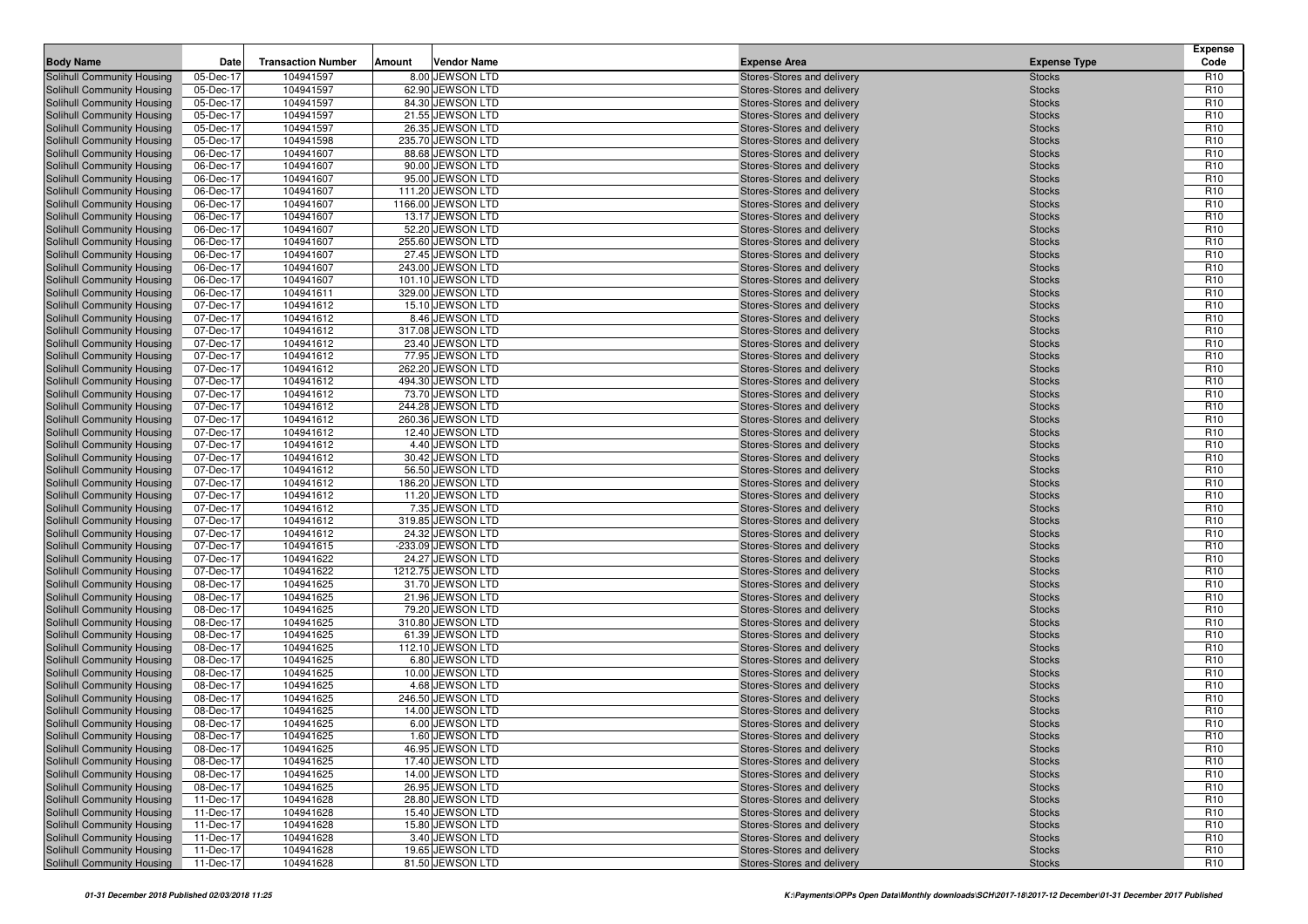| <b>Body Name</b>                                         | Date                   | <b>Transaction Number</b> | Amount | <b>Vendor Name</b>                    | <b>Expense Area</b>                                      | <b>Expense Type</b>            | <b>Expense</b><br>Code             |
|----------------------------------------------------------|------------------------|---------------------------|--------|---------------------------------------|----------------------------------------------------------|--------------------------------|------------------------------------|
| Solihull Community Housing                               | 11-Dec-17              | 104941628                 |        | 7.35 JEWSON LTD                       | Stores-Stores and delivery                               | <b>Stocks</b>                  | R <sub>10</sub>                    |
| Solihull Community Housing                               | 11-Dec-17              | 104941628                 |        | 9.70 JEWSON LTD                       | Stores-Stores and delivery                               | <b>Stocks</b>                  | R <sub>10</sub>                    |
| Solihull Community Housing                               | 11-Dec-17              | 104941628                 |        | 3.60 JEWSON LTD                       | Stores-Stores and delivery                               | <b>Stocks</b>                  | R <sub>10</sub>                    |
| Solihull Community Housing                               | 11-Dec-17              | 104941628                 |        | 19.00 JEWSON LTD                      | Stores-Stores and delivery                               | <b>Stocks</b>                  | R <sub>10</sub>                    |
| Solihull Community Housing                               | 11-Dec-17              | 104941628                 |        | 12.52 JEWSON LTD                      | Stores-Stores and delivery                               | <b>Stocks</b>                  | R <sub>10</sub>                    |
| Solihull Community Housing                               | 11-Dec-17              | 104941628                 |        | 14.10 JEWSON LTD                      | Stores-Stores and delivery                               | <b>Stocks</b>                  | R <sub>10</sub>                    |
| Solihull Community Housing                               | 11-Dec-17              | 104941628                 |        | 36.10 JEWSON LTD                      | Stores-Stores and delivery                               | <b>Stocks</b>                  | R <sub>10</sub>                    |
| Solihull Community Housing                               | 11-Dec-17              | 104941628                 |        | 71.85 JEWSON LTD                      | Stores-Stores and delivery                               | <b>Stocks</b>                  | R <sub>10</sub>                    |
| Solihull Community Housing                               | 11-Dec-17              | 104941628                 |        | 360.80 JEWSON LTD                     | Stores-Stores and delivery                               | <b>Stocks</b>                  | R <sub>10</sub>                    |
| Solihull Community Housing                               | 11-Dec-17              | 104941628                 |        | 6.95 JEWSON LTD                       | Stores-Stores and delivery                               | <b>Stocks</b>                  | R <sub>10</sub>                    |
| Solihull Community Housing                               | 11-Dec-17              | 104941628                 |        | 54.00 JEWSON LTD                      | Stores-Stores and delivery                               | <b>Stocks</b>                  | R <sub>10</sub>                    |
| Solihull Community Housing                               | 11-Dec-17              | 104941628                 |        | 97.00 JEWSON LTD                      | Stores-Stores and delivery                               | <b>Stocks</b>                  | R <sub>10</sub>                    |
| Solihull Community Housing                               | 11-Dec-17              | 104941628                 |        | 62.10 JEWSON LTD                      | Stores-Stores and delivery                               | <b>Stocks</b>                  | R <sub>10</sub>                    |
| Solihull Community Housing                               | 11-Dec-17              | 104941628                 |        | 49.74 JEWSON LTD                      | Stores-Stores and delivery                               | <b>Stocks</b>                  | R <sub>10</sub>                    |
| Solihull Community Housing                               | 11-Dec-17              | 104941628                 |        | 22.10 JEWSON LTD                      | Stores-Stores and delivery                               | <b>Stocks</b>                  | R <sub>10</sub>                    |
| Solihull Community Housing                               | 11-Dec-17              | 104941628                 |        | 30.00 JEWSON LTD                      | Stores-Stores and delivery                               | <b>Stocks</b>                  | R <sub>10</sub>                    |
| Solihull Community Housing                               | 12-Dec-17              | 104948386                 |        | 89.58 JEWSON LTD                      | Stores-Stores and delivery                               | <b>Stocks</b>                  | R <sub>10</sub><br>R <sub>10</sub> |
| Solihull Community Housing<br>Solihull Community Housing | 12-Dec-17<br>12-Dec-17 | 104948386<br>104948386    |        | 7.40 JEWSON LTD<br>149.61 JEWSON LTD  | Stores-Stores and delivery<br>Stores-Stores and delivery | <b>Stocks</b><br><b>Stocks</b> | R <sub>10</sub>                    |
| Solihull Community Housing                               | 12-Dec-17              | 104948386                 |        | 123.00 JEWSON LTD                     | Stores-Stores and delivery                               | <b>Stocks</b>                  | R <sub>10</sub>                    |
| Solihull Community Housing                               | 12-Dec-17              | 104948386                 |        | 45.00 JEWSON LTD                      | Stores-Stores and delivery                               | <b>Stocks</b>                  | R <sub>10</sub>                    |
| Solihull Community Housing                               | 12-Dec-17              | 104948386                 |        | 28.20 JEWSON LTD                      | Stores-Stores and delivery                               | <b>Stocks</b>                  | R <sub>10</sub>                    |
| Solihull Community Housing                               | 12-Dec-17              | 104948386                 |        | 77.70 JEWSON LTD                      | Stores-Stores and delivery                               | <b>Stocks</b>                  | R <sub>10</sub>                    |
| Solihull Community Housing                               | 12-Dec-17              | 104948386                 |        | 13.50 JEWSON LTD                      | Stores-Stores and delivery                               | <b>Stocks</b>                  | R <sub>10</sub>                    |
| Solihull Community Housing                               | 12-Dec-17              | 104948386                 |        | 54.80 JEWSON LTD                      | Stores-Stores and delivery                               | <b>Stocks</b>                  | R <sub>10</sub>                    |
| Solihull Community Housing                               | 12-Dec-17              | 104948386                 |        | 22.15 JEWSON LTD                      | Stores-Stores and delivery                               | <b>Stocks</b>                  | R <sub>10</sub>                    |
| Solihull Community Housing                               | 12-Dec-17              | 104948386                 |        | 71.70 JEWSON LTD                      | Stores-Stores and delivery                               | <b>Stocks</b>                  | R <sub>10</sub>                    |
| Solihull Community Housing                               | 12-Dec-17              | 104948386                 |        | 48.00 JEWSON LTD                      | Stores-Stores and delivery                               | <b>Stocks</b>                  | R <sub>10</sub>                    |
| Solihull Community Housing                               | 13-Dec-17              | 104948388                 |        | 94.80 JEWSON LTD                      | Stores-Stores and delivery                               | <b>Stocks</b>                  | R <sub>10</sub>                    |
| Solihull Community Housing                               | 13-Dec-17              | 104948388                 |        | 197.80 JEWSON LTD                     | Stores-Stores and delivery                               | <b>Stocks</b>                  | R <sub>10</sub>                    |
| Solihull Community Housing                               | 13-Dec-17              | 104948388                 |        | 329.50 JEWSON LTD                     | Stores-Stores and delivery                               | <b>Stocks</b>                  | R <sub>10</sub>                    |
| Solihull Community Housing                               | 13-Dec-17              | 104948388                 |        | 1.20 JEWSON LTD                       | Stores-Stores and delivery                               | <b>Stocks</b>                  | R <sub>10</sub>                    |
| Solihull Community Housing                               | 13-Dec-17              | 104948388                 |        | 192.24 JEWSON LTD                     | Stores-Stores and delivery                               | <b>Stocks</b>                  | R <sub>10</sub>                    |
| Solihull Community Housing                               | 13-Dec-17              | 104948388                 |        | 28.50 JEWSON LTD                      | Stores-Stores and delivery                               | <b>Stocks</b>                  | R <sub>10</sub>                    |
| Solihull Community Housing                               | 13-Dec-17              | 104948388                 |        | 98.00 JEWSON LTD                      | Stores-Stores and delivery                               | <b>Stocks</b>                  | R <sub>10</sub>                    |
| Solihull Community Housing                               | 13-Dec-17              | 104948388                 |        | 172.85 JEWSON LTD                     | Stores-Stores and delivery                               | <b>Stocks</b>                  | R <sub>10</sub>                    |
| Solihull Community Housing                               | 13-Dec-17              | 104948388                 |        | 26.35 JEWSON LTD                      | Stores-Stores and delivery                               | <b>Stocks</b>                  | R <sub>10</sub>                    |
| Solihull Community Housing                               | 14-Dec-17              | 104948390                 |        | 17.70 JEWSON LTD                      | Stores-Stores and delivery                               | <b>Stocks</b>                  | R <sub>10</sub>                    |
| Solihull Community Housing                               | 14-Dec-17              | 104948390                 |        | 15.00 JEWSON LTD                      | Stores-Stores and delivery                               | <b>Stocks</b>                  | R <sub>10</sub>                    |
| Solihull Community Housing                               | 14-Dec-17              | 104948390                 |        | 58.24 JEWSON LTD                      | Stores-Stores and delivery                               | <b>Stocks</b>                  | R <sub>10</sub>                    |
| Solihull Community Housing                               | 14-Dec-17              | 104948390                 |        | 20.20 JEWSON LTD                      | Stores-Stores and delivery                               | <b>Stocks</b>                  | R <sub>10</sub>                    |
| Solihull Community Housing                               | 14-Dec-17              | 104948390                 |        | 177.60 JEWSON LTD                     | Stores-Stores and delivery                               | <b>Stocks</b>                  | R <sub>10</sub><br>R <sub>10</sub> |
| Solihull Community Housing                               | 14-Dec-17              | 104948390<br>104948390    |        | 187.40 JEWSON LTD<br>41.73 JEWSON LTD | Stores-Stores and delivery                               | <b>Stocks</b>                  | R <sub>10</sub>                    |
| Solihull Community Housing<br>Solihull Community Housing | 14-Dec-17<br>14-Dec-17 | 104948390                 |        | 10.00 JEWSON LTD                      | Stores-Stores and delivery<br>Stores-Stores and delivery | <b>Stocks</b><br><b>Stocks</b> | R <sub>10</sub>                    |
| Solihull Community Housing                               | 14-Dec-17              | 104948390                 |        | 3.54 JEWSON LTD                       | Stores-Stores and delivery                               | <b>Stocks</b>                  | R <sub>10</sub>                    |
| Solihull Community Housing                               | 14-Dec-17              | 104948390                 |        | 13.00 JEWSON LTD                      | Stores-Stores and delivery                               | <b>Stocks</b>                  | R <sub>10</sub>                    |
| Solihull Community Housing                               | 14-Dec-17              | 104948390                 |        | 186.20 JEWSON LTD                     | Stores-Stores and delivery                               | <b>Stocks</b>                  | R <sub>10</sub>                    |
| Solihull Community Housing                               | 14-Dec-17              | 104948390                 |        | 72.36 JEWSON LTD                      | Stores-Stores and delivery                               | <b>Stocks</b>                  | R <sub>10</sub>                    |
| Solihull Community Housing                               | 14-Dec-17              | 104948390                 |        | 27.90 JEWSON LTD                      | Stores-Stores and delivery                               | <b>Stocks</b>                  | R <sub>10</sub>                    |
| Solihull Community Housing                               | 14-Dec-17              | 104948390                 |        | 26.95 JEWSON LTD                      | Stores-Stores and delivery                               | <b>Stocks</b>                  | R <sub>10</sub>                    |
| <b>Solihull Community Housing</b>                        | 14-Dec-17              | 104948390                 |        | 32.20 JEWSON LTD                      | Stores-Stores and delivery                               | <b>Stocks</b>                  | R <sub>10</sub>                    |
| Solihull Community Housing                               | 14-Dec-17              | 104948391                 |        | 373.50 JEWSON LTD                     | Stores-Stores and delivery                               | <b>Stocks</b>                  | R <sub>10</sub>                    |
| Solihull Community Housing                               | 15-Dec-17              | 104948398                 |        | 437.26 JEWSON LTD                     | Stores-Stores and delivery                               | <b>Stocks</b>                  | R <sub>10</sub>                    |
| Solihull Community Housing                               | 15-Dec-17              | 104948399                 |        | 14.30 JEWSON LTD                      | Stores-Stores and delivery                               | <b>Stocks</b>                  | R <sub>10</sub>                    |
| Solihull Community Housing                               | 15-Dec-17              | 104948399                 |        | 75.60 JEWSON LTD                      | Stores-Stores and delivery                               | <b>Stocks</b>                  | R <sub>10</sub>                    |
| Solihull Community Housing                               | 15-Dec-17              | 104948399                 |        | 48.70 JEWSON LTD                      | Stores-Stores and delivery                               | <b>Stocks</b>                  | R <sub>10</sub>                    |
| Solihull Community Housing                               | 15-Dec-17              | 104948399                 |        | 41.55 JEWSON LTD                      | Stores-Stores and delivery                               | <b>Stocks</b>                  | R <sub>10</sub>                    |
| Solihull Community Housing                               | 15-Dec-17              | 104948399                 |        | 9.60 JEWSON LTD                       | Stores-Stores and delivery                               | <b>Stocks</b>                  | R <sub>10</sub>                    |
| Solihull Community Housing                               | 15-Dec-17              | 104948399                 |        | 5.50 JEWSON LTD                       | Stores-Stores and delivery                               | <b>Stocks</b>                  | R <sub>10</sub>                    |
| Solihull Community Housing                               | 15-Dec-17              | 104948399                 |        | 15.80 JEWSON LTD                      | Stores-Stores and delivery                               | <b>Stocks</b>                  | R <sub>10</sub>                    |
| Solihull Community Housing                               | 15-Dec-17              | 104948399                 |        | 20.33 JEWSON LTD                      | Stores-Stores and delivery                               | <b>Stocks</b>                  | R <sub>10</sub>                    |
| Solihull Community Housing                               | 15-Dec-17              | 104948399                 |        | 13.32 JEWSON LTD                      | Stores-Stores and delivery                               | <b>Stocks</b>                  | R <sub>10</sub>                    |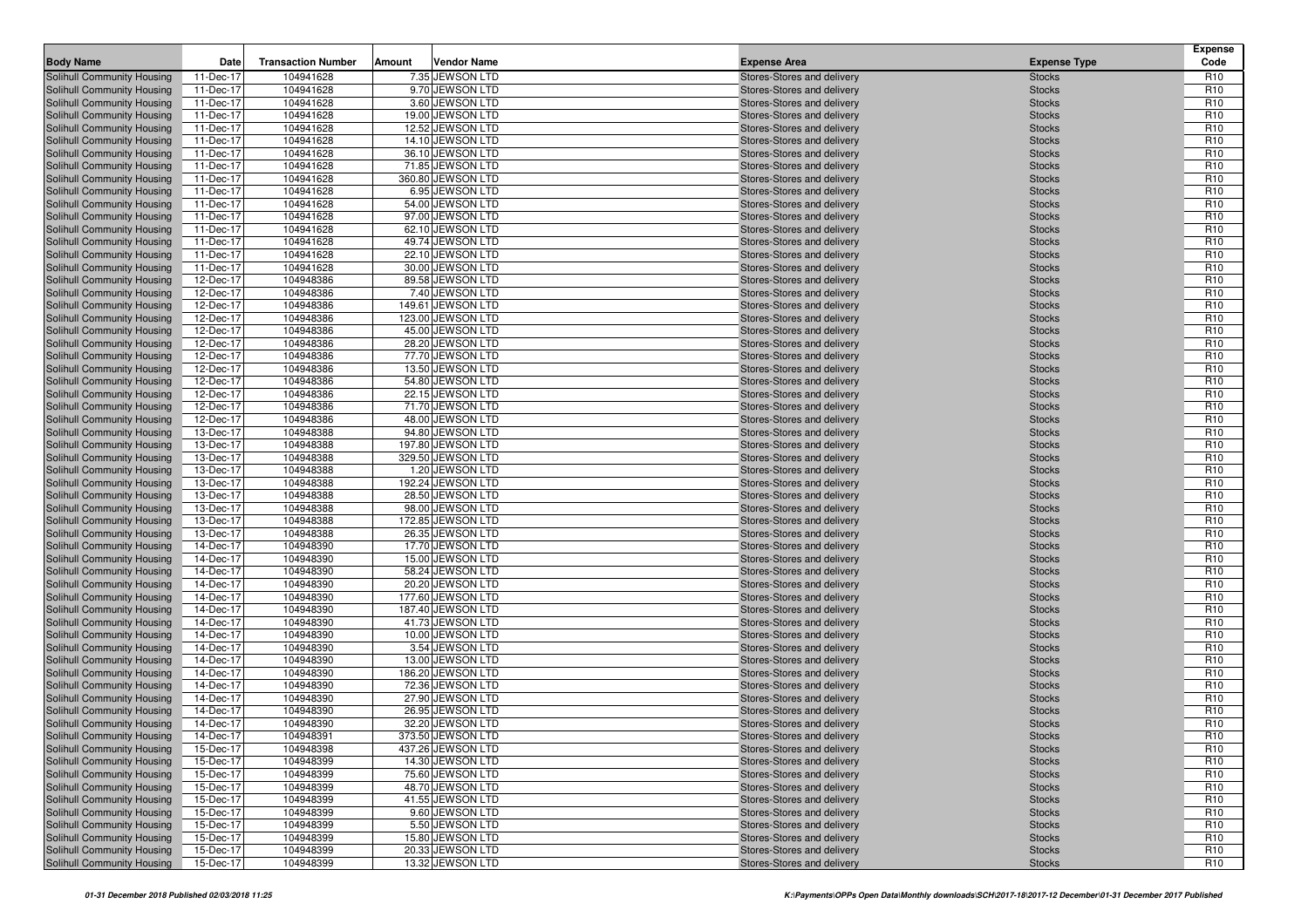| <b>Body Name</b>                                         | Date                   | <b>Transaction Number</b> | Amount | <b>Vendor Name</b>                                                        | <b>Expense Area</b>                                      | <b>Expense Type</b>                                         | <b>Expense</b><br>Code             |
|----------------------------------------------------------|------------------------|---------------------------|--------|---------------------------------------------------------------------------|----------------------------------------------------------|-------------------------------------------------------------|------------------------------------|
| Solihull Community Housing                               | 15-Dec-17              | 104948399                 |        | 193.60 JEWSON LTD                                                         | Stores-Stores and delivery                               | <b>Stocks</b>                                               | R <sub>10</sub>                    |
| Solihull Community Housing                               | 15-Dec-17              | 104948399                 |        | 96.50 JEWSON LTD                                                          | Stores-Stores and delivery                               | <b>Stocks</b>                                               | R <sub>10</sub>                    |
| Solihull Community Housing                               | 15-Dec-17              | 104948399                 |        | 60.00 JEWSON LTD                                                          | Stores-Stores and delivery                               | <b>Stocks</b>                                               | R <sub>10</sub>                    |
| Solihull Community Housing                               | 18-Dec-17              | 104948405                 |        | 126.00 JEWSON LTD                                                         | Stores-Stores and delivery                               | <b>Stocks</b>                                               | R <sub>10</sub>                    |
| Solihull Community Housing                               | 18-Dec-17              | 104948405                 |        | 71.85 JEWSON LTD                                                          | Stores-Stores and delivery                               | <b>Stocks</b>                                               | R <sub>10</sub>                    |
| Solihull Community Housing                               | 18-Dec-17              | 104948405                 |        | 26.20 JEWSON LTD                                                          | Stores-Stores and delivery                               | <b>Stocks</b>                                               | R <sub>10</sub>                    |
| Solihull Community Housing                               | 18-Dec-17              | 104948405                 |        | 345.50 JEWSON LTD                                                         | Stores-Stores and delivery                               | <b>Stocks</b>                                               | R <sub>10</sub>                    |
| Solihull Community Housing                               | 18-Dec-17              | 104948405                 |        | 143.10 JEWSON LTD                                                         | Stores-Stores and delivery                               | <b>Stocks</b>                                               | R <sub>10</sub>                    |
| Solihull Community Housing                               | 19-Dec-17              | 104948407                 |        | 3.40 JEWSON LTD                                                           | Stores-Stores and delivery                               | <b>Stocks</b>                                               | R <sub>10</sub>                    |
| Solihull Community Housing                               | 19-Dec-17              | 104948407                 |        | 7.50 JEWSON LTD                                                           | Stores-Stores and delivery                               | <b>Stocks</b>                                               | R <sub>10</sub>                    |
| Solihull Community Housing                               | 19-Dec-17              | 104948407                 |        | 198.40 JEWSON LTD                                                         | Stores-Stores and delivery                               | <b>Stocks</b>                                               | R <sub>10</sub>                    |
| Solihull Community Housing                               | 19-Dec-17              | 104948407                 |        | 4.30 JEWSON LTD                                                           | Stores-Stores and delivery                               | <b>Stocks</b>                                               | R <sub>10</sub>                    |
| Solihull Community Housing                               | 19-Dec-17              | 104948407                 |        | 82.10 JEWSON LTD                                                          | Stores-Stores and delivery                               | <b>Stocks</b>                                               | R <sub>10</sub>                    |
| Solihull Community Housing                               | 19-Dec-17              | 104948407                 |        | 26.30 JEWSON LTD                                                          | Stores-Stores and delivery                               | <b>Stocks</b>                                               | R <sub>10</sub>                    |
| Solihull Community Housing                               | 19-Dec-17              | 104948407<br>104948407    |        | 176.52 JEWSON LTD                                                         | Stores-Stores and delivery                               | <b>Stocks</b>                                               | R <sub>10</sub><br>R <sub>10</sub> |
| Solihull Community Housing<br>Solihull Community Housing | 19-Dec-17<br>19-Dec-17 | 104948407                 |        | 11.85 JEWSON LTD<br>1166.00 JEWSON LTD                                    | Stores-Stores and delivery<br>Stores-Stores and delivery | <b>Stocks</b><br><b>Stocks</b>                              | R <sub>10</sub>                    |
| Solihull Community Housing                               | 19-Dec-17              | 104948407                 |        | 30.42 JEWSON LTD                                                          | Stores-Stores and delivery                               | <b>Stocks</b>                                               | R <sub>10</sub>                    |
| Solihull Community Housing                               | 19-Dec-17              | 104948407                 |        | 56.00 JEWSON LTD                                                          | Stores-Stores and delivery                               | <b>Stocks</b>                                               | R <sub>10</sub>                    |
| Solihull Community Housing                               | 19-Dec-17              | 104948408                 |        | 11.60 JEWSON LTD                                                          | Stores-Stores and delivery                               | <b>Stocks</b>                                               | R <sub>10</sub>                    |
| Solihull Community Housing                               | 19-Dec-17              | 104948408                 |        | 45.40 JEWSON LTD                                                          | Stores-Stores and delivery                               | <b>Stocks</b>                                               | R <sub>10</sub>                    |
| Solihull Community Housing                               | 19-Dec-17              | 104948408                 |        | 64.45 JEWSON LTD                                                          | Stores-Stores and delivery                               | <b>Stocks</b>                                               | R <sub>10</sub>                    |
| Solihull Community Housing                               | 19-Dec-17              | 104948408                 |        | 64.45 JEWSON LTD                                                          | Stores-Stores and delivery                               | <b>Stocks</b>                                               | R <sub>10</sub>                    |
| Solihull Community Housing                               | 19-Dec-17              | 104948408                 |        | 29.35 JEWSON LTD                                                          | Stores-Stores and delivery                               | <b>Stocks</b>                                               | R <sub>10</sub>                    |
| Solihull Community Housing                               | 19-Dec-17              | 104948408                 |        | 58.50 JEWSON LTD                                                          | Stores-Stores and delivery                               | <b>Stocks</b>                                               | R <sub>10</sub>                    |
| Solihull Community Housing                               | 06-Dec-17              | 104941639                 |        | 990.00 JEWSON LTD                                                         | Stores-Stores and delivery                               | <b>Stocks</b>                                               | R <sub>10</sub>                    |
| Solihull Community Housing                               | 15-Dec-17              | 104930798                 |        | 13122.08 JMG ROOFING LTD                                                  | Flat Re-roofing                                          | <b>Contractor Payments</b>                                  | <b>B70</b>                         |
| Solihull Community Housing                               | 21-Dec-17              | 104941944                 |        | 289.52 KILLGERM CHEMICALS LTD                                             | <b>Pest Control</b>                                      | <b>Materials</b>                                            | D <sub>13</sub>                    |
| Solihull Community Housing                               | 15-Dec-17              | 104930791                 |        | 2707.10 LEGRAND                                                           | Wellbeing Service (inc. Handy Person & Garden Service)   | <b>Equipment Rental/Lease</b>                               | D <sub>18</sub>                    |
| Solihull Community Housing                               | 15-Dec-17              | 104930793                 |        | 2198.30 LEGRAND                                                           | Wellbeing Service (inc. Handy Person & Garden Service)   | <b>Equipment Rental/Lease</b>                               | D <sub>18</sub>                    |
| Solihull Community Housing                               | 01-Dec-17              | 104930199                 |        | 6220.90 LIFT & ENGINEERING SERVICES                                       | <b>Mechanical &amp; Electrical</b>                       | <b>Utility Related Works</b>                                | <b>B34</b>                         |
| Solihull Community Housing<br>Solihull Community Housing | 01-Dec-17<br>01-Dec-17 | 104930200<br>104930203    |        | 3677.55 LIFT & ENGINEERING SERVICES<br>381.02 LIFT & ENGINEERING SERVICES | <b>Mechanical &amp; Electrical</b><br>Direct-Standby     | <b>Utility Related Works</b><br><b>Other Building Costs</b> | <b>B34</b><br><b>B39</b>           |
| Solihull Community Housing                               | 11-Dec-17              | 104930204                 |        | 806.01 LIFT & ENGINEERING SERVICES                                        | Direct-Standby                                           | <b>Other Building Costs</b>                                 | <b>B39</b>                         |
| Solihull Community Housing                               | 11-Dec-17              | 104930205                 |        | 291.50 LIFT & ENGINEERING SERVICES                                        | <b>Mechanical &amp; Electrical</b>                       | <b>Utility Related Works</b>                                | <b>B34</b>                         |
| Solihull Community Housing                               | 11-Dec-17              | 104930206                 |        | 257.53 LIFT & ENGINEERING SERVICES                                        | Direct-Standby                                           | <b>Other Building Costs</b>                                 | <b>B39</b>                         |
| Solihull Community Housing                               | 11-Dec-17              | 104930207                 |        | 594.53 LIFT & ENGINEERING SERVICES                                        | Direct-Standby                                           | <b>Other Building Costs</b>                                 | <b>B39</b>                         |
| Solihull Community Housing                               | 28-Dec-17              | 104946367                 |        | 485.10 LYRECO UK LTD                                                      | <b>Endeavour House</b>                                   | Stationery                                                  | D <sub>25</sub>                    |
| Solihull Community Housing                               | 28-Dec-17              | 104946370                 |        | 225.38 LYRECO UK LTD                                                      | <b>Endeavour House</b>                                   | Stationery                                                  | D <sub>25</sub>                    |
| Solihull Community Housing                               | 14-Dec-17              | 104929381                 |        | 703.54 LYRECO UK LTD                                                      | <b>Endeavour House</b>                                   | Stationery                                                  | D <sub>25</sub>                    |
| Solihull Community Housing                               | 28-Dec-17              | 104946381                 |        | 1985.00 M.E.L RESEARCH                                                    | Performance Management                                   | <b>Professional Fees</b>                                    | D <sub>50</sub>                    |
| Solihull Community Housing                               | 12-Dec-17              | 104922620                 |        | 18624.76 MAN COMMERCIAL PROTECTION LTD                                    | <b>CCTV</b>                                              | Security                                                    | <b>B43</b>                         |
| Solihull Community Housing                               | 12-Dec-17              | 104922621                 |        | 364.00 MAN COMMERCIAL PROTECTION LTD                                      | Housing Aid & Homelessness                               | <b>Agency Staff</b>                                         | A60                                |
| Solihull Community Housing                               | 14-Dec-17              | 104929638                 |        | 350.00 MITIE PROPERTY SERVICES MIDS LTD                                   | <b>Cyclical Maintenance</b>                              | <b>Contractor Payments</b>                                  | <b>B70</b>                         |
| Solihull Community Housing                               | 06-Dec-17              | 104918174                 |        | 298.04 MORGAN HUNT UK LTD                                                 | <b>Contact Centre</b><br><b>Contact Centre</b>           | <b>Agency Staff</b>                                         | A60                                |
| Solihull Community Housing<br>Solihull Community Housing | 06-Dec-17<br>04-Dec-17 | 104918183<br>104911426    |        | 293.20 MORGAN HUNT UK LTD<br>494.34 MORGAN HUNT UK LTD                    | Neighbourhood Services                                   | <b>Agency Staff</b><br><b>Agency Staff</b>                  | A60<br>A60                         |
| Solihull Community Housing                               | 06-Dec-17              | 104918186                 |        | 293.20 MORGAN HUNT UK LTD                                                 | <b>Contact Centre</b>                                    | <b>Agency Staff</b>                                         | A60                                |
| Solihull Community Housing                               | 06-Dec-17              | 104918188                 |        | 293.20 MORGAN HUNT UK LTD                                                 | <b>Contact Centre</b>                                    | <b>Agency Staff</b>                                         | A60                                |
| Solihull Community Housing                               | 14-Dec-17              | 104929416                 |        | 494.56 MORGAN HUNT UK LTD                                                 | Neighbourhood Services                                   | <b>Agency Staff</b>                                         | A60                                |
| Solihull Community Housing                               | 06-Dec-17              | 104918275                 |        | 293.20 MORGAN HUNT UK LTD                                                 | <b>Contact Centre</b>                                    | <b>Agency Staff</b>                                         | A60                                |
| <b>Solihull Community Housing</b>                        | 06-Dec-17              | 104918274                 |        | 293.20 MORGAN HUNT UK LTD                                                 | <b>Contact Centre</b>                                    | <b>Agency Staff</b>                                         | A60                                |
| Solihull Community Housing                               | 28-Dec-17              | 104946388                 |        | 494.34 MORGAN HUNT UK LTD                                                 | Neighbourhood Services                                   | <b>Agency Staff</b>                                         | A60                                |
| Solihull Community Housing                               | 01-Dec-17              | 104943002                 |        | 289.56 MOSSVALE MAINTENANCE & SEALING SERVICES LTD                        | <b>Mechanical &amp; Electrical</b>                       | <b>Utility Related Works</b>                                | <b>B34</b>                         |
| Solihull Community Housing                               | 01-Dec-17              | 104943003                 |        | 289.56 MOSSVALE MAINTENANCE & SEALING SERVICES LTD                        | <b>Mechanical &amp; Electrical</b>                       | <b>Utility Related Works</b>                                | <b>B34</b>                         |
| Solihull Community Housing                               | 01-Dec-17              | 104943004                 |        | 1160.56 MOSSVALE MAINTENANCE & SEALING SERVICES LTD                       | <b>Mechanical &amp; Electrical</b>                       | <b>Utility Related Works</b>                                | <b>B34</b>                         |
| Solihull Community Housing                               | 01-Dec-17              | 104943005                 |        | 429.52 MOSSVALE MAINTENANCE & SEALING SERVICES LTD                        | <b>Mechanical &amp; Electrical</b>                       | <b>Utility Related Works</b>                                | <b>B34</b>                         |
| Solihull Community Housing                               | 06-Dec-17              | 104918273                 |        | 1656.50 MOSSVALE MAINTENANCE & SEALING SERVICES LTD                       | <b>Mechanical &amp; Electrical</b>                       | <b>Utility Related Works</b>                                | <b>B34</b>                         |
| Solihull Community Housing                               | 01-Dec-17              | 104911789                 |        | 179.80 NATIONAL SAFETY SUPPLIES                                           | Stores-Stores and delivery                               | <b>Stocks</b>                                               | R <sub>10</sub>                    |
| Solihull Community Housing                               | 01-Dec-17              | 104911789                 |        | 37.50 NATIONAL SAFETY SUPPLIES                                            | Stores-Stores and delivery                               | <b>Stocks</b>                                               | R <sub>10</sub>                    |
| Solihull Community Housing                               | 28-Dec-17              | 104946380                 |        | 855.53 NEOPOST FINANCE LTD                                                | <b>Endeavour House</b>                                   | Postages                                                    | D <sub>21</sub>                    |
| Solihull Community Housing                               | 14-Dec-17              | 104928758                 |        | 463.22 NEOPOST FINANCE LTD                                                | Endeavour House                                          | Postages                                                    | D <sub>21</sub>                    |
| Solihull Community Housing                               | 07-Dec-17              | 104919001                 |        | 629.00 NIYAA PEOPLE                                                       | North Property Repairs-Day to day                        | <b>Agency Staff</b>                                         | A60                                |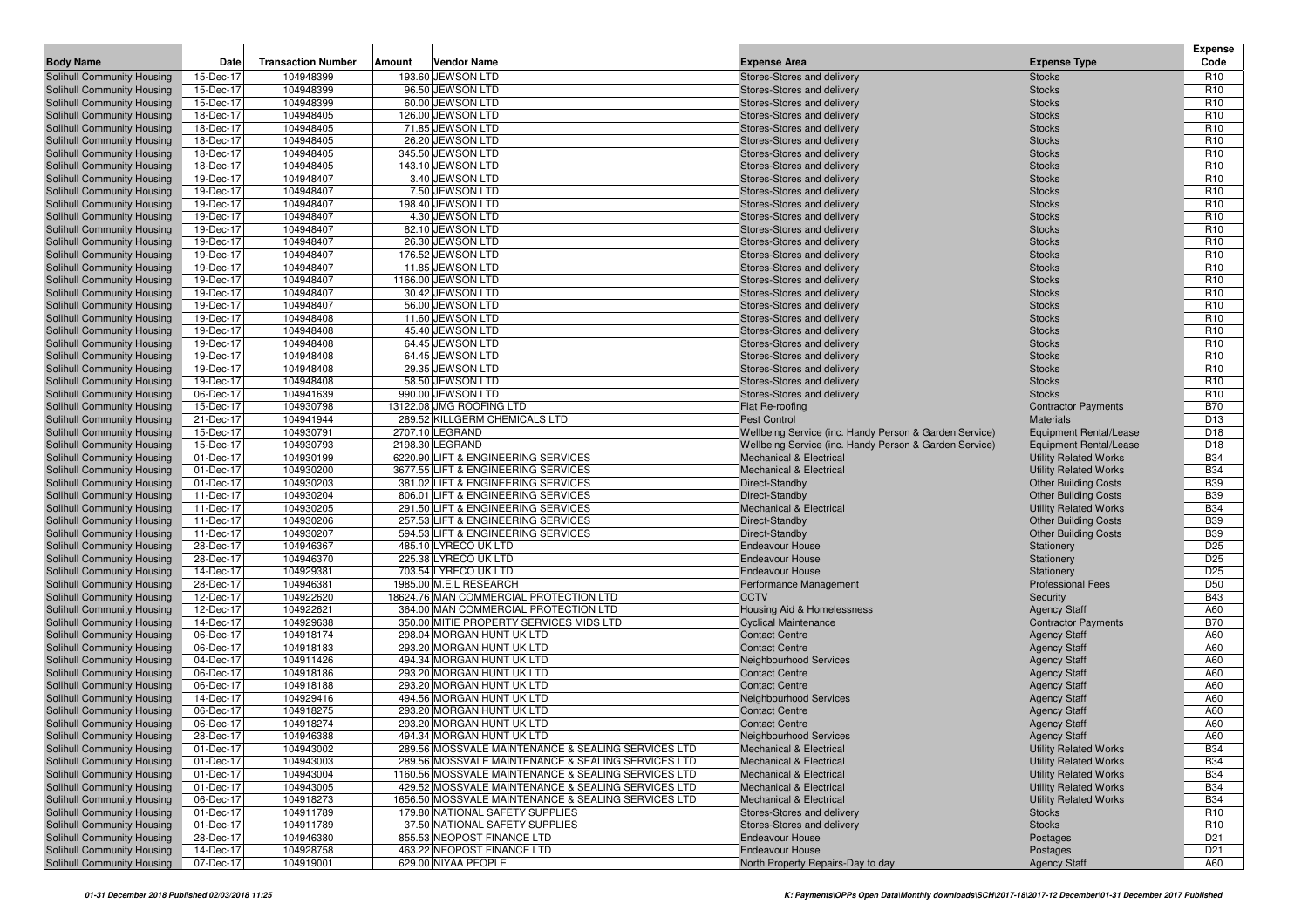| <b>Body Name</b>                                         | Date                   | <b>Transaction Number</b> | Amount | Vendor Name                                                         | <b>Expense Area</b>                                        | <b>Expense Type</b>                                      | <b>Expense</b><br>Code   |
|----------------------------------------------------------|------------------------|---------------------------|--------|---------------------------------------------------------------------|------------------------------------------------------------|----------------------------------------------------------|--------------------------|
| Solihull Community Housing                               | 07-Dec-17              | 104919002                 |        | 518.00 NIYAA PEOPLE                                                 | North Property Repairs-Day to day                          | <b>Agency Staff</b>                                      | A60                      |
| Solihull Community Housing                               | 13-Dec-17              | 104926450                 |        | 292.50 NIYAA PEOPLE                                                 | <b>Contact Centre</b>                                      | <b>Agency Staff</b>                                      | A60                      |
| Solihull Community Housing                               | 07-Dec-17              | 104919003                 |        | 468.00 NIYAA PEOPLE                                                 | North Property Repairs-Day to day                          | <b>Agency Staff</b>                                      | A60                      |
| Solihull Community Housing                               | 07-Dec-17              | 104919064                 |        | 390.00 NIYAA PEOPLE                                                 | Anti Graffiti Team                                         | <b>Materials</b>                                         | D <sub>13</sub>          |
| Solihull Community Housing                               | 13-Dec-17              | 104926448                 |        | 442.00 NIYAA PEOPLE                                                 | <b>Contact Centre</b>                                      | <b>Agency Staff</b>                                      | A60                      |
| Solihull Community Housing                               | 07-Dec-17              | 104919004                 |        | 629.00 NIYAA PEOPLE                                                 | North Property Repairs-Day to day                          | <b>Agency Staff</b>                                      | A60                      |
| Solihull Community Housing                               | 07-Dec-17              | 104919065                 |        | 481.00 NIYAA PEOPLE                                                 | Anti Graffiti Team                                         | <b>Materials</b>                                         | D <sub>13</sub>          |
| Solihull Community Housing                               | 12-Dec-17              | 104922618                 |        | 684.60 NIYAA PEOPLE                                                 | Direct - Asbestos                                          | <b>Agency Staff</b>                                      | A60                      |
| Solihull Community Housing                               | 06-Dec-17              | 104918281                 |        | 487.50 NIYAA PEOPLE                                                 | <b>Contact Centre</b>                                      | <b>Agency Staff</b>                                      | A60                      |
| Solihull Community Housing                               | 06-Dec-17              | 104918280                 |        | 487.50 NIYAA PEOPLE                                                 | <b>Contact Centre</b>                                      | <b>Agency Staff</b>                                      | A60                      |
| Solihull Community Housing                               | 20-Dec-17              | 104939166                 |        | 592.00 NIYAA PEOPLE                                                 | North Property Repairs-Day to day                          | <b>Agency Staff</b>                                      | A60                      |
| Solihull Community Housing                               | 06-Dec-17              | 104918286                 |        | 487.50 NIYAA PEOPLE                                                 | <b>Contact Centre</b>                                      | <b>Agency Staff</b>                                      | A60                      |
| Solihull Community Housing                               | 06-Dec-17              | 104918282                 |        | 357.50 NIYAA PEOPLE                                                 | <b>Contact Centre</b>                                      | <b>Agency Staff</b>                                      | A60                      |
| Solihull Community Housing                               | 06-Dec-17              | 104918285                 |        | 390.00 NIYAA PEOPLE                                                 | <b>Contact Centre</b>                                      | <b>Agency Staff</b>                                      | A60                      |
| Solihull Community Housing                               | 04-Dec-17              | 104911835                 |        | 629.00 NIYAA PEOPLE                                                 | North Property Repairs-Day to day                          | <b>Agency Staff</b>                                      | A60                      |
| Solihull Community Housing                               | 06-Dec-17              | 104918287                 |        | 292.50 NIYAA PEOPLE                                                 | <b>Contact Centre</b>                                      | <b>Agency Staff</b>                                      | A60                      |
| Solihull Community Housing                               | 06-Dec-17              | 104918283                 |        | 328.25 NIYAA PEOPLE                                                 | <b>Contact Centre</b>                                      | <b>Agency Staff</b>                                      | A60                      |
| Solihull Community Housing                               | 06-Dec-17              | 104918288                 |        | 484.25 NIYAA PEOPLE                                                 | <b>Contact Centre</b>                                      | <b>Agency Staff</b>                                      | A60                      |
| Solihull Community Housing                               | 05-Dec-17              | 104912542                 |        | 629.00 NIYAA PEOPLE                                                 | North Property Repairs-Day to day                          | <b>Agency Staff</b>                                      | A60                      |
| Solihull Community Housing                               | 05-Dec-17              | 104912539                 |        | 518.00 NIYAA PEOPLE                                                 | North Property Repairs-Day to day                          | <b>Agency Staff</b>                                      | A60                      |
| Solihull Community Housing                               | 05-Dec-17              | 104912541                 |        | 360.00 NIYAA PEOPLE                                                 | North Property Repairs-Day to day                          | <b>Agency Staff</b>                                      | A60                      |
| Solihull Community Housing                               | 07-Dec-17              | 104918871                 |        | 390.00 NIYAA PEOPLE                                                 | Anti Graffiti Team                                         | <b>Materials</b>                                         | D <sub>13</sub>          |
| Solihull Community Housing                               | 06-Dec-17              | 104918278                 |        | 487.50 NIYAA PEOPLE                                                 | <b>Contact Centre</b>                                      | <b>Agency Staff</b>                                      | A60                      |
| Solihull Community Housing                               | 05-Dec-17              | 104912538                 |        | 629.00 NIYAA PEOPLE                                                 | North Property Repairs-Day to day                          | <b>Agency Staff</b>                                      | A60                      |
| Solihull Community Housing                               | 07-Dec-17              | 104918870                 |        | 390.00 NIYAA PEOPLE                                                 | Anti Graffiti Team                                         | <b>Materials</b>                                         | D <sub>13</sub>          |
| Solihull Community Housing                               | 05-Dec-17              | 104912535                 |        | 342.30 NIYAA PEOPLE<br>1250.00 NIYAA PEOPLE                         | Direct - Asbestos                                          | <b>Agency Staff</b>                                      | A60<br>A60               |
| Solihull Community Housing                               | 05-Dec-17              | 104912532<br>104918279    |        | 497.25 NIYAA PEOPLE                                                 | North Property Repairs-Day to day<br><b>Contact Centre</b> | <b>Agency Staff</b>                                      | A60                      |
| Solihull Community Housing<br>Solihull Community Housing | 06-Dec-17<br>05-Dec-17 | 104912529                 |        | 851.00 NIYAA PEOPLE                                                 | <b>Mechanical &amp; Electrical</b>                         | <b>Agency Staff</b><br><b>Agency Staff</b>               | A60                      |
| Solihull Community Housing                               | 13-Dec-17              | 104926466                 |        | 1500.00 NIYAA PEOPLE                                                | <b>Contact Centre</b>                                      | <b>Agency Staff</b>                                      | A60                      |
| Solihull Community Housing                               | 12-Dec-17              | 104922624                 |        | 280.50 NIYAA PEOPLE                                                 | North Property Repairs-Day to day                          | <b>Agency Staff</b>                                      | A60                      |
| Solihull Community Housing                               | 12-Dec-17              | 104922625                 |        | 518.00 NIYAA PEOPLE                                                 | North Property Repairs-Day to day                          | <b>Agency Staff</b>                                      | A60                      |
| Solihull Community Housing                               | 12-Dec-17              | 104922627                 |        | 592.00 NIYAA PEOPLE                                                 | North Property Repairs-Day to day                          | <b>Agency Staff</b>                                      | A60                      |
| Solihull Community Housing                               | 12-Dec-17              | 104922623                 |        | 481.00 NIYAA PEOPLE                                                 | Anti Graffiti Team                                         | <b>Materials</b>                                         | D <sub>13</sub>          |
| Solihull Community Housing                               | 12-Dec-17              | 104922628                 |        | 256.73 NIYAA PEOPLE                                                 | Direct - Asbestos                                          | <b>Agency Staff</b>                                      | A60                      |
| Solihull Community Housing                               | 13-Dec-17              | 104926469                 |        | 273.00 NIYAA PEOPLE                                                 | <b>Contact Centre</b>                                      | <b>Agency Staff</b>                                      | A60                      |
| Solihull Community Housing                               | 12-Dec-17              | 104922629                 |        | 1250.00 NIYAA PEOPLE                                                | North Property Repairs-Day to day                          | <b>Agency Staff</b>                                      | A60                      |
| Solihull Community Housing                               | 13-Dec-17              | 104926468                 |        | 299.00 NIYAA PEOPLE                                                 | <b>Contact Centre</b>                                      | <b>Agency Staff</b>                                      | A60                      |
| Solihull Community Housing                               | 12-Dec-17              | 104922630                 |        | 851.00 NIYAA PEOPLE                                                 | <b>Mechanical &amp; Electrical</b>                         | <b>Agency Staff</b>                                      | A60                      |
| Solihull Community Housing                               | 13-Dec-17              | 104926471                 |        | 501.50 NIYAA PEOPLE                                                 | North Property Repairs-Day to day                          | <b>Agency Staff</b>                                      | A60                      |
| Solihull Community Housing                               | 18-Dec-17              | 104932386                 |        | 311.75 NIYAA PEOPLE                                                 | Neighbourhood Services                                     | <b>Agency Staff</b>                                      | A60                      |
| Solihull Community Housing                               | 20-Dec-17              | 104938270                 |        | 629.00 NIYAA PEOPLE                                                 | North Property Repairs-Day to day                          | <b>Agency Staff</b>                                      | A60                      |
| Solihull Community Housing                               | 20-Dec-17              | 104938269                 |        | 518.00 NIYAA PEOPLE                                                 | North Property Repairs-Day to day                          | <b>Agency Staff</b>                                      | A60                      |
| Solihull Community Housing                               | 20-Dec-17              | 104938268                 |        | 592.00 NIYAA PEOPLE                                                 | North Property Repairs-Day to day                          | <b>Agency Staff</b>                                      | A60                      |
| Solihull Community Housing                               | 20-Dec-17              | 104939171                 |        | 390.00 NIYAA PEOPLE                                                 | Anti Graffiti Team                                         | <b>Materials</b>                                         | D <sub>13</sub>          |
| Solihull Community Housing                               | 20-Dec-17              | 104938267                 |        | 629.00 NIYAA PEOPLE                                                 | North Property Repairs-Day to day                          | <b>Agency Staff</b>                                      | A60                      |
| Solihull Community Housing                               | 20-Dec-17              | 104939173                 |        | 520.00 NIYAA PEOPLE                                                 | Anti Graffiti Team                                         | <b>Materials</b>                                         | D <sub>13</sub>          |
| Solihull Community Housing                               | 20-Dec-17              | 104938266                 |        | 1250.00 NIYAA PEOPLE                                                | North Property Repairs-Day to day                          | <b>Agency Staff</b>                                      | A60                      |
| Solihull Community Housing                               | 20-Dec-17              | 104938265                 |        | 851.00 NIYAA PEOPLE                                                 | <b>Mechanical &amp; Electrical</b>                         | <b>Agency Staff</b>                                      | A60                      |
| Solihull Community Housing                               | 28-Dec-17              | 104946390                 |        | 795.50 NIYAA PEOPLE                                                 | Neighbourhood Services                                     | <b>Agency Staff</b>                                      | A60                      |
| Solihull Community Housing                               | 28-Dec-17              | 104946410                 |        | 629.00 NIYAA PEOPLE                                                 | North Property Repairs-Day to day                          | <b>Agency Staff</b>                                      | A60                      |
| Solihull Community Housing                               | 28-Dec-17              | 104946406                 |        | 532.00 NIYAA PEOPLE                                                 | North Property Repairs-Day to day                          | <b>Agency Staff</b>                                      | A60                      |
| Solihull Community Housing                               | 28-Dec-17              | 104946413                 |        | 592.00 NIYAA PEOPLE                                                 | North Property Repairs-Day to day                          | <b>Agency Staff</b>                                      | A60                      |
| Solihull Community Housing                               | 28-Dec-17              | 104946404                 |        | 629.00 NIYAA PEOPLE                                                 | North Property Repairs-Day to day                          | <b>Agency Staff</b>                                      | A60                      |
| Solihull Community Housing                               | 28-Dec-17              | 104946403                 |        | 1250.00 NIYAA PEOPLE                                                | North Property Repairs-Day to day                          | <b>Agency Staff</b>                                      | A60                      |
| Solihull Community Housing                               | 28-Dec-17              | 104946401                 |        | 851.00 NIYAA PEOPLE                                                 | <b>Mechanical &amp; Electrical</b>                         | <b>Agency Staff</b>                                      | A60                      |
| Solihull Community Housing                               | 29-Dec-17              | 104948440                 |        | 263.29 NORTHERN HOUSING CONSORTIUM LTD                              | Procurement                                                | <b>Professional Fees</b>                                 | D <sub>50</sub>          |
| Solihull Community Housing                               | 01-Dec-17              | 104928733                 |        | 372.93 NOVUS PROPERTY SOLUTIONS<br>1569.29 NOVUS PROPERTY SOLUTIONS | <b>Cyclical Maintenance</b>                                | <b>Contractor Payments</b>                               | <b>B70</b>               |
| Solihull Community Housing<br>Solihull Community Housing | 01-Dec-17<br>01-Dec-17 | 104928733<br>104928733    |        | 1265.50 NOVUS PROPERTY SOLUTIONS                                    | <b>Cyclical Maintenance</b><br><b>Cyclical Maintenance</b> | <b>Contractor Payments</b><br><b>Contractor Payments</b> | <b>B70</b><br><b>B70</b> |
| Solihull Community Housing                               | 01-Dec-17              | 104928733                 |        | 2947.88 NOVUS PROPERTY SOLUTIONS                                    | <b>Cyclical Maintenance</b>                                | <b>Contractor Payments</b>                               | <b>B70</b>               |
| Solihull Community Housing                               | 01-Dec-17              | 104928733                 |        | 1768.40 NOVUS PROPERTY SOLUTIONS                                    | <b>Cyclical Maintenance</b>                                | <b>Contractor Payments</b>                               | <b>B70</b>               |
| Solihull Community Housing                               | 01-Dec-17              | 104928733                 |        | 2311.49 NOVUS PROPERTY SOLUTIONS                                    | <b>Cyclical Maintenance</b>                                | <b>Contractor Payments</b>                               | <b>B70</b>               |
|                                                          |                        |                           |        |                                                                     |                                                            |                                                          |                          |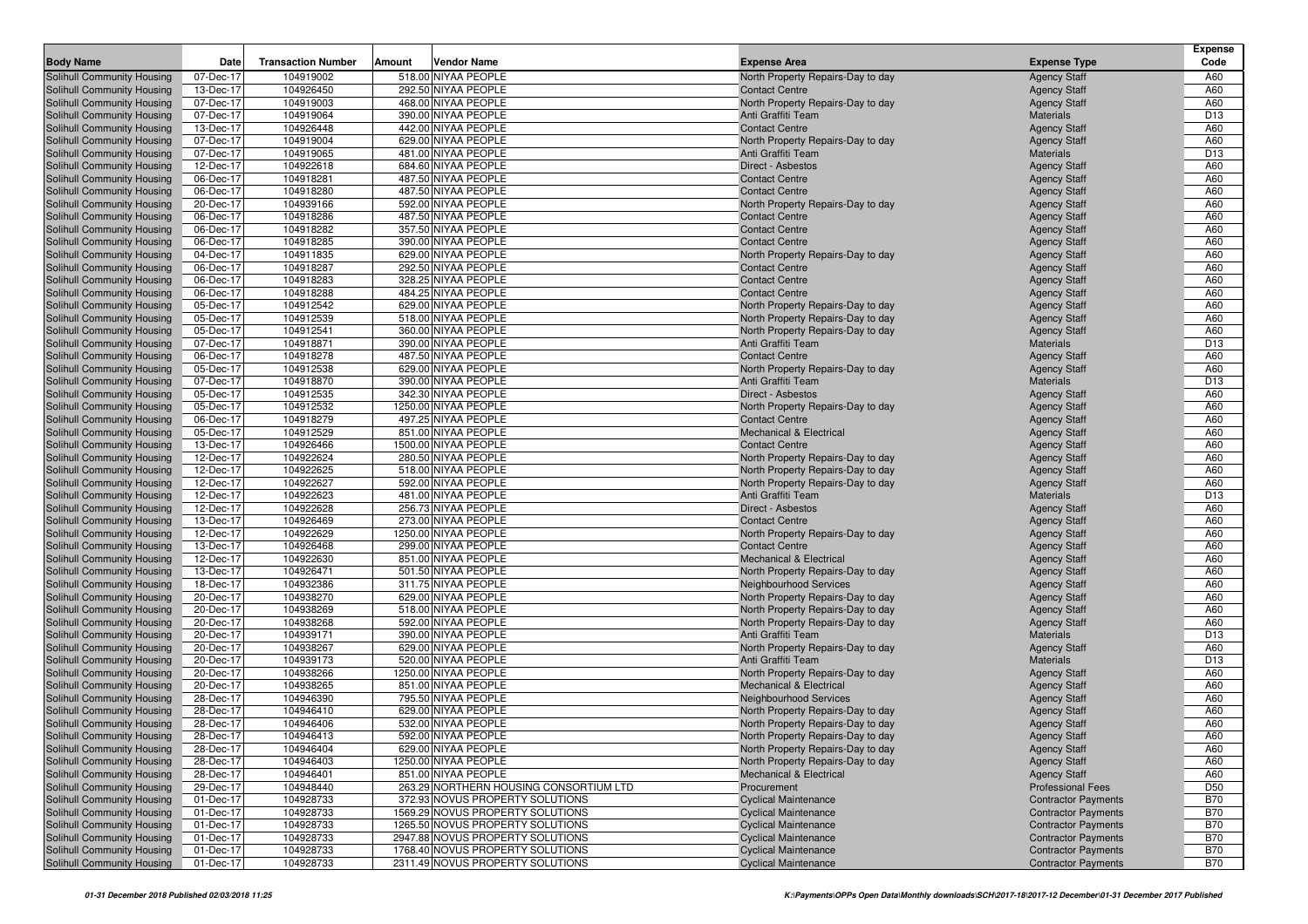|                                                          |                         |                           |                                                              |                                                              |                              | <b>Expense</b>           |
|----------------------------------------------------------|-------------------------|---------------------------|--------------------------------------------------------------|--------------------------------------------------------------|------------------------------|--------------------------|
| <b>Body Name</b>                                         | Date                    | <b>Transaction Number</b> | Amount<br>Vendor Name                                        | <b>Expense Area</b>                                          | <b>Expense Type</b>          | Code                     |
| Solihull Community Housing                               | 01-Dec-17               | 104928733                 | 1959.22 NOVUS PROPERTY SOLUTIONS                             | <b>Cyclical Maintenance</b>                                  | <b>Contractor Payments</b>   | <b>B70</b>               |
| Solihull Community Housing                               | $\overline{01}$ -Dec-17 | 104928733                 | 6304.27 NOVUS PROPERTY SOLUTIONS                             | <b>Cyclical Maintenance</b>                                  | <b>Contractor Payments</b>   | <b>B70</b>               |
| Solihull Community Housing                               | 01-Dec-17               | 104928733                 | 9203.22 NOVUS PROPERTY SOLUTIONS                             | <b>Cyclical Maintenance</b>                                  | <b>Contractor Payments</b>   | <b>B70</b>               |
| Solihull Community Housing                               | 01-Dec-17               | 104928733                 | 1559.94 NOVUS PROPERTY SOLUTIONS                             | <b>Cyclical Maintenance</b>                                  | <b>Contractor Payments</b>   | <b>B70</b>               |
| Solihull Community Housing                               | 01-Dec-17               | 104928733                 | 3063.48 NOVUS PROPERTY SOLUTIONS                             | <b>Cyclical Maintenance</b>                                  | <b>Contractor Payments</b>   | <b>B70</b>               |
| Solihull Community Housing                               | 01-Dec-17               | 104928733                 | 1374.97 NOVUS PROPERTY SOLUTIONS                             | <b>Cyclical Maintenance</b>                                  | <b>Contractor Payments</b>   | <b>B70</b>               |
| Solihull Community Housing                               | 01-Dec-17               | 104928733                 | 465.96 NOVUS PROPERTY SOLUTIONS                              | <b>Cyclical Maintenance</b>                                  | <b>Contractor Payments</b>   | <b>B70</b>               |
| Solihull Community Housing                               | 01-Dec-17               | 104928733                 | 3957.77 NOVUS PROPERTY SOLUTIONS                             | <b>Cyclical Maintenance</b>                                  | <b>Contractor Payments</b>   | <b>B70</b>               |
| Solihull Community Housing                               | 01-Dec-17               | 104928733                 | 2540.00 NOVUS PROPERTY SOLUTIONS                             | <b>Cyclical Maintenance</b>                                  | <b>Contractor Payments</b>   | <b>B70</b>               |
| Solihull Community Housing                               | 01-Dec-17               | 104928733                 | 1587.52 NOVUS PROPERTY SOLUTIONS                             | <b>Cyclical Maintenance</b>                                  | <b>Contractor Payments</b>   | <b>B70</b>               |
| Solihull Community Housing                               | 01-Dec-17               | 104928733                 | 4660.58 NOVUS PROPERTY SOLUTIONS                             | <b>Cyclical Maintenance</b>                                  | <b>Contractor Payments</b>   | <b>B70</b>               |
| Solihull Community Housing                               | 01-Dec-17               | 104928733                 | 224.43 NOVUS PROPERTY SOLUTIONS                              | <b>Cyclical Maintenance</b>                                  | <b>Contractor Payments</b>   | <b>B70</b>               |
| Solihull Community Housing                               | 01-Dec-17               | 104928733                 | 3539.02 NOVUS PROPERTY SOLUTIONS                             | <b>Cyclical Maintenance</b>                                  | <b>Contractor Payments</b>   | <b>B70</b>               |
| Solihull Community Housing                               | 01-Dec-17               | 104928733                 | 6017.59 NOVUS PROPERTY SOLUTIONS                             | <b>Cyclical Maintenance</b>                                  | <b>Contractor Payments</b>   | <b>B70</b>               |
| Solihull Community Housing                               | 01-Dec-17               | 104928733                 | 569.12 NOVUS PROPERTY SOLUTIONS                              | <b>Cyclical Maintenance</b>                                  | <b>Contractor Payments</b>   | <b>B70</b>               |
| Solihull Community Housing                               | 21-Dec-17               | 104941893                 | 19996.57 NOVUS PROPERTY SOLUTIONS                            | <b>Environmental &amp; Estate Works</b>                      | <b>Contractor Payments</b>   | <b>B70</b>               |
| Solihull Community Housing                               | 06-Dec-17               | 104917271<br>104917271    | 10.50 NPOWER                                                 | PSL - Private Sector Leasing                                 | Gas                          | <b>B10</b><br><b>B10</b> |
| Solihull Community Housing<br>Solihull Community Housing | 06-Dec-17<br>06-Dec-17  | 104917271                 | 56.91 NPOWER<br>225.36 NPOWER                                | PSL - Private Sector Leasing                                 | Gas                          | <b>B11</b>               |
| Solihull Community Housing                               | 14-Dec-17               | 104929375                 | 835.78 OFFICE DEPOT UK LTD                                   | PSL - Private Sector Leasing<br><b>Endeavour House</b>       | Electricity<br>Stationery    | D <sub>25</sub>          |
| Solihull Community Housing                               | 07-Dec-17               | 104918850                 | 299.70 OLIVE BRANCH KITCHEN                                  | <b>Endeavour House</b>                                       | <b>Catering Provisions</b>   | D75                      |
| Solihull Community Housing                               | 01-Dec-17               | 104946551                 | 332.34 OPENVIEW SECURITY SOLUTIONS LTD                       | Mechanical & Electrical                                      | <b>Utility Related Works</b> | <b>B34</b>               |
| Solihull Community Housing                               | 01-Dec-17               | 104946553                 | 2015.28 OPENVIEW SECURITY SOLUTIONS LTD                      | <b>Mechanical &amp; Electrical</b>                           | <b>Utility Related Works</b> | <b>B34</b>               |
| Solihull Community Housing                               | 01-Dec-17               | 104934328                 | 1066.80 OPENVIEW SECURITY SOLUTIONS LTD                      | <b>Mechanical &amp; Electrical</b>                           | <b>Utility Related Works</b> | <b>B34</b>               |
| Solihull Community Housing                               | 01-Dec-17               | 104934389                 | 325.00 OPUS STRUCTURAL SURVEYS                               | <b>MST</b> -Structural Works                                 | <b>Contractor Payments</b>   | <b>B70</b>               |
| Solihull Community Housing                               | 01-Dec-17               | 104934391                 | 220.00 OPUS STRUCTURAL SURVEYS                               | <b>MST</b> -Structural Works                                 | <b>Contractor Payments</b>   | <b>B70</b>               |
| Solihull Community Housing                               | 01-Dec-17               | 104934392                 | 220.00 OPUS STRUCTURAL SURVEYS                               | <b>MST</b> -Structural Works                                 | <b>Contractor Payments</b>   | <b>B70</b>               |
| Solihull Community Housing                               | 01-Dec-17               | 104934393                 | 1507.50 OPUS STRUCTURAL SURVEYS                              | <b>MST</b> -Structural Works                                 | <b>Contractor Payments</b>   | <b>B70</b>               |
| Solihull Community Housing                               | 13-Dec-17               | 104926467                 | 325.00 OPUS STRUCTURAL SURVEYS                               | <b>Property Acquisitions</b>                                 | <b>Contractor Payments</b>   | <b>B70</b>               |
| Solihull Community Housing                               | 18-Dec-17               | 104943006                 | 325.00 OPUS STRUCTURAL SURVEYS                               | <b>MST</b> -Structural Works                                 | <b>Contractor Payments</b>   | <b>B70</b>               |
| Solihull Community Housing                               | 18-Dec-17               | 104943007                 | 220.00 OPUS STRUCTURAL SURVEYS                               | <b>MST</b> -Structural Works                                 | <b>Contractor Payments</b>   | <b>B70</b>               |
| Solihull Community Housing                               | 18-Dec-17               | 104943008                 | 2225.00 OPUS STRUCTURAL SURVEYS                              | <b>MST</b> -Structural Works                                 | <b>Contractor Payments</b>   | <b>B70</b>               |
| Solihull Community Housing                               | 18-Dec-17               | 104943009                 | 325.00 OPUS STRUCTURAL SURVEYS                               | <b>MST</b> -Structural Works                                 | <b>Contractor Payments</b>   | <b>B70</b>               |
| Solihull Community Housing                               | 18-Dec-17               | 104943010                 | 325.00 OPUS STRUCTURAL SURVEYS                               | <b>MST</b> -Structural Works                                 | <b>Contractor Payments</b>   | <b>B70</b>               |
| Solihull Community Housing                               | 01-Dec-17               | 104946557                 | 358.01 ORBIS PROTECT LIMITED                                 | North Property Repairs-Voids                                 | Voids                        | <b>B38</b>               |
| Solihull Community Housing                               | 01-Dec-17               | 104946560                 | 340.20 ORBIS PROTECT LIMITED                                 | <b>North Property Repairs-Voids</b>                          | Voids                        | <b>B38</b>               |
| Solihull Community Housing                               | 01-Dec-17               | 104940677                 | 273.82 ORBIS PROTECT LIMITED                                 | North Property Repairs-Voids                                 | Voids                        | <b>B38</b>               |
| Solihull Community Housing                               | 01-Dec-17               | 104940681                 | 284.27 ORBIS PROTECT LIMITED                                 | North Property Repairs-Voids                                 | Voids                        | <b>B38</b>               |
| Solihull Community Housing                               | 01-Dec-17               | 104940710                 | 220.11 ORBIS PROTECT LIMITED                                 | North Property Repairs-Voids                                 | Voids                        | <b>B38</b>               |
| Solihull Community Housing                               | 07-Dec-17               | 104940729                 | 412.28 ORBIS PROTECT LIMITED                                 | North Property Repairs-Voids                                 | Voids                        | <b>B38</b>               |
| Solihull Community Housing                               | 07-Dec-17               | 104940735                 | 475.56 ORBIS PROTECT LIMITED                                 | North Property Repairs-Voids                                 | Voids                        | <b>B38</b>               |
| Solihull Community Housing                               | 07-Dec-17               | 104940765                 | 252.78 ORBIS PROTECT LIMITED                                 | North Property Repairs-Voids                                 | Voids                        | <b>B38</b>               |
| Solihull Community Housing                               | 12-Dec-17               | 104940775                 | 210.54 ORBIS PROTECT LIMITED                                 | North Property Repairs-Voids                                 | Voids                        | <b>B38</b>               |
| Solihull Community Housing                               | 12-Dec-17               | 104940776                 | 890.46 ORBIS PROTECT LIMITED                                 | North Property Repairs-Voids                                 | Voids                        | <b>B38</b>               |
| Solihull Community Housing                               | 12-Dec-17               | 104940797                 | 243.74 ORBIS PROTECT LIMITED                                 | <b>North Property Repairs-Voids</b>                          | Voids                        | <b>B38</b>               |
| Solihull Community Housing                               | 12-Dec-17<br>12-Dec-17  | 104940799<br>104940800    | 280.03 ORBIS PROTECT LIMITED<br>269.85 ORBIS PROTECT LIMITED | North Property Repairs-Voids                                 | Voids<br>Voids               | <b>B38</b><br><b>B38</b> |
| Solihull Community Housing<br>Solihull Community Housing | 12-Dec-17               | 104940805                 | 286.35 ORBIS PROTECT LIMITED                                 | North Property Repairs-Voids<br>North Property Repairs-Voids | Voids                        | <b>B38</b>               |
| Solihull Community Housing                               | 14-Dec-17               | 104940818                 | 246.38 ORBIS PROTECT LIMITED                                 | North Property Repairs-Voids                                 | Voids                        | <b>B38</b>               |
| Solihull Community Housing                               | 14-Dec-17               | 104940822                 | 444.42 ORBIS PROTECT LIMITED                                 | <b>North Property Repairs-Voids</b>                          | Voids                        | <b>B38</b>               |
| Solihull Community Housing                               | 14-Dec-17               | 104940826                 | 279.04 ORBIS PROTECT LIMITED                                 | North Property Repairs-Voids                                 | Voids                        | <b>B38</b>               |
| Solihull Community Housing                               | 19-Dec-17               | 104946572                 | 270.98 ORBIS PROTECT LIMITED                                 | <b>North Property Repairs-Voids</b>                          | Voids                        | <b>B38</b>               |
| Solihull Community Housing                               | 21-Dec-17               | 104946586                 | 256.91 ORBIS PROTECT LIMITED                                 | North Property Repairs-Voids                                 | Voids                        | <b>B38</b>               |
| Solihull Community Housing                               | 21-Dec-17               | 104946592                 | 243.74 ORBIS PROTECT LIMITED                                 | North Property Repairs-Voids                                 | Voids                        | <b>B38</b>               |
| Solihull Community Housing                               | 04-Dec-17               | 104911670                 | 3218.15 ORBIS PROTECT LIMITED                                | <b>Contact Centre</b>                                        | Other Fees & Charges         | D59                      |
| Solihull Community Housing                               | 01-Dec-17               | 104948428                 | 6817.30 PACE PETROLEUM LTD                                   | Stores-Stores and delivery                                   | <b>Stocks</b>                | R <sub>10</sub>          |
| Solihull Community Housing                               | 04-Dec-17               | 104911672                 | 1083.32 PC WORLD BUSINESS DIRECT                             | <b>IT Strategy</b>                                           | <b>ICT General</b>           | D30                      |
| Solihull Community Housing                               | 07-Dec-17               | 104919055                 | 1330.00 PENNINGTON CHOICE LTD                                | <b>Energy Performance Certificates</b>                       | Other Fees & Charges         | D59                      |
| Solihull Community Housing                               | 07-Dec-17               | 104919056                 | 240.00 PENNINGTON CHOICE LTD                                 | <b>Energy Performance Certificates</b>                       | Other Fees & Charges         | D59                      |
| Solihull Community Housing                               | 12-Dec-17               | 104922622                 | 250.00 PLAIN ENGLISH CAMPAIGN LTD                            | <b>Communications Team</b>                                   | <b>Professional Fees</b>     | D <sub>50</sub>          |
| Solihull Community Housing                               | 12-Dec-17               | 104922619                 | 2079.27 QUALITY GAS AUDIT SERVICES LTD                       | <b>Mechanical &amp; Electrical</b>                           | <b>Utility Related Works</b> | <b>B34</b>               |
| Solihull Community Housing                               | 22-Dec-17               | 104943083                 | 1630.80 QUALITY GAS AUDIT SERVICES LTD                       | <b>Mechanical &amp; Electrical</b>                           | <b>Utility Related Works</b> | <b>B34</b>               |
| Solihull Community Housing                               | 20-Dec-17               | 104942977                 | 4527.00 R S MILLER ROOFING(WOLVERHAMPTON) LTD                | <b>Pitched Re-roofing</b>                                    | <b>Contractor Payments</b>   | <b>B70</b>               |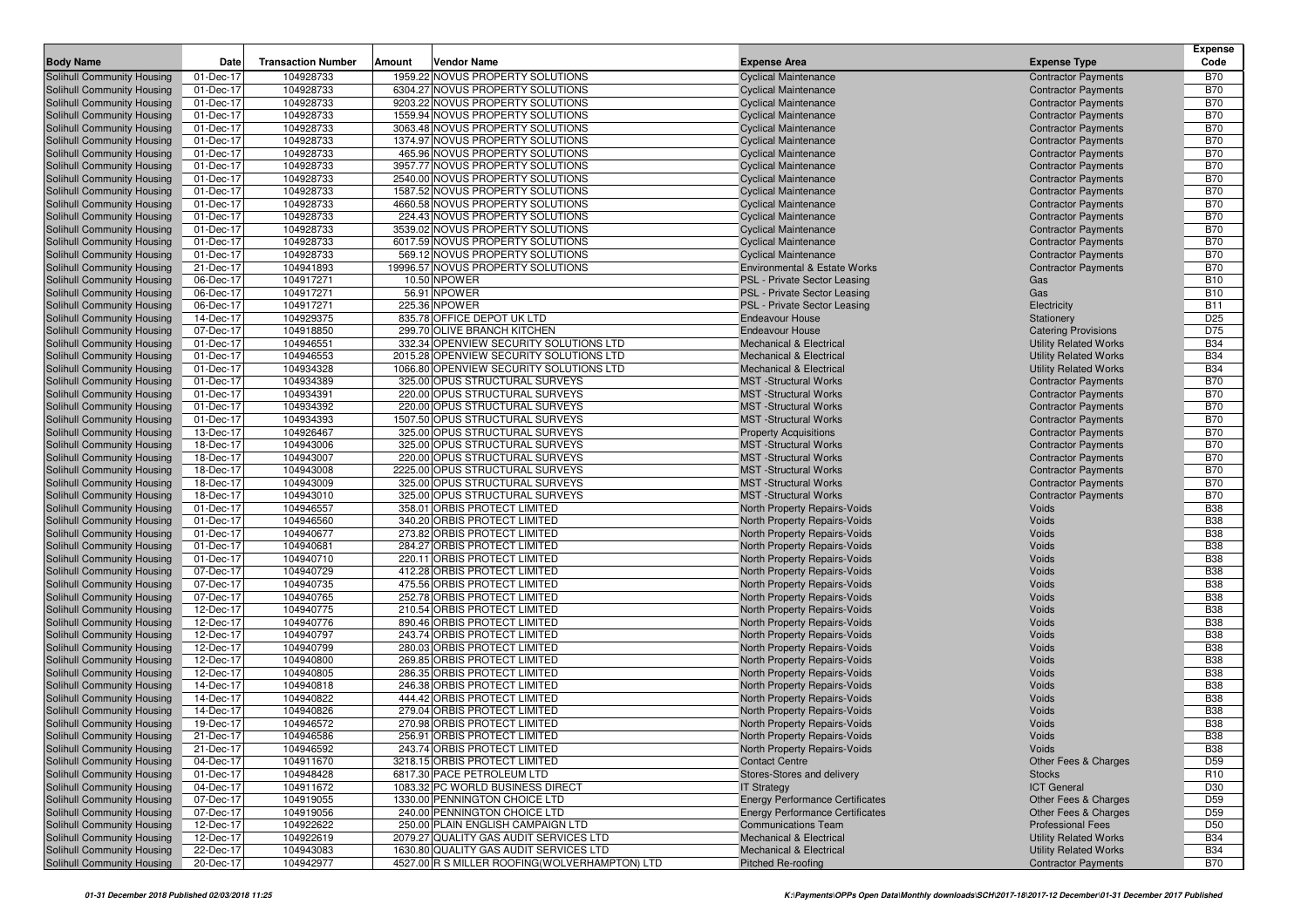|                                                          |                        |                           |                                                |                                                                |                                                          | <b>Expense</b>                     |
|----------------------------------------------------------|------------------------|---------------------------|------------------------------------------------|----------------------------------------------------------------|----------------------------------------------------------|------------------------------------|
| <b>Body Name</b>                                         | Date                   | <b>Transaction Number</b> | Amount<br>Vendor Name                          | <b>Expense Area</b>                                            | <b>Expense Type</b>                                      | Code                               |
| Solihull Community Housing                               | 20-Dec-17              | 104942977                 | 4527.00 R S MILLER ROOFING(WOLVERHAMPTON) LTD  | Pitched Re-roofing                                             | <b>Contractor Payments</b>                               | <b>B70</b>                         |
| Solihull Community Housing                               | 20-Dec-17              | 104942977                 | 4527.00 R S MILLER ROOFING (WOLVERHAMPTON) LTD | <b>Pitched Re-roofing</b>                                      | <b>Contractor Payments</b>                               | <b>B70</b>                         |
| Solihull Community Housing                               | 20-Dec-17              | 104942977                 | 4527.00 R S MILLER ROOFING(WOLVERHAMPTON) LTD  | Pitched Re-roofing                                             | <b>Contractor Payments</b>                               | <b>B70</b>                         |
| Solihull Community Housing                               | 29-Dec-17              | 104949353                 | 406.04 REDACTED PERSONAL INFORMATION           | Movement Incentive Scheme                                      | <b>Other Building Costs</b>                              | <b>B39</b>                         |
| Solihull Community Housing                               | 21-Dec-17              | 104940471                 | 10000.00 REDACTED PERSONAL INFORMATION         | Private Sector - Disabled Facilities Grants                    | <b>Contractor Payments</b>                               | <b>B70</b>                         |
| Solihull Community Housing                               | 20-Dec-17              | 104938263                 | 5242.91 REDACTED PERSONAL INFORMATION          | Private Sector - Disabled Facilities Grants                    | <b>Contractor Payments</b>                               | <b>B70</b>                         |
| Solihull Community Housing                               | 06-Dec-17              | 104918192                 | 334.50 REED                                    | <b>Contact Centre</b>                                          | <b>Agency Staff</b>                                      | A60                                |
| Solihull Community Housing                               | 06-Dec-17              | 104918196                 | 347.88 REED                                    | <b>Contact Centre</b>                                          | <b>Agency Staff</b>                                      | A60                                |
| Solihull Community Housing                               | 13-Dec-17              | 104926457                 | 388.02 REED                                    | <b>Contact Centre</b>                                          | <b>Agency Staff</b>                                      | A60                                |
| Solihull Community Housing                               | 28-Dec-17              | 104946355                 | 5889.00 RESOURCE PRINT SOLUTIONS               | <b>Communications Team</b>                                     | Printing                                                 | D80                                |
| Solihull Community Housing                               | 28-Dec-17              | 104946356                 | 250.00 RESOURCE PRINT SOLUTIONS                | <b>Communications Team</b>                                     | Printing                                                 | D80                                |
| Solihull Community Housing                               | 14-Dec-17              | 104928759                 | 1308.92 ROYAL MAIL                             | <b>Endeavour House</b>                                         | Postages                                                 | D <sub>21</sub>                    |
| Solihull Community Housing                               | 07-Dec-17              | 104918852                 | 1071.92 ROYAL MAIL                             | <b>Endeavour House</b>                                         | Postages                                                 | D <sub>21</sub>                    |
| <b>Solihull Community Housing</b>                        | 04-Dec-17              | 104911667                 | 547.56 SELLICK PARTNERSHIP LTD                 | Money Advice Team                                              | <b>Agency Staff</b>                                      | A60                                |
| Solihull Community Housing                               | 12-Dec-17              | 104922632                 | 637.38 SELLICK PARTNERSHIP LTD                 | Money Advice Team                                              | <b>Agency Staff</b>                                      | A60                                |
| Solihull Community Housing                               | 19-Dec-17              | 104934430                 | 577.44 SELLICK PARTNERSHIP LTD                 | Money Advice Team                                              | <b>Agency Staff</b>                                      | A60                                |
| Solihull Community Housing                               | 21-Dec-17              | 104941895                 | 679.50 SELLICK PARTNERSHIP LTD                 | Money Advice Team                                              | <b>Agency Staff</b>                                      | A60                                |
| <b>Solihull Community Housing</b>                        | 04-Dec-17              | 104911831                 | 394.42 SEVERN TRENT WATER                      | North Property Repairs-Day to day                              | Water                                                    | <b>B12</b>                         |
| Solihull Community Housing                               | 06-Dec-17              | 104917273                 | 268.78 SEVERN TRENT WATER LTD                  | PSL - Private Sector Leasing                                   | Water                                                    | <b>B12</b>                         |
| Solihull Community Housing                               | 14-Dec-17              | 104929356                 | 248.93 SIMON JERSEY LTD                        | <b>Endeavour House</b>                                         | Clothing                                                 | D <sub>15</sub>                    |
| Solihull Community Housing                               | 14-Dec-17              | 104929635                 | 2325.00 SIMPLY UMBRELLA SERVICES LIMITED       | <b>Commercial Activity</b>                                     | <b>Agency Staff</b>                                      | A60                                |
| Solihull Community Housing                               | 14-Dec-17              | 104929637                 | 375.00 SIMPLY UMBRELLA SERVICES LIMITED        | <b>Commercial Activity</b>                                     | <b>Agency Staff</b>                                      | A60<br>D61                         |
| Solihull Community Housing                               | 13-Dec-17<br>21-Dec-17 | 104926493<br>104940480    | 1000.00 SOLIHULL COMMUNITY HOUSING             | Income Collection Team                                         | <b>Tenant Expenses</b>                                   |                                    |
| Solihull Community Housing                               |                        | 104911795                 | 350000.00 SOLIHULL MBC<br>2517.48 SUPRA UK LTD | <b>MST Management</b>                                          | Revenue Contributions to Capital                         | J21                                |
| Solihull Community Housing<br>Solihull Community Housing | 01-Dec-17<br>20-Dec-17 | 104940226                 | 5140.80 TELETRAC NAVMAN (UK) LTD               | Stores-Stores and delivery<br>Client - Fleet Management        | <b>Stocks</b><br>Vehicle Hire                            | R <sub>10</sub><br>C <sub>30</sub> |
| Solihull Community Housing                               | 20-Dec-17              | 104940228                 | 228.00 TELETRAC NAVMAN (UK) LTD                | Client - Fleet Management                                      | <b>Vehicle Hire</b>                                      | C <sub>30</sub>                    |
| Solihull Community Housing                               | 14-Dec-17              | 104929397                 | 704.00 TOTAL HYGIENE LTD                       | Private Sector - Disabled Facilities Grants                    | <b>Contractor Payments</b>                               | <b>B70</b>                         |
| Solihull Community Housing                               | 01-Dec-17              | 104930587                 | 2771.94 TYRER BUILDING CONTRACTORS             | <b>MST</b> -Structural Works                                   | <b>Contractor Payments</b>                               | <b>B70</b>                         |
| Solihull Community Housing                               | 08-Dec-17              | 104930588                 | 4293.51 TYRER BUILDING CONTRACTORS             | <b>MST</b> -Structural Works                                   | <b>Contractor Payments</b>                               | <b>B70</b>                         |
| Solihull Community Housing                               | 01-Dec-17              | 104910639                 | 3635.43 UNITED LIVING                          | <b>Adaptations Major</b>                                       | <b>Internal Works</b>                                    | <b>B31</b>                         |
| Solihull Community Housing                               | 01-Dec-17              | 104910639                 | 2465.31 UNITED LIVING                          | <b>Adaptations Major</b>                                       | <b>Internal Works</b>                                    | <b>B31</b>                         |
| Solihull Community Housing                               | 01-Dec-17              | 104910639                 | 2314.49 UNITED LIVING                          | <b>Adaptations Major</b>                                       | <b>Internal Works</b>                                    | <b>B31</b>                         |
| Solihull Community Housing                               | 01-Dec-17              | 104910639                 | 2830.81 UNITED LIVING                          | Public Sector - Major Adaptations                              | <b>Contractor Payments</b>                               | <b>B70</b>                         |
| Solihull Community Housing                               | 01-Dec-17              | 104910639                 | 2267.56 UNITED LIVING                          | Public Sector - Major Adaptations                              | <b>Contractor Payments</b>                               | <b>B70</b>                         |
| Solihull Community Housing                               | 01-Dec-17              | 104910639                 | 2719.93 UNITED LIVING                          | Private Sector - Disabled Facilities Grants                    | <b>Contractor Payments</b>                               | <b>B70</b>                         |
| Solihull Community Housing                               | 01-Dec-17              | 104910639                 | 2633.30 UNITED LIVING                          | Kitchens                                                       | <b>Contractor Payments</b>                               | <b>B70</b>                         |
| Solihull Community Housing                               | 01-Dec-17              | 104910639                 | 2633.28 UNITED LIVING                          | Kitchens                                                       | <b>Contractor Payments</b>                               | <b>B70</b>                         |
| Solihull Community Housing                               | 01-Dec-17              | 104910639                 | 2097.70 UNITED LIVING                          | Kitchens                                                       | <b>Contractor Payments</b>                               | <b>B70</b>                         |
| Solihull Community Housing                               | 01-Dec-17              | 104910639                 | 3202.91 UNITED LIVING                          | Kitchens                                                       | <b>Contractor Payments</b>                               | <b>B70</b>                         |
| Solihull Community Housing                               | 01-Dec-17              | 104910639                 | 2633.28 UNITED LIVING                          | Kitchens                                                       | <b>Contractor Payments</b>                               | <b>B70</b>                         |
| Solihull Community Housing                               | 01-Dec-17              | 104910639                 | 2823.15 UNITED LIVING                          | Kitchens                                                       | <b>Contractor Payments</b>                               | <b>B70</b>                         |
| Solihull Community Housing                               | 01-Dec-17              | 104910639                 | 2345.65 UNITED LIVING                          | Kitchens                                                       | <b>Contractor Payments</b>                               | <b>B70</b>                         |
| Solihull Community Housing                               | 01-Dec-17              | 104910639                 | 3015.76 UNITED LIVING                          | Kitchens                                                       | <b>Contractor Payments</b>                               | <b>B70</b>                         |
| Solihull Community Housing                               | 01-Dec-17              | 104910639                 | 2686.81 UNITED LIVING                          | Kitchens                                                       | <b>Contractor Payments</b>                               | <b>B70</b>                         |
| Solihull Community Housing                               | 01-Dec-17              | 104910639                 | 2736.48 UNITED LIVING                          | Kitchens                                                       | <b>Contractor Payments</b>                               | <b>B70</b>                         |
| Solihull Community Housing                               | 01-Dec-17              | 104910639                 | 2633.28 UNITED LIVING                          | Kitchens                                                       | <b>Contractor Payments</b>                               | <b>B70</b>                         |
| Solihull Community Housing                               | 01-Dec-17              | 104910639                 | 2197.51 UNITED LIVING                          | Kitchens                                                       | <b>Contractor Payments</b>                               | <b>B70</b>                         |
| Solihull Community Housing                               | 01-Dec-17              | 104910639                 | 2633.28 UNITED LIVING                          | Kitchens                                                       | <b>Contractor Payments</b>                               | <b>B70</b>                         |
| Solihull Community Housing                               | 01-Dec-17              | 104910639                 | 2633.28 UNITED LIVING                          | Kitchens                                                       | <b>Contractor Payments</b>                               | <b>B70</b>                         |
| Solihull Community Housing                               | 01-Dec-17              | 104910639                 | 2687.03 UNITED LIVING                          | Kitchens                                                       | <b>Contractor Payments</b>                               | <b>B70</b>                         |
| Solihull Community Housing                               | 06-Dec-17              | 104918272                 | 590.00 WALKER COTTER                           | New Build - Oakthorpe Drive                                    | <b>Contractor Payments</b>                               | <b>B70</b>                         |
| Solihull Community Housing                               | 21-Dec-17              | 104940656                 | 549.87 WATER PLUS LTD                          | Whar Hall Farm Community Hall                                  | Water                                                    | <b>B12</b>                         |
| <b>Solihull Community Housing</b>                        | 11-Dec-17              | 104928509                 | 26873.14 WATES CONSTRUCTION LTD                | Low Rise - Envelope Programme                                  | <b>Contractor Payments</b>                               | <b>B70</b>                         |
| Solihull Community Housing                               | 11-Dec-17              | 104928510                 | 28114.21 WATES CONSTRUCTION LTD                | Low Rise - Envelope Programme                                  | <b>Contractor Payments</b>                               | <b>B70</b>                         |
| Solihull Community Housing                               | 11-Dec-17              | 104928511                 | 30517.21 WATES CONSTRUCTION LTD                | Low Rise - Envelope Programme                                  | <b>Contractor Payments</b>                               | <b>B70</b>                         |
| Solihull Community Housing                               | 11-Dec-17              | 104928512                 | 22453.44 WATES CONSTRUCTION LTD                | Low Rise - Envelope Programme                                  | <b>Contractor Payments</b>                               | <b>B70</b>                         |
| Solihull Community Housing                               | 11-Dec-17              | 104928513                 | 20486.78 WATES CONSTRUCTION LTD                | Low Rise - Envelope Programme                                  | <b>Contractor Payments</b>                               | <b>B70</b>                         |
| Solihull Community Housing<br>Solihull Community Housing | 11-Dec-17              | 104928514                 | 24255.06 WATES CONSTRUCTION LTD                | Low Rise - Envelope Programme                                  | <b>Contractor Payments</b>                               | <b>B70</b>                         |
|                                                          | 11-Dec-17<br>11-Dec-17 | 104928515<br>104928516    | 22560.02 WATES CONSTRUCTION LTD                | Low Rise - Envelope Programme                                  | <b>Contractor Payments</b><br><b>Contractor Payments</b> | <b>B70</b>                         |
| Solihull Community Housing                               |                        |                           | 22637.52 WATES CONSTRUCTION LTD                | Low Rise - Envelope Programme<br>Low Rise - Envelope Programme |                                                          | <b>B70</b>                         |
| Solihull Community Housing<br>Solihull Community Housing | 11-Dec-17              | 104928517                 | 16322.85 WATES CONSTRUCTION LTD                |                                                                | <b>Contractor Payments</b>                               | <b>B70</b>                         |
|                                                          | 11-Dec-17              | 104928518                 | 18657.05 WATES CONSTRUCTION LTD                | Low Rise - Envelope Programme                                  | <b>Contractor Payments</b>                               | <b>B70</b>                         |